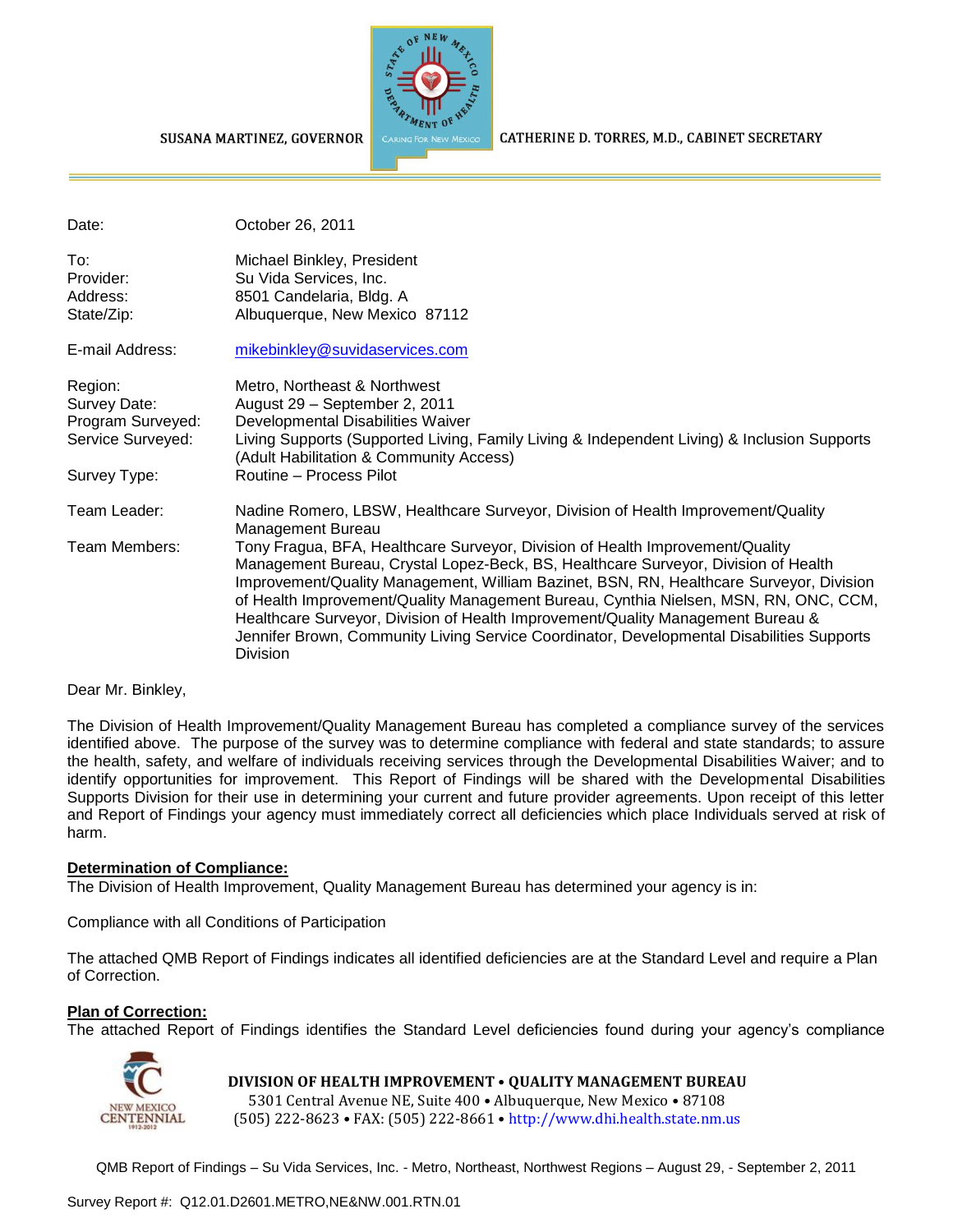review. You are required to complete and implement a Plan of Correction. Your agency has 45 business days to implement your approved Plan of Correction from the receipt of this letter.

#### **Submission of your Plan of Correction:**

Please submit your agency's Plan of Correction in the space on the two right columns of the Report of Findings. *(See attachment "A" for additional guidance in completing the Plan of Correction)*.

Within 10 business days of receipt of this letter your agency Plan of Correction must be submitted to the parties below:

#### **1. Quality Management Bureau, Attention: Plan of Correction Coordinator 5301 Central Ave. NE Suite 400 Albuquerque, NM 87108**

#### **2. Developmental Disabilities Supports Division Regional Office for region of service surveyed**

Upon notification from QMB that your Plan of Correction has been approved, you must implement all remedies and corrective actions to come into compliance. If your Plan of Correction is denied, you must resubmit a revised plan as soon as possible for approval, as all remedies must still be completed within 45 business days of the receipt of this letter.

Failure to submit your POC within 10 days or complete and implement your Plan of Correction within the 45 business days allowed may result in the imposition of a \$200 per day Civil Monetary Penalty until it is received, completed and/or implemented.

#### **Request for Informal Reconsideration of Findings (IRF):**

If you disagree with a finding of deficient practice, you have 10 business days upon receipt of this notice to request an IRF. Submit your request for an IRF in writing to:

> QMB Deputy Bureau Chief 5301 Central Ave NE Suite #400 Albuquerque, NM 87108 Attention: IRF request

See Attachment "C" for additional guidance in completing the request for Informal Reconsideration of Findings. The request for an IRF will not delay the implementation of your Plan of Correction which must be completed within 45 business days. Providers may not appeal the nature or interpretation of the standard or regulation, the team composition or sampling methodology. If the IRF approves the modification or removal of a finding, you will be advised of any changes.

Please call the Plan of Correction Coordinator at 505-222-8647 if you have questions about the Report of Findings or Plan of Correction. Thank you for your cooperation and for the work you perform.

Sincerely,

Nadine Romero, LBSW

Nadine Romero, LBSW Team Lead/Healthcare Surveyor Division of Health Improvement Quality Management Bureau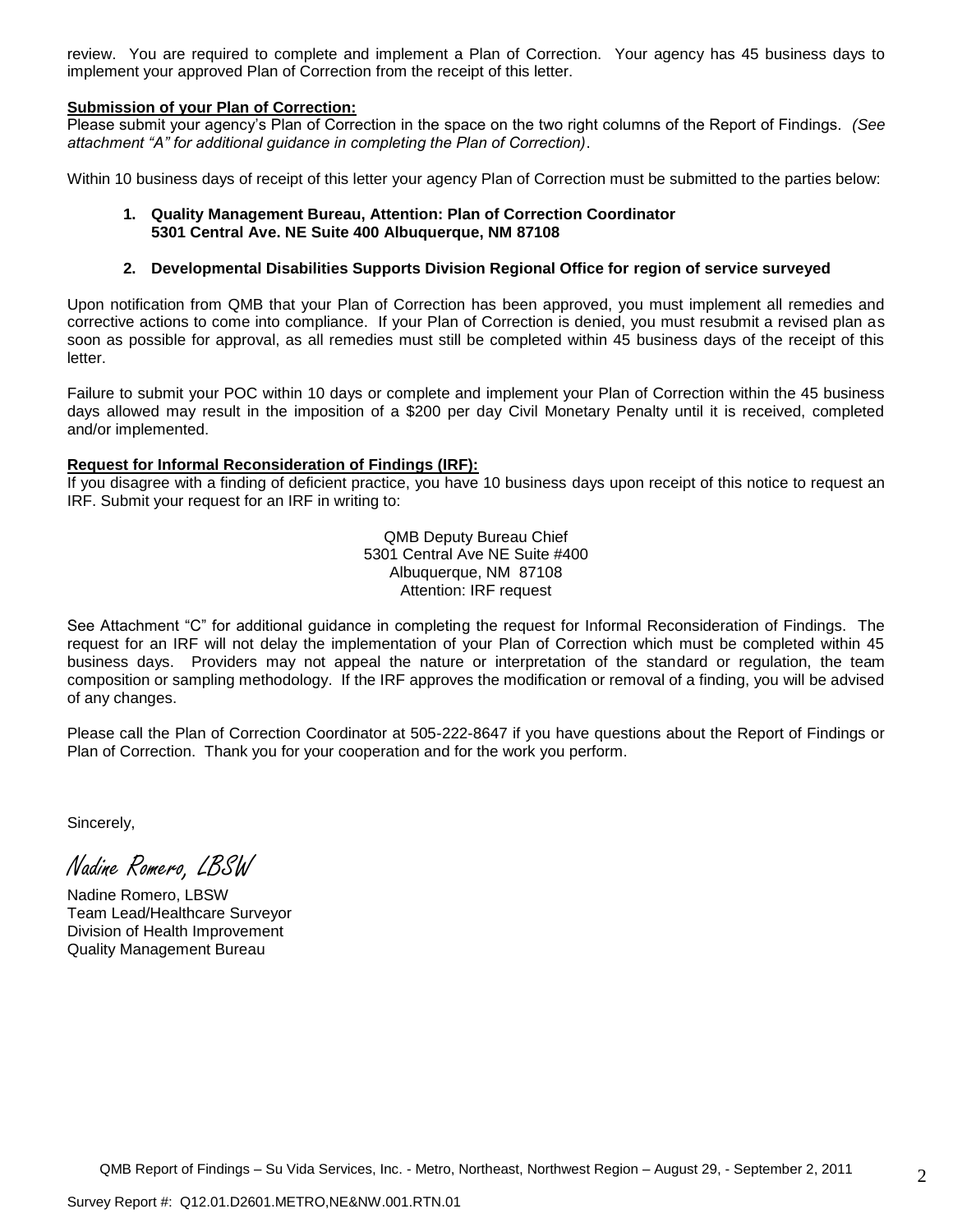### **Survey Process Employed:**

Entrance Conference Date: August 29, 2011

Exit Conference Date: September 1, 2011

### Present: **Su Vida Services, Inc.**

Mike Binkley, President Patsy Rios, Vice President

#### **DOH/DHI/QMB**

Nadine Romero, LBSW, Team Lead/Healthcare Surveyor Tony Fragua, BFA, Healthcare Surveyor Crystal Lopez-Beck, BS, Healthcare Surveyor Cynthia Nielsen, MSN, RN, ONC, CCM, Clinical Liaison William Bazinet, BSN, RN, Healthcare Surveyor

### Present: **Su Vida Services, Inc.**

Michael Binkley, President Patsy Rios, Vice President Tippy Watson, Director of Quality Assurance/Treasure Antonio Tapia, Services Coordinator Paola Lima, Day Supports Manager Diana Ottavio, LPN Rhonda O'Brien, Service Coordinator, Vicki Miracle, CFO

### **DOH/DHI/QMB**

Nadine Romero, LBSW Team Lead/Healthcare Surveyor Deb Russell, BS, Healthcare Surveyor Tony Fragua, BFA, Healthcare Surveyor Cynthia Nielsen, MSN, RN, ONC, CCM, Clinical Liaison William Bazinet, BSN, RN, Healthcare Surveyor

## **DDSD - Metro Regional Office**

Jennifer Brown, Community Living Service Coordinator

| <b>Total Homes Visited</b>                           | Number: | 16                                                                                                                                                                                            |
|------------------------------------------------------|---------|-----------------------------------------------------------------------------------------------------------------------------------------------------------------------------------------------|
| <b>Supported Homes Visited</b><br>❖                  | Number: | 3                                                                                                                                                                                             |
| <b>Family Homes Visited</b><br>❖                     | Number: | 13                                                                                                                                                                                            |
| <b>Administrative Locations Visited</b>              | Number: | 1                                                                                                                                                                                             |
| <b>Total Sample Size</b>                             | Number: | 22<br>2 - Jackson Class Members<br>20 - Non-Jackson Class Members<br>3 - Supported Living<br>14 - Family Living<br>2 - Independent Living<br>10 - Adult Habilitation<br>12 - Community Access |
| Persons Served Interviewed                           | Number: | 22                                                                                                                                                                                            |
| Persons Served Records Reviewed                      | Number: | 22                                                                                                                                                                                            |
| Direct Service Professionals Interviewed             | Number: | 30                                                                                                                                                                                            |
| Direct Service Professional Records Reviewed Number: |         | 162                                                                                                                                                                                           |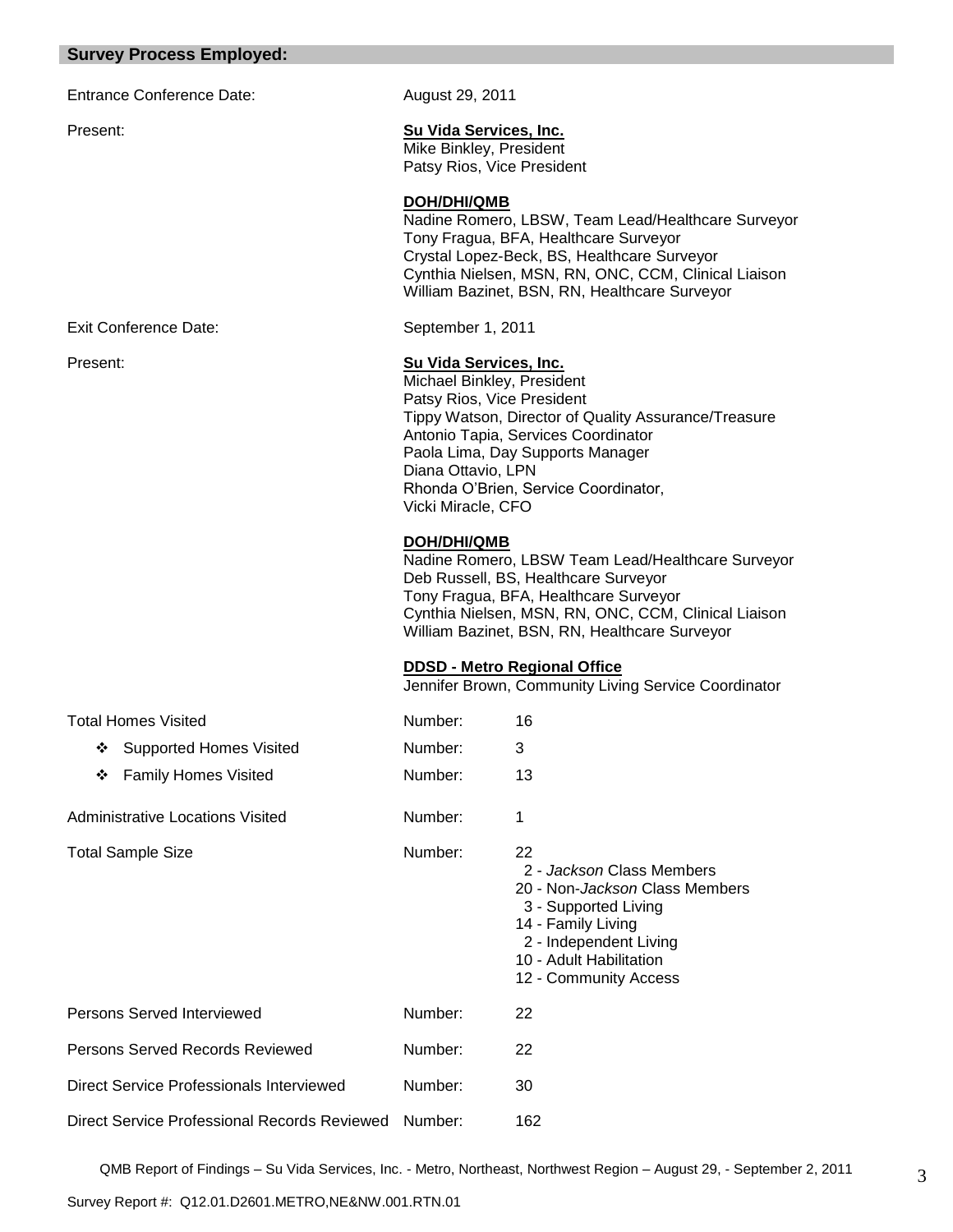Administrative Files Reviewed

- **•** Billing Records
- Medical Records
- Incident Management Records
- Personnel Files
- Training Records
- Agency Policy and Procedure
- Caregiver Criminal History Screening Records
- **Employee Abuse Registry**
- Human Rights Notes and/or Meeting Minutes
- Evacuation Drills
- Quality Assurance / Improvement Plan

- CC: Distribution List: DOH Division of Health Improvement
	- DOH Developmental Disabilities Supports Division
	- DOH Office of Internal Audit
	- HSD Medical Assistance Division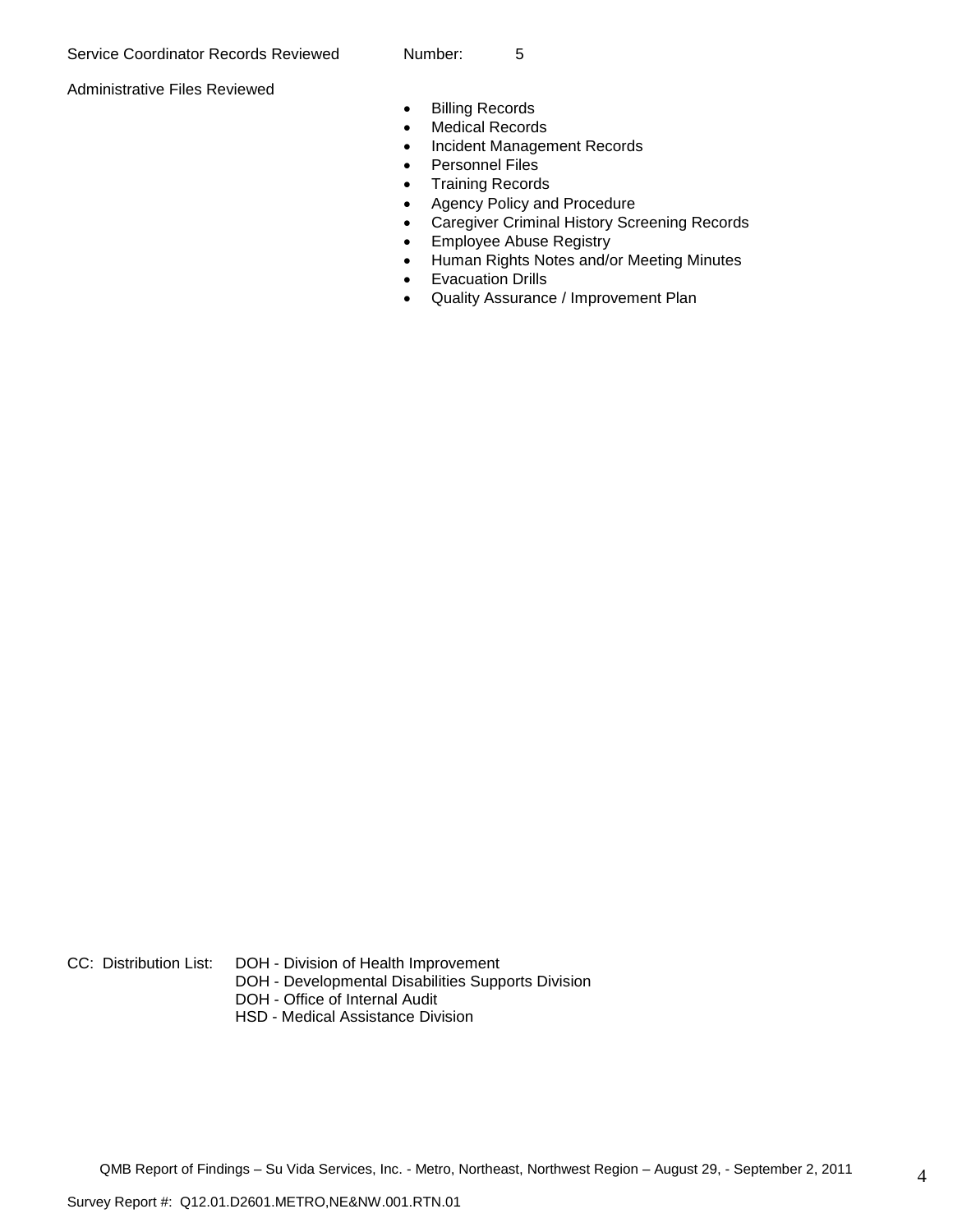# **Attachment A**

# **Provider Instructions for Completing the QMB Plan of Correction (POC) Process**

# *Introduction:*

After a QMB Compliance Review, your QMB Report of Findings will be sent to you via e-mail.

Each provider must develop and implement a Plan of Correction (POC) that identifies specific quality assurance and quality improvement activities the agency will implement to correct deficiencies and prevent continued non compliance.

Agencies must submit their Plan of Correction within 10 business days from the date you receive the QMB Report of Findings. (Providers who do not submit a POC within 10 business days will be referred to the Internal Review Committee [IRC] for possible actions or sanctions).

Agencies must fully implement their approved Plan of Correction within 45 business days from the date they receive the QMB Report of Findings. (Providers who fail to complete a POC within the 45 business days allowed shall be referred to the IRC for possible actions or sanctions.)

If you have questions about the Plan of Correction process, call the QMB Plan of Correction Coordinator at 505-222-8647 or email at George. Perrault@state.nm.us. Requests for technical assistance must be requested through your DDSD Regional Office.

The POC process cannot resolve disputes regarding findings. If you wish to dispute a finding on the official Report of Findings, you must file an Informal Reconsideration of Findings (IRF) request within ten (10) business days of receiving your report. Please note that you must still submit a POC for findings that are in question (see Attachment "C").

# *Instructions for Completing Agency POC:*

## *Required Content*

Your Plan of Correction should provide a step-by-step description of the methods to correct each deficient practice to prevent recurrence and information that ensures the regulation cited is in compliance. The remedies noted in your POC are expected to be added to your Agency's required, annual Quality Assurance Plan.

If a deficiency has already been corrected, the plan should state how it was corrected, the completion date (date the correction was accomplished), and how possible recurrence of the deficiency will be prevented.

The Plan of Correction must address the required six CMS core elements to address *each deficiency* of the POC:

- 1. How the specific and realistic corrective action will be accomplished for individuals found to have been affected by the deficient practice.
- 2. How the agency will identify other individuals who have the potential to be affected by the same deficient practice, and how the agency will act to protect individuals in similar situations.
- 3. What QA measures will be put into place or systemic changes made to ensure that the deficient practice will not recur
- 4. Indicate how the agency plans to monitor its performance to make sure that solutions are sustained. The agency must develop a QA plan for ensuring that correction is achieved and sustained. This QA plan must be implemented, and the corrective action evaluated for its effectiveness. The plan of correction is integrated into the agency quality assurance system; and
- 5. Include dates when corrective action will be completed. The corrective action completion dates must be acceptable to the State.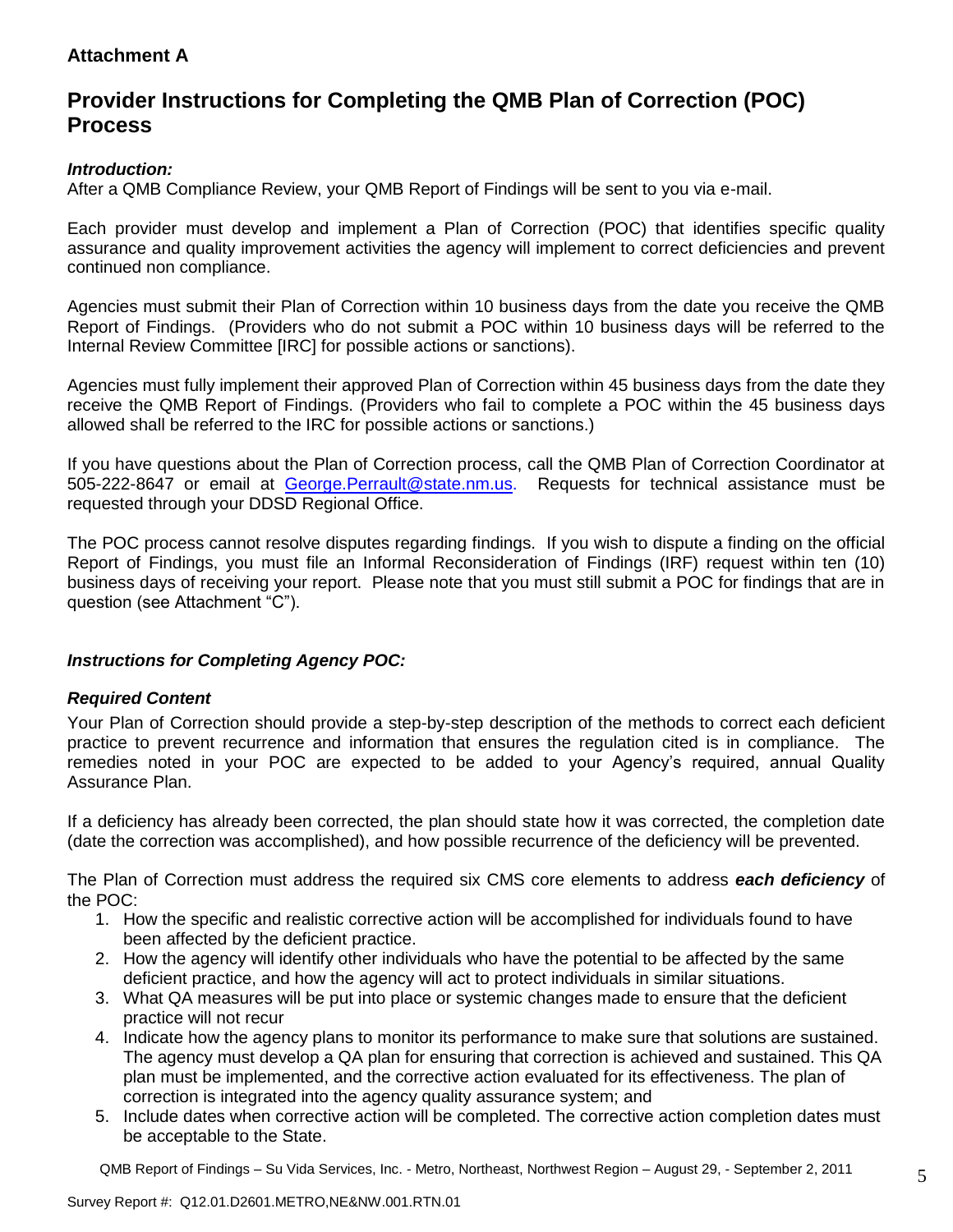6. The POC must be signed and dated by the agency director or other authorized official.

The following details should be considered when developing your POC:

- Details about how and when Consumer, Personnel and Residential files are audited by Agency personnel to ensure they contain required documents;
- Information about how Medication Administration Records are reviewed to verify they contain all required information before they are distributed, as they are being used, and after they are completed;
- Your processes for ensuring that all staff are trained in Core Competencies, Incident Reporting, and Individual-Specific service requirements, etc;
- How accuracy in Billing documentation is assured;
- How health, safety is assured;
- For Case Management Providers, how ISPs are reviewed to verify they meet requirements, how the timeliness of LOC packet submissions and consumer visits are tracked;
- Your process for gathering, analyzing and responding to Quality data; and,
- Details about Quality Targets in various areas, current status, analyses about why targets were not met, and remedies implemented.

*Note:* **Instruction or in-service of staff alone may not be a sufficient plan of correction.** This is a good first step toward correction, but additional steps should be taken to ensure the deficiency is corrected and will not recur.

# *Completion Dates*

- The plan of correction must include a **completion date** (entered in the far right-hand column) for each finding. Be sure the date is **realistic** in the amount of time your Agency will need to correct the deficiency; not to exceed 45 business days.
- Direct care issues should be corrected immediately and monitored appropriately.
- Some deficiencies may require a staged plan to accomplish total correction.
- Deficiencies requiring replacement of equipment, etc., may require more time to accomplish correction but should show reasonable time frames.

# *Initial Submission of the Plan of Correction Requirements*

- 1. The Plan of Correction must be completed on the official QMB Survey Report of Findings/Plan of Correction Form and received by QMB within ten (10) business days from the date you received the report of findings.
- 2. For questions about the POC process, call the POC Coordinator, George Perrault at 505-222-8647 for assistance.
- 3. For Technical Assistance (TA) in developing or implementing your POC, contact your local DDSD Regional Office.
- 4. Submit your POC to George Perrault, POC Coordinator in any of the following ways:
	- a. Electronically at [George.Perrault@state.nm.us](mailto:George.Perrault@state.nm.us) *(preferred method)*
	- b. Fax to 505-222-8661, or
	- c. Mail to POC Coordinator, 5301 Central Avenue SW, Suite 400, Albuquerque, NM 87108
- 5. Do not submit supporting documentation (evidence of compliance) to QMB until after your POC has been approved by the POC Coordinator.
- 6. QMB will notify you when your POC has been "approve" or "denied."
	- a. Whether your POC is "approved," or "denied," you will have a maximum of 45 business days from the date of receipt of your Report of Findings to correct all survey deficiencies.
	- b. If your POC is denied, it must be revised and resubmitted as soon as possible, as the 45 business day limit is in effect.
	- c. If your POC is denied a second time your agency may be referred to the Internal Review Committee.
	- d. You will receive written confirmation when your POC has been approved by QMB and a final deadline for completion of your POC.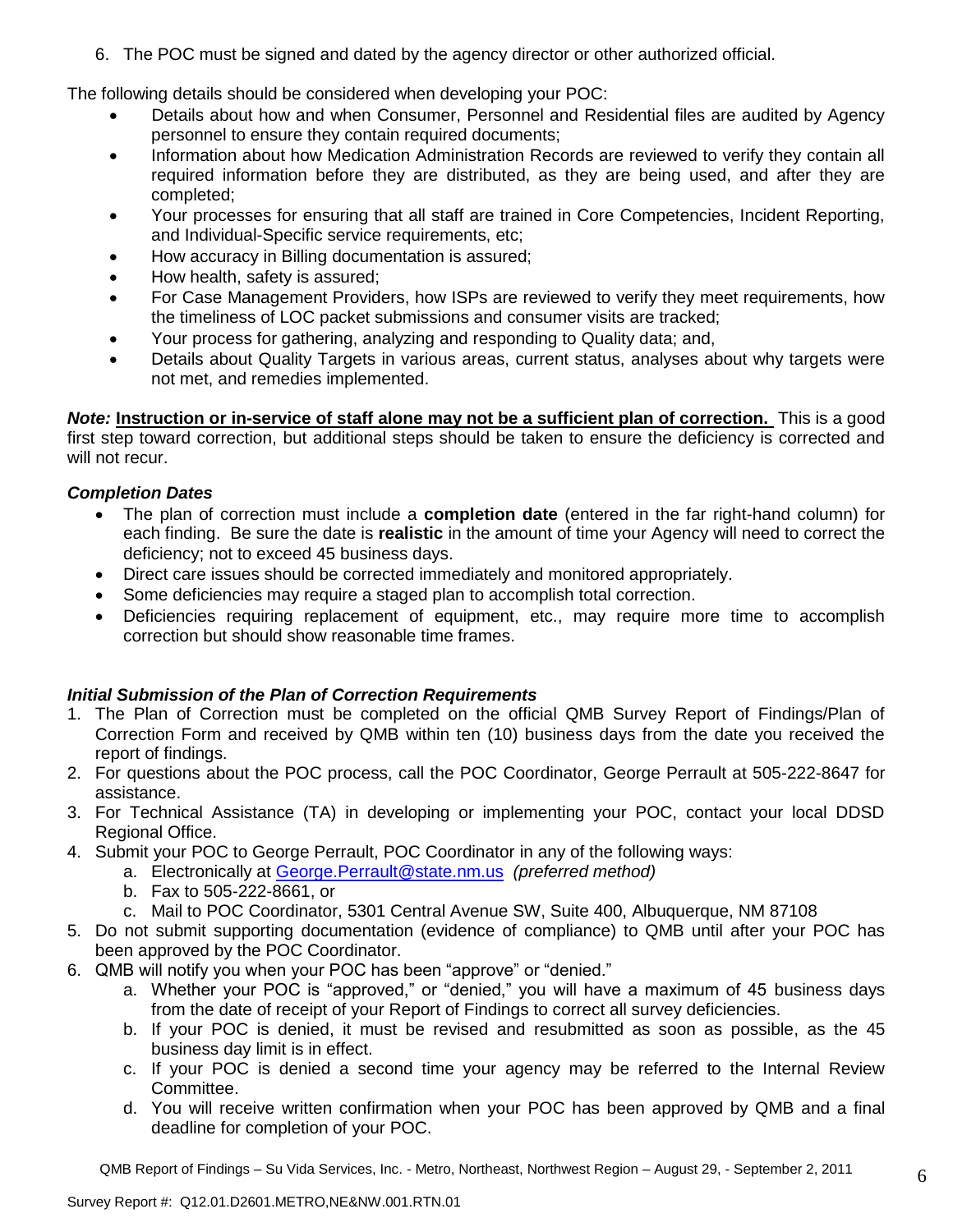7. Failure to submit your POC within 10 business days without prior approval of an extension by QMB will result in a referral to the Internal Review Committee and the possible implementation of monetary penalties and/or sanctions.

# *POC Document Submission Requirements*

Once your POC has been approved by the QMB Plan of Correction Coordinator you must submit copies of documents as evidence that all deficiencies have been corrected, as follows.

- 1. Your internal documents are due within a *maximum* of 45 business days of receipt of your Report of Findings.
- 2. You may submit your documents by postal mail (paper hard copy or on a disc), fax, or electronically (scanned and attached to e-mails).
- 3. All submitted documents *must be annotated*; please be sure the tag numbers and Identification numbers are indicated on each document submitted. Documents which are not annotated with the Tag number and Identification number may not be accepted.
- 4. Do not submit original documents; Please provide copies or scanned electronic files for evidence. Originals must be maintained in the agency file(s) per DDSD Standards.
- 5. In lieu of some documents, you may submit copies of file or home audit forms that clearly indicate cited deficiencies have been corrected, other attestations of correction must be approved by the Plan of Correction Coordinator prior to their submission.
- 6. For billing deficiencies, you must submit:
	- a. Evidence of an internal audit of billing documentation for a sample of individuals and timeframes;
	- b. Copies of "void and adjust" forms submitted to correct all over-billed or unjustified units billed identified during your internal audit.

Revisions, Modifications or Extensions to your Plan of Correction (post QMB approval) must be made in writing and submitted to the Plan of Correction Coordinator at QMB, prior to the due date and are approved on a case-by-case basis. No changes may be made to your POC or the timeframes for implementation without written approval of the POC Coordinator.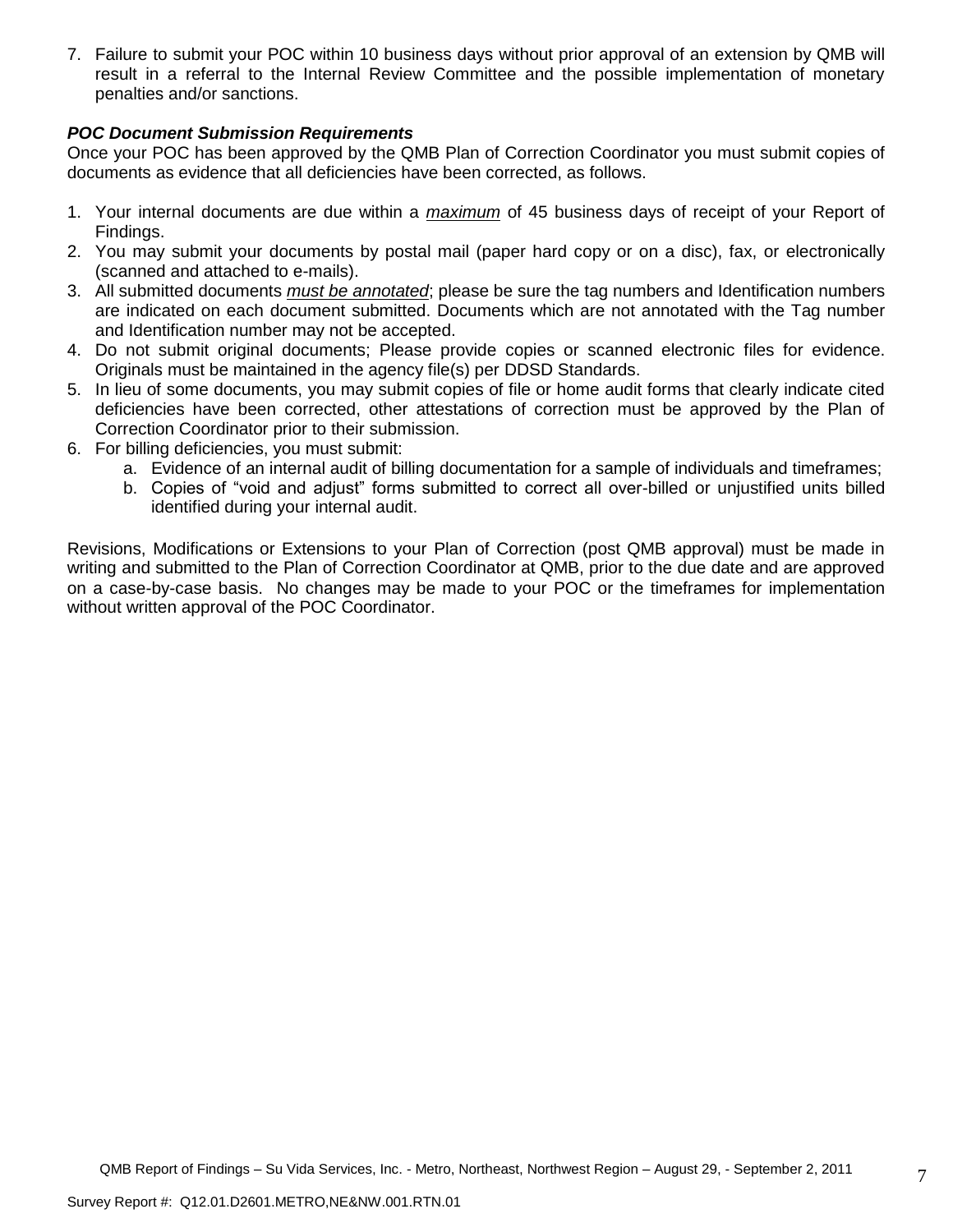# **QMB Determinations of Compliance**

- "Compliance with Conditions of Participation"
	- The QMB determination of "Compliance with Conditions of Participation," indicates that a provider is in compliance with all 'Conditions of Participation,' (CoP) but may have standard level deficiencies (deficiencies which are not at the condition level) out of compliance. The agency has obtained a level of compliance such that there is a minimal potential for harm to individuals' health and safety. To qualify for a determination of Compliance with Conditions of Participation, the provider must be in compliance with *all* Conditions of Participation.
- "Partial-Compliance with Conditions of Participation"

The QMB determination of "Partial-Compliance with Conditions of Participation" indicates that a provider is out of compliance with one (1) to three (3) 'Conditions of Participation.' This partialcompliance, if not corrected, may result in a serious negative outcome or the potential for more than minimal harm to individuals' health and safety. The Agency may also have standard level deficiencies (deficiencies which are not at the condition level).

Providers receiving a repeat determination of 'Partial-Compliance' for repeat deficiencies of CoPs may be referred by the Quality Management Bureau to the Internal Review Committee (IRC) for consideration of remedies and possible actions.

# "Non-Compliant with Conditions of Participation":

The QMB determination of "Non-Compliance with Conditions of Participation," indicates a provider is significantly out of compliance with Conditions of Participation and/or has:

- a. Four (4) Conditions of Participation out of compliance.
- b. Multiple findings of widespread non-compliance with any standard or regulation with a significant potential for more than minimal harm.
- c. Any finding of actual harm or Immediate Jeopardy.

The Agency may also have standard level deficiencies (deficiencies which are not at the condition level).

Providers receiving a repeat determination of 'Non-Compliance' will be referred by Quality Management Bureau to the Internal Review Committee (IRC) for consideration of remedies and possible actions.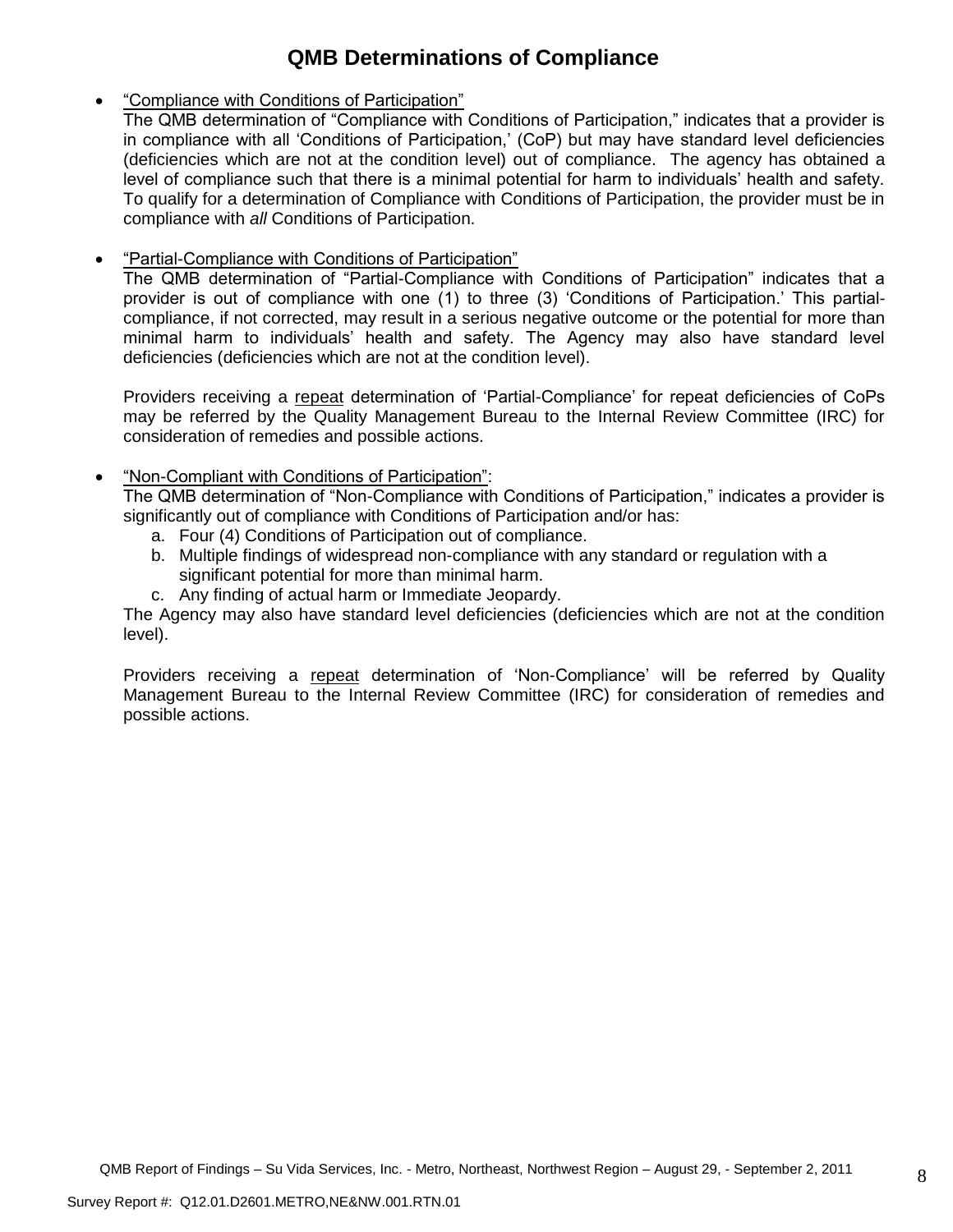# **Guidelines for the Provider Informal Reconsideration of Finding (IRF) Process**

# **Introduction:**

Throughout the QMB Survey process, surveyors are openly communicating with providers. Open communication means surveyors have clarified issues and/or requested missing information before completing the review through the use of the signed/dated "Document Request," or "administrative Needs," etc. forms. Regardless, there may still be instances where the provider disagrees with a specific finding. Providers may use the following process to informally dispute a finding.

# **Instructions:**

- 1. The Informal Reconsideration of the Finding (IRF) request must be in writing to the QMB Deputy Bureau Chief **within 10 business days** of receipt of the final Report of Findings.
- 2. The written request for an IRF *must* be completed on the QMB Request for Informal Reconsideration of Finding form available on the QMB website:<http://dhi.health.state.nm.us/qmb>
- 3. The written request for an IRF must specify in detail the request for reconsideration and why the finding is inaccurate.
- 4. The IRF request must include all supporting documentation or evidence.
- 5. If you have questions about the IRC process, email the IRF Chairperson, Scott Good at [scott.good@state.nm.us](mailto:scott.good@state.nm.us) for assistance.

# **The following limitations apply to the IRF process:**

- The request for an IRF and all supporting evidence must be received within 10 business days.
- Findings based on evidence requested during the survey and not provided may not be subject to reconsideration.
- The supporting documentation must be new evidence not previously reviewed or requested by the survey team.
- Providers must continue to complete their Plan of Correction during the IRF process
- Providers may not request an IRF to challenge the sampling methodology.
- Providers may not request an IRF based on disagreement with the nature of the standard or regulation.
- Providers may not request an IRF to challenge the team composition.
- Providers may not request an IRF to challenge the DHI/QMB determination of compliance or the length of their DDSD provider contract.

A Provider forfeits the right to an IRF if the request is not made within 10 business days of receiving the report and/or does not include all supporting documentation or evidence to show compliance with the standards and regulations.

The IRF Committee will review the request, the Provider will be notified in writing of the ruling; no face-toface meeting will be conducted.

When a Provider requests that a finding be reconsidered, it does not stop or delay the Plan of Correction process. **Providers must continue to complete the Plan of Correction, including the finding in dispute regardless of the IRF status.** If a finding is removed or modified, it will be noted and removed or modified from the Report of Findings. It should be noted that in some cases a Plan of Correction may be completed prior to the IRF process being completed. The provider will be notified in writing on the decisions of the IRF committee.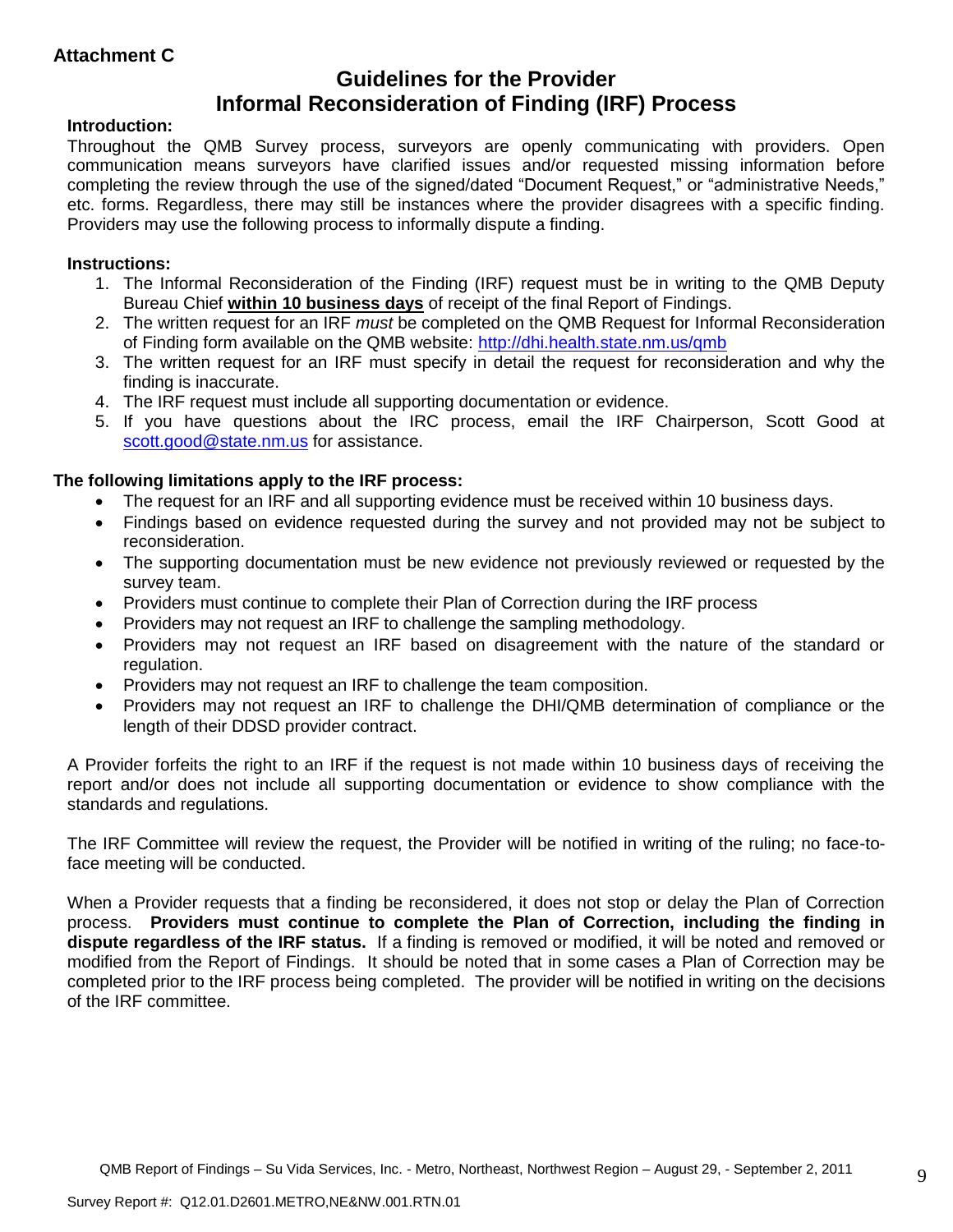| <b>Agency:</b>   | Su Vida Services, Inc. - Metro, Northwest, Northeast Region                                                                              |
|------------------|------------------------------------------------------------------------------------------------------------------------------------------|
| Program:         | Developmental Disabilities Waiver                                                                                                        |
| Service:         | Community Living (Supported Living, Family Living & Independent Living) & Community Inclusion (Adult<br>Habilitation & Community Access) |
| Monitoring Type: | Routine Survey – Process Pilot                                                                                                           |
| Date of Survey:  | August 29 – September 2, 2011                                                                                                            |

| <b>CMS Assurance – Qualified Providers –</b> The state monitors non-licensed/non-certified providers to assure adherence to waiver<br>requirements<br>Tag #1A22 Staff Competence<br>Developmental Disabilities (DD) Waiver Service<br>Based on interview, the Agency failed to ensure that<br>Standards effective 4/1/2007<br>training competencies were met for 8 of 30 Direct                                                                                                                                                                                                                                                                                                                                                                                                                                                                                                                                                                                                                                                                                                                                                                                                                                                                                                                                                                                                                                                                                                                                                                                                                                                                                                                                                                                                                                                                                                                                                                                                                                                                                                                                                                                              | <b>Standard of Care</b>                   | <b>Deficiencies</b>    | <b>Agency Plan of Correction, On-going</b><br><b>QA/QI &amp; Responsible Party</b> | <b>Date</b><br><b>Due</b> |
|------------------------------------------------------------------------------------------------------------------------------------------------------------------------------------------------------------------------------------------------------------------------------------------------------------------------------------------------------------------------------------------------------------------------------------------------------------------------------------------------------------------------------------------------------------------------------------------------------------------------------------------------------------------------------------------------------------------------------------------------------------------------------------------------------------------------------------------------------------------------------------------------------------------------------------------------------------------------------------------------------------------------------------------------------------------------------------------------------------------------------------------------------------------------------------------------------------------------------------------------------------------------------------------------------------------------------------------------------------------------------------------------------------------------------------------------------------------------------------------------------------------------------------------------------------------------------------------------------------------------------------------------------------------------------------------------------------------------------------------------------------------------------------------------------------------------------------------------------------------------------------------------------------------------------------------------------------------------------------------------------------------------------------------------------------------------------------------------------------------------------------------------------------------------------|-------------------------------------------|------------------------|------------------------------------------------------------------------------------|---------------------------|
|                                                                                                                                                                                                                                                                                                                                                                                                                                                                                                                                                                                                                                                                                                                                                                                                                                                                                                                                                                                                                                                                                                                                                                                                                                                                                                                                                                                                                                                                                                                                                                                                                                                                                                                                                                                                                                                                                                                                                                                                                                                                                                                                                                              |                                           |                        |                                                                                    |                           |
|                                                                                                                                                                                                                                                                                                                                                                                                                                                                                                                                                                                                                                                                                                                                                                                                                                                                                                                                                                                                                                                                                                                                                                                                                                                                                                                                                                                                                                                                                                                                                                                                                                                                                                                                                                                                                                                                                                                                                                                                                                                                                                                                                                              |                                           |                        |                                                                                    |                           |
|                                                                                                                                                                                                                                                                                                                                                                                                                                                                                                                                                                                                                                                                                                                                                                                                                                                                                                                                                                                                                                                                                                                                                                                                                                                                                                                                                                                                                                                                                                                                                                                                                                                                                                                                                                                                                                                                                                                                                                                                                                                                                                                                                                              |                                           |                        |                                                                                    |                           |
| <b>FOR PROVIDER AGENCY SERVICE</b><br>When DSP were asked if the individual had a<br><b>PERSONNEL:</b> The objective of this section is to<br>establish personnel standards for DD Medicaid<br><b>Positive Behavioral Crisis Plan and what the</b><br>Waiver Provider Agencies for the following services:<br>plan covered, the following was reported:<br>Community Living Supports, Community Inclusion<br>Services, Respite, Substitute Care and Personal<br>• DSP #90 stated, "I'm not sure." According to the<br>Support Companion Services. These standards<br>Individual Specific Training Section of the ISP the<br>apply to all personnel who provide services, whether<br>individual has Positive Behavioral Crisis Plan.<br>directly employed or subcontracting with the<br>(Individual #17)<br>Provider Agency. Additional personnel requirements<br>and qualifications may be applicable for specific<br>Provider:<br>When DSP were asked if they received training<br>In addition to stating the Plan of Correction for<br>service standards.<br>on the Individual's Speech Therapy Plan and<br>F. Qualifications for Direct Service Personnel:<br>these findings above, also please provide your<br>what the plan covered, the following was<br>evidence of on-going Quality Assurance /<br>The following employment qualifications and<br>reported:<br>Quality Improvement specific to this tag below<br>competency requirements are applicable to all<br>Direct Service Personnel employed by a Provider<br>this line.<br>• DSP #70 stated, "No." According to the Individual<br>Agency:<br>Specific Training Section of the ISP the Individual<br>requires a Speech Therapy Plan. (Individual #12)<br>Direct service personnel shall be eighteen (18)<br>(1)<br>years or older. Exception: Adult Habilitation can<br>When DSP were asked if they received training<br>employ direct care personnel under the age of<br>on the Individual's Physical Therapy Plan and<br>eighteen 18 years, but the employee shall work<br>what the plan covered, the following was<br>directly under a supervisor, who is physically<br>reported:<br>present at all times; | <b>CHAPTER 1 IV. GENERAL REQUIREMENTS</b> | Service Professionals. |                                                                                    |                           |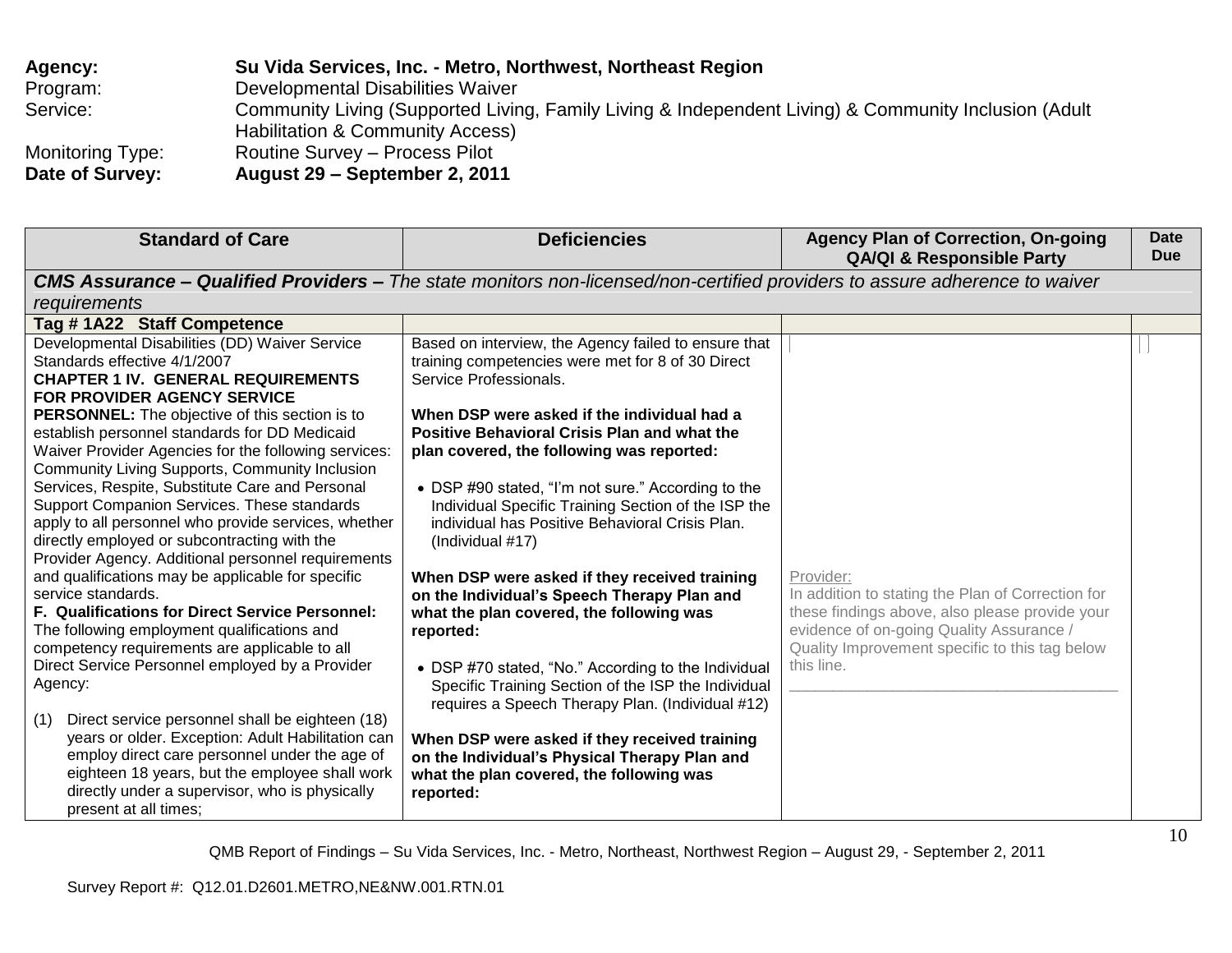| (2) | Direct service personnel shall have the ability<br>to read and carry out the requirements in an<br>ISP;                                                                                                                               | • DSP #194 stated "I don't know." According to the<br>Individual Specific Training Section of the ISP the<br>Individual requires a Physical Therapy Plan.<br>(Individual #3)                                                       |  |
|-----|---------------------------------------------------------------------------------------------------------------------------------------------------------------------------------------------------------------------------------------|------------------------------------------------------------------------------------------------------------------------------------------------------------------------------------------------------------------------------------|--|
| (3) | Direct service personnel shall be available to<br>communicate in the language that is<br>functionally required by the individual or in the<br>use of any specific augmentative<br>communication system utilized by the<br>individual; | • DSP #90 stated "Not that I know of." According to<br>the Individual Specific Training Section of the ISP<br>the individual requires a Physical Therapy Plan<br>(Individual #17)<br>When DSP were asked if they received training |  |
|     |                                                                                                                                                                                                                                       | on the Individual's Health Care Plans and what                                                                                                                                                                                     |  |
| (4) | Direct service personnel shall meet the                                                                                                                                                                                               | the plan covered, the following was reported:                                                                                                                                                                                      |  |
|     | qualifications specified by DDSD in the Policy                                                                                                                                                                                        |                                                                                                                                                                                                                                    |  |
|     | Governing the Training Requirements for Direct<br>Support Staff and Internal Service                                                                                                                                                  | • DSP #101 stated, "I haven't been trained on any                                                                                                                                                                                  |  |
|     | Coordinators, Serving Individuals with                                                                                                                                                                                                | HCP that I know of. " As indicated by the Agency<br>file, the Individual has Health Care Plans for TBI,                                                                                                                            |  |
|     | Developmental Disabilities; and                                                                                                                                                                                                       | Obesity, High Cholesterol, Healthy Life Style, and<br>falls (Individual #11)                                                                                                                                                       |  |
| (5) | Direct service Provider Agencies of Respite                                                                                                                                                                                           |                                                                                                                                                                                                                                    |  |
|     | Services, Substitute Care, Personal Support<br>Services, Nutritional Counseling, Therapists<br>and Nursing shall demonstrate basic<br>knowledge of developmental disabilities and                                                     | • DSP #70 stated, "No. " As indicated by the<br>Agency file, the Individual has Health Care Plans<br>for Aspiration & Cerebral Shunt (Individual #12)                                                                              |  |
|     | have training or demonstrable qualifications                                                                                                                                                                                          | • DSP #170 - As indicated by the Agency file, the                                                                                                                                                                                  |  |
|     | related to the role he or she is performing and                                                                                                                                                                                       | Individual has Health Care Plans for Skin                                                                                                                                                                                          |  |
|     | complete individual specific training as required<br>in the ISP for each individual he or she support.                                                                                                                                | Breakdown, Incontinence, Oral care, Positioning<br>for feeding. Staff did not discuss the listed HCP                                                                                                                               |  |
| (6) | Report required personnel training status to the                                                                                                                                                                                      | (Individual #13)                                                                                                                                                                                                                   |  |
|     | DDSD Statewide Training Database as                                                                                                                                                                                                   | When DSP were asked if they received training                                                                                                                                                                                      |  |
|     | specified in DDSD policies as related to                                                                                                                                                                                              | on the Individual's Crisis Plans/Medical                                                                                                                                                                                           |  |
|     | training requirements as follows:<br>(a) Initial comprehensive personnel status report                                                                                                                                                | <b>Emergency Response Plans and what the plan</b>                                                                                                                                                                                  |  |
|     | (name, date of hire, Social Security number                                                                                                                                                                                           | covered, the following was reported:<br>• DSP #101 stated, "I haven't been trained on any                                                                                                                                          |  |
|     | category) on all required personnel to be                                                                                                                                                                                             | that I know of." As indicated by the Agency file,                                                                                                                                                                                  |  |
|     | submitted to DDSD Statewide Training<br>Database within the first ninety (90) calendar                                                                                                                                                | the Individual has Crisis Plans/Medical Response                                                                                                                                                                                   |  |
|     | days of providing services;                                                                                                                                                                                                           | Plans for TBI, Obesity, High Cholesterol, Healthy<br>Life Style, and falls (Individual #11)                                                                                                                                        |  |
|     | (b) Staff who do not wish to use his or her Social                                                                                                                                                                                    |                                                                                                                                                                                                                                    |  |
|     | Security Number may request an alternative<br>tracking number; and                                                                                                                                                                    | • DSP #170 stated "No" As indicated by the<br>Agency file, the Individual has Crisis                                                                                                                                               |  |
|     |                                                                                                                                                                                                                                       |                                                                                                                                                                                                                                    |  |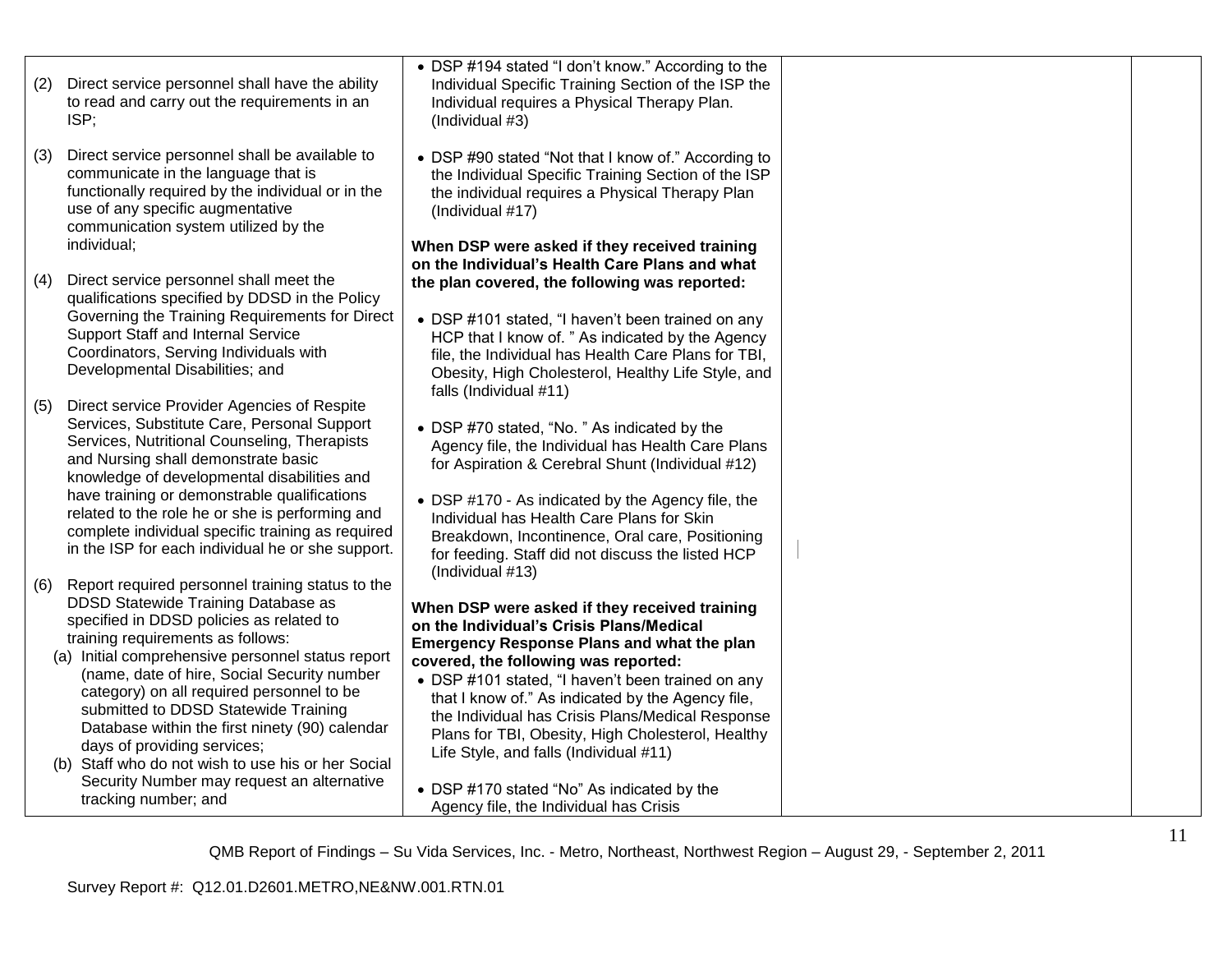| Plans/Medical Response Plans Care Plans for<br>Quarterly personnel update reports sent to<br>(C)<br>DDSD Statewide Training Database to reflect<br>Aspiration, Seizures. Staff did not discuss the<br>new hires, terminations, inter-provider<br>listed HCP(Individual #13)<br>Agency position changes, and name<br>When DSP were asked if they had received<br>changes.<br>training regarding the individual's Seizure<br>Disorder, the following was reported:<br>Department of Health (DOH) Developmental<br><b>Disabilities Supports Division (DDSD) Policy -</b><br><b>Policy Title: Training Requirements for Direct</b><br>• DSP #98 stated, "I don't remember getting<br>Service Agency Staff Policy - Eff. March 1, 2007 -<br>trained on her seizures through the agency"<br><b>II. POLICY STATEMENTS:</b><br>According to the ISP, the individual has a<br>A. Individuals shall receive services from competent<br>diagnosis of Seizures. (Individual #10)<br>and qualified staff.<br>When DSP were asked what the individual's<br>Diagnosis were, the following was reported:<br>• DSP #44 - According to the individuals ISP he is<br>diagnosed with Tubular Sclerosis and High<br>Lipids, Staff did not discuss these listed<br>diagnosis. (Individual #1)<br>• DSP #133 - According to the individuals ISP she<br>is diagnosed with Osteoporosis, MR. Allergic<br>Rhinitis, and Menopausal Staff did not discuss<br>these listed diagnosis. (Individual #4)<br>• DSP #170 - According to the individuals ISP he is<br>diagnosed with Quadriplegic, Psoriasis, Scoliosis,<br>Low iron, Contractures. Staff did not discuss<br>these listed diagnoses. (Individual #13) |
|-------------------------------------------------------------------------------------------------------------------------------------------------------------------------------------------------------------------------------------------------------------------------------------------------------------------------------------------------------------------------------------------------------------------------------------------------------------------------------------------------------------------------------------------------------------------------------------------------------------------------------------------------------------------------------------------------------------------------------------------------------------------------------------------------------------------------------------------------------------------------------------------------------------------------------------------------------------------------------------------------------------------------------------------------------------------------------------------------------------------------------------------------------------------------------------------------------------------------------------------------------------------------------------------------------------------------------------------------------------------------------------------------------------------------------------------------------------------------------------------------------------------------------------------------------------------------------------------------------------------------------------------------------------------------------------|
|                                                                                                                                                                                                                                                                                                                                                                                                                                                                                                                                                                                                                                                                                                                                                                                                                                                                                                                                                                                                                                                                                                                                                                                                                                                                                                                                                                                                                                                                                                                                                                                                                                                                                     |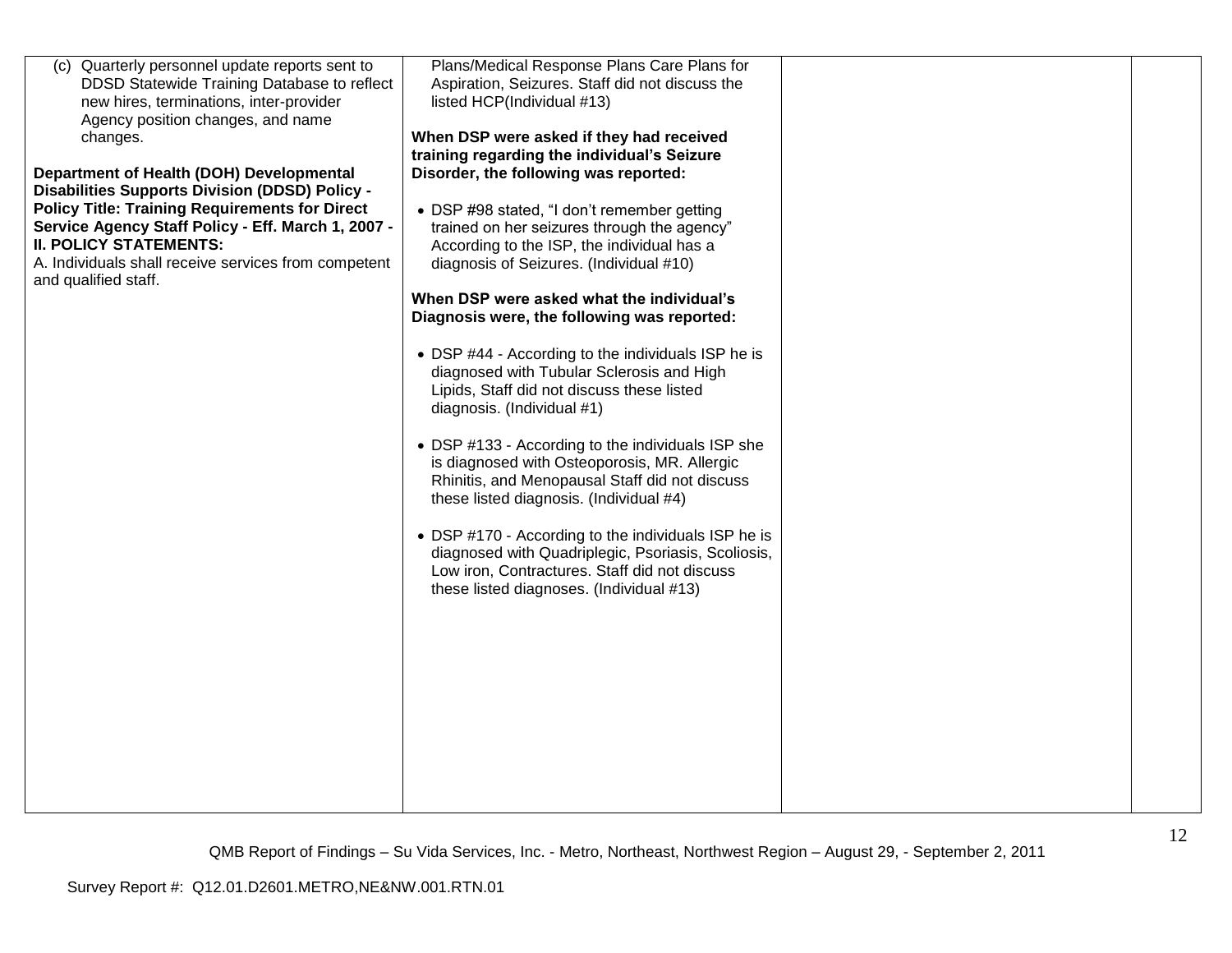| Tag #1A25 CCHS                                                                                                                                                                                                                                                                                                                                                                                                                                                                                                                                                                                                                                                                                                                                                                                                                                                                                                                                             |                                                                                                                                                                                                                                                                                                                                                                                                                                                                                                               |                                                                                                                                                                                                                              |  |
|------------------------------------------------------------------------------------------------------------------------------------------------------------------------------------------------------------------------------------------------------------------------------------------------------------------------------------------------------------------------------------------------------------------------------------------------------------------------------------------------------------------------------------------------------------------------------------------------------------------------------------------------------------------------------------------------------------------------------------------------------------------------------------------------------------------------------------------------------------------------------------------------------------------------------------------------------------|---------------------------------------------------------------------------------------------------------------------------------------------------------------------------------------------------------------------------------------------------------------------------------------------------------------------------------------------------------------------------------------------------------------------------------------------------------------------------------------------------------------|------------------------------------------------------------------------------------------------------------------------------------------------------------------------------------------------------------------------------|--|
| NMAC 7.1.9.8 CAREGIVER AND HOSPITAL<br><b>CAREGIVER EMPLOYMENT REQUIREMENTS:</b><br>F. Timely Submission: Care providers shall submit<br>all fees and pertinent application information for all<br>individuals who meet the definition of an applicant,<br>caregiver or hospital caregiver as described in<br>Subsections B, D and K of 7.1.9.7 NMAC, no later<br>than twenty (20) calendar days from the first day of<br>employment or effective date of a contractual<br>relationship with the care provider.<br>NMAC 7.1.9.9 CAREGIVERS OR HOSPITAL<br><b>CAREGIVERS AND APPLICANTS WITH</b><br><b>DISQUALIFYING CONVICTIONS:</b><br>A. Prohibition on Employment: A care provider<br>shall not hire or continue the employment or<br>contractual services of any applicant, caregiver or<br>hospital caregiver for whom the care provider has<br>received notice of a disqualifying conviction, except<br>as provided in Subsection B of this section. | Based on record review, the Agency failed to<br>maintain documentation indicating no "disqualifying<br>convictions" or documentation of the timely<br>submission of pertinent application information to<br>the Caregiver Criminal History Screening Program<br>was on file for 1 of 167 Agency Personnel.<br>The following Agency Personnel Files contained<br>no evidence of Caregiver Criminal History<br><b>Screenings:</b><br><b>Direct Service Professional (DSP):</b><br>• #153 - Date of Hire 9/25/06 | Provider:<br>In addition to stating the Plan of Correction for<br>these findings above, also please provide your<br>evidence of on-going Quality Assurance /<br>Quality Improvement specific to this tag below<br>this line. |  |
| NMAC 7.1.9.11 DISQUALIFYING CONVICTIONS.<br>The following felony convictions disqualify an<br>applicant, caregiver or hospital caregiver from<br>employment or contractual services with a care<br>provider:<br>A. homicide;<br><b>B.</b> trafficking, or trafficking in controlled substances;<br>C. kidnapping, false imprisonment, aggravated<br>assault or aggravated battery;<br>D. rape, criminal sexual penetration, criminal sexual<br>contact, incest, indecent exposure, or other related<br>felony sexual offenses;<br>E. crimes involving adult abuse, neglect or financial<br>exploitation;<br>F. crimes involving child abuse or neglect;<br>G. crimes involving robbery, larceny, extortion,<br>burglary, fraud, forgery, embezzlement, credit card<br>fraud, or receiving stolen property; or<br>H. an attempt, solicitation, or conspiracy involving<br>any of the felonies in this subsection.                                           |                                                                                                                                                                                                                                                                                                                                                                                                                                                                                                               |                                                                                                                                                                                                                              |  |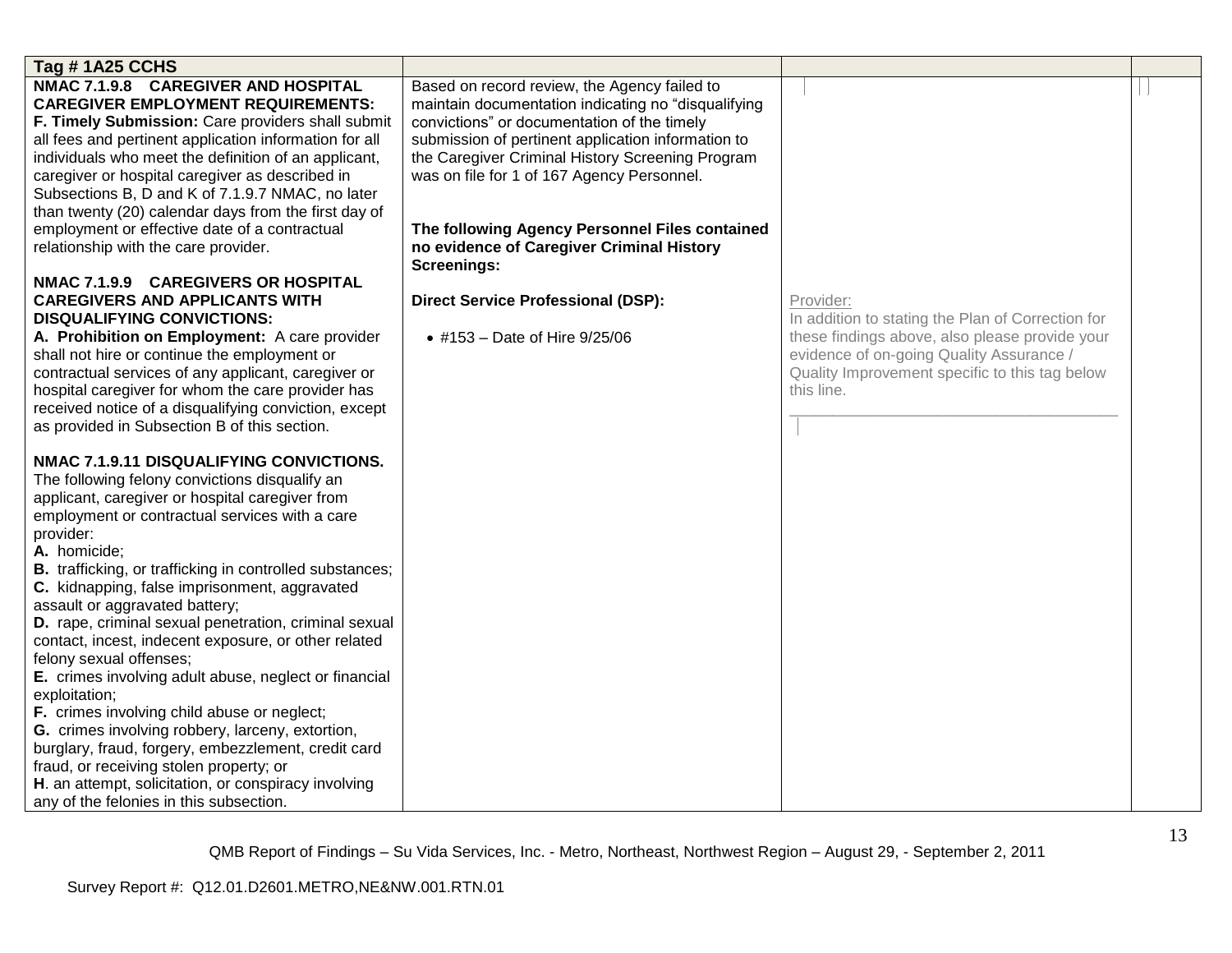| <b>Standard of Care</b>                                                                                                                                                                                                                                                                                                                                                                                                                                                                                                                                                                                                                                                                                                                                                                                                                                                                                                                                                                          | <b>Deficiencies</b>                                                                                                                                                                                                                                                                                                                                                                                                                                                                                                                                                                                                | <b>Agency Plan of Correction, On-going</b><br><b>QA/QI &amp; Responsible Party</b>                                                                                                                                           | <b>Date</b><br><b>Due</b> |
|--------------------------------------------------------------------------------------------------------------------------------------------------------------------------------------------------------------------------------------------------------------------------------------------------------------------------------------------------------------------------------------------------------------------------------------------------------------------------------------------------------------------------------------------------------------------------------------------------------------------------------------------------------------------------------------------------------------------------------------------------------------------------------------------------------------------------------------------------------------------------------------------------------------------------------------------------------------------------------------------------|--------------------------------------------------------------------------------------------------------------------------------------------------------------------------------------------------------------------------------------------------------------------------------------------------------------------------------------------------------------------------------------------------------------------------------------------------------------------------------------------------------------------------------------------------------------------------------------------------------------------|------------------------------------------------------------------------------------------------------------------------------------------------------------------------------------------------------------------------------|---------------------------|
|                                                                                                                                                                                                                                                                                                                                                                                                                                                                                                                                                                                                                                                                                                                                                                                                                                                                                                                                                                                                  | <b>CMS Assurance – Health and Welfare –</b> The state, on an ongoing basis, identifies, addresses and seeks to prevent occurrences of abuse,                                                                                                                                                                                                                                                                                                                                                                                                                                                                       |                                                                                                                                                                                                                              |                           |
| neglect and exploitation.                                                                                                                                                                                                                                                                                                                                                                                                                                                                                                                                                                                                                                                                                                                                                                                                                                                                                                                                                                        |                                                                                                                                                                                                                                                                                                                                                                                                                                                                                                                                                                                                                    |                                                                                                                                                                                                                              |                           |
| Tag #1A09 Medication Delivery (MAR) -                                                                                                                                                                                                                                                                                                                                                                                                                                                                                                                                                                                                                                                                                                                                                                                                                                                                                                                                                            |                                                                                                                                                                                                                                                                                                                                                                                                                                                                                                                                                                                                                    |                                                                                                                                                                                                                              |                           |
| <b>Routine Medication</b>                                                                                                                                                                                                                                                                                                                                                                                                                                                                                                                                                                                                                                                                                                                                                                                                                                                                                                                                                                        |                                                                                                                                                                                                                                                                                                                                                                                                                                                                                                                                                                                                                    |                                                                                                                                                                                                                              |                           |
| Developmental Disabilities (DD) Waiver Service<br>Standards effective 4/1/2007<br><b>CHAPTER 1 II. PROVIDER AGENCY</b><br><b>REQUIREMENTS:</b> The objective of these standards<br>is to establish Provider Agency policy, procedure<br>and reporting requirements for DD Medicaid Waiver<br>program. These requirements apply to all such<br>Provider Agency staff, whether directly employed or<br>subcontracting with the Provider Agency. Additional<br>Provider Agency requirements and personnel<br>qualifications may be applicable for specific service<br>standards.<br>Е.<br><b>Medication Delivery: Provider Agencies</b><br>that provide Community Living, Community<br>Inclusion or Private Duty Nursing services shall<br>have written policies and procedures regarding<br>medication(s) delivery and tracking and reporting of<br>medication errors in accordance with DDSD<br>Medication Assessment and Delivery Policy and<br>Procedures, the Board of Nursing Rules and Board | Medication Administration Records (MAR) were<br>reviewed for the months of June, July & August<br>2011.<br>Based on record review, 4 of 17 individuals had<br>Medication Administration Records, which contained<br>missing medications entries and/or other errors for<br>the following:<br>Individual #4<br>June 2011<br>Medication Administration Records did not contain<br>the diagnosis for which the medication is<br>prescribed:<br>• Omeprazole 20 mg (1 time daily)<br><b>July 2011</b><br>Medication Administration Records did not contain<br>the diagnosis for which the medication is<br>prescribed: | Provider:<br>In addition to stating the Plan of Correction for<br>these findings above, also please provide your<br>evidence of on-going Quality Assurance /<br>Quality Improvement specific to this tag below<br>this line. |                           |
| of Pharmacy standards and regulations.<br>(2) When required by the DDSD Medication<br>Assessment and Delivery Policy, Medication<br>Administration Records (MAR) shall be maintained<br>and include:<br>(a) The name of the individual, a transcription of<br>the physician's written or licensed health care<br>provider's prescription including the brand<br>and generic name of the medication,<br>diagnosis for which the medication is<br>prescribed;<br>(b) Prescribed dosage, frequency and<br>method/route of administration, times and<br>dates of administration;                                                                                                                                                                                                                                                                                                                                                                                                                     | • Omeprazole 20 mg (1 time daily)<br>Individual #5<br><b>July 2011</b><br>Medication Administration Records did not contain<br>the diagnosis for which the medication is<br>prescribed:<br>• Propranolol 10 mg (2 times daily)<br>Individual #17<br>June 2011<br>Medication Administration Records contained<br>missing entries. No documentation found<br>indicating reason for missing entries:<br>• Seroquel 200mg - Blank 6/4, 5, 6, 11, 12, 13,                                                                                                                                                               |                                                                                                                                                                                                                              |                           |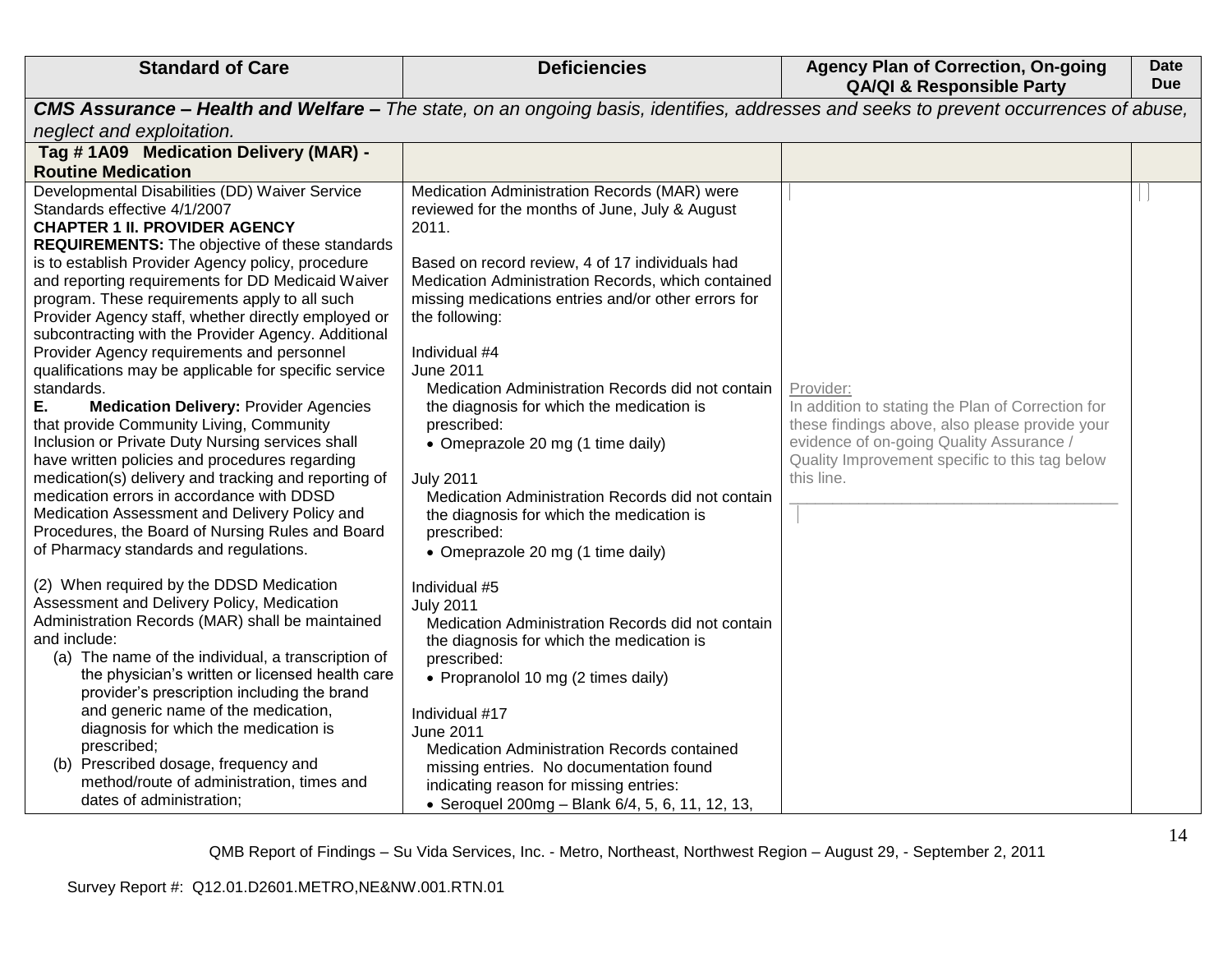| (c) Initials of the individual administering or<br>assisting with the medication;                    | 18, 19, 20, 25, 26 & 27 (12 PM)                                                                 |  |
|------------------------------------------------------------------------------------------------------|-------------------------------------------------------------------------------------------------|--|
| (d) Explanation of any medication irregularity;                                                      | • Carbamazepine 200mg - Blank $6/4$ , 5, 6, 11,                                                 |  |
| (e) Documentation of any allergic reaction or                                                        | 12, 13, 18, 19, 20, 25, 26 & 27 (12 PM)                                                         |  |
| adverse medication effect; and                                                                       |                                                                                                 |  |
| For PRN medication, an explanation for the                                                           | Medication Administration Records did not contain                                               |  |
| use of the PRN medication shall include                                                              | the frequency of medication to be given:                                                        |  |
| observable signs/symptoms or<br>circumstances in which the medication is to                          | • Seroquel 200mg                                                                                |  |
| be used, and documentation of effectiveness                                                          |                                                                                                 |  |
| of PRN medication administered.                                                                      | • Carbamazepine 200mg                                                                           |  |
| (3) The Provider Agency shall also maintain a                                                        | During on-site survey Physician Orders were                                                     |  |
| signature page that designates the full name that                                                    | requested. As of July 28, 2011, Physician Orders                                                |  |
| corresponds to each initial used to document                                                         | had not been provided.                                                                          |  |
| administered or assisted delivery of each dose;                                                      |                                                                                                 |  |
| (4) MARs are not required for individuals                                                            | <b>July 2011</b>                                                                                |  |
| participating in Independent Living who self-                                                        | Medication Administration Records contained                                                     |  |
| administer their own medications;                                                                    | missing entries. No documentation found                                                         |  |
| (5) Information from the prescribing pharmacy<br>regarding medications shall be kept in the home and | indicating reason for missing entries:                                                          |  |
| community inclusion service locations and shall                                                      |                                                                                                 |  |
| include the expected desired outcomes of                                                             | • Seroquel 200mg - Blank 7/2, 3, 4, 9, 10, 11, 16,<br>17, 18, 23, 24, 25, 30 & 31 (12 PM)       |  |
| administrating the medication, signs and symptoms                                                    |                                                                                                 |  |
| of adverse events and interactions with other                                                        | • Carbamazepine - Blank 7/2, 3, 4, 9, 10, 11, 16,                                               |  |
| medications;                                                                                         | 17, 18, 23, 24, 25, 30 & 31 (12 PM)                                                             |  |
|                                                                                                      |                                                                                                 |  |
| NMAC 16.19.11.8 MINIMUM STANDARDS:                                                                   | Medication Administration Records did not contain                                               |  |
| A. MINIMUM STANDARDS FOR THE                                                                         | the frequency of medication to be given:                                                        |  |
| DISTRIBUTION, STORAGE, HANDLING AND<br><b>RECORD KEEPING OF DRUGS:</b>                               | • Seroquel 200mg                                                                                |  |
|                                                                                                      |                                                                                                 |  |
| (d) The facility shall have a Medication                                                             | • Carbamazepine 200mg                                                                           |  |
| Administration Record (MAR) documenting                                                              |                                                                                                 |  |
| medication administered to residents, including                                                      | During on-site survey Physician Orders were<br>requested. As of July 28, 2011, Physician Orders |  |
| over-the-counter medications. This                                                                   | had not been provided.                                                                          |  |
| documentation shall include:                                                                         |                                                                                                 |  |
| Name of resident;<br>(i)                                                                             | Individual #19                                                                                  |  |
| Date given;<br>(ii)                                                                                  | June 2011                                                                                       |  |
| Drug product name;<br>(iii)                                                                          | Medication Administration Records contained                                                     |  |
| Dosage and form;<br>(iv)<br>Strength of drug;<br>(v)                                                 | missing entries. No documentation found                                                         |  |
| Route of administration;<br>(vi)                                                                     | indicating reason for missing entries:                                                          |  |
|                                                                                                      | • Clonazepam 1mg (3 times daily) - Blank 6/4, 5,                                                |  |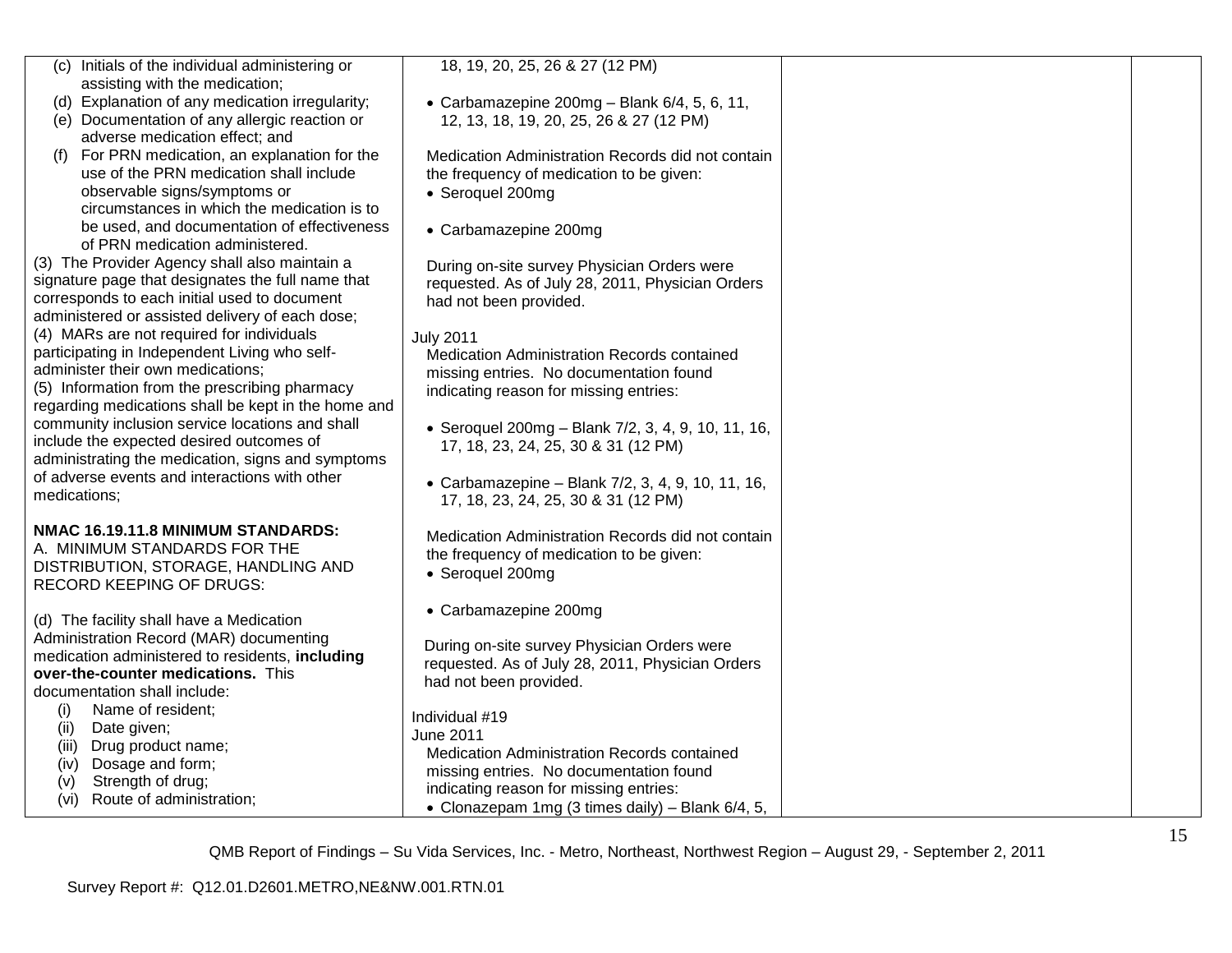| (vii) How often medication is to be taken;<br>(viii) Time taken and staff initials; | 6, 8, 9, 12, 13, 15, 18, 19, 21, 22, 23, 24, 26,<br>27, 28 & 30 (4 PM) |  |
|-------------------------------------------------------------------------------------|------------------------------------------------------------------------|--|
|                                                                                     |                                                                        |  |
| Dates when the medication is discontinued<br>(ix)                                   |                                                                        |  |
| or changed;                                                                         | Medication Administration Records did not contain                      |  |
| The name and initials of all staff<br>(x)                                           | the diagnosis for which the medication is                              |  |
| administering medications.                                                          | prescribed:                                                            |  |
|                                                                                     | • Folic Acid 1mg (1 time daily)                                        |  |
| <b>Model Custodial Procedure Manual</b>                                             |                                                                        |  |
| <b>D. Administration of Drugs</b>                                                   | • Potassium Chloride 10% 2 tbsp (2 times daily)                        |  |
| Unless otherwise stated by practitioner, patients will                              |                                                                        |  |
| not be allowed to administer their own medications.                                 |                                                                        |  |
|                                                                                     | <b>July 2011</b>                                                       |  |
| Document the practitioner's order authorizing the                                   | Medication Administration Records contained                            |  |
| self-administration of medications.                                                 | missing entries. No documentation found                                |  |
|                                                                                     | indicating reason for missing entries:                                 |  |
| All PRN (As needed) medications shall have                                          | • Clonazepam 1 mg (3 times daily) – Blank $7/3$ , 4,                   |  |
| complete detail instructions regarding the                                          | 6, 8, 15, 16 & 17 (4 PM)                                               |  |
| administering of the medication. This shall include:                                |                                                                        |  |
| symptoms that indicate the use of the<br>➤                                          | Medication Administration Records did not contain                      |  |
| medication,                                                                         | the diagnosis for which the medication is                              |  |
| exact dosage to be used, and                                                        |                                                                        |  |
| the exact amount to be used in a 24 hour<br>➤                                       | prescribed:                                                            |  |
|                                                                                     | • Folic Acid 1mg (1 time daily)                                        |  |
| period.                                                                             |                                                                        |  |
|                                                                                     | Potassium Chloride 10% 2 tbsp (2 times daily)                          |  |
|                                                                                     |                                                                        |  |
|                                                                                     | During on-site survey Physician Orders were                            |  |
|                                                                                     | requested. As of July 28, 2011, Physician Orders                       |  |
|                                                                                     | had not been provided.                                                 |  |
|                                                                                     |                                                                        |  |
|                                                                                     |                                                                        |  |
|                                                                                     |                                                                        |  |
|                                                                                     |                                                                        |  |
|                                                                                     |                                                                        |  |
|                                                                                     |                                                                        |  |
|                                                                                     |                                                                        |  |
|                                                                                     |                                                                        |  |
|                                                                                     |                                                                        |  |
|                                                                                     |                                                                        |  |
|                                                                                     |                                                                        |  |
|                                                                                     |                                                                        |  |
|                                                                                     |                                                                        |  |
|                                                                                     |                                                                        |  |
|                                                                                     |                                                                        |  |
|                                                                                     |                                                                        |  |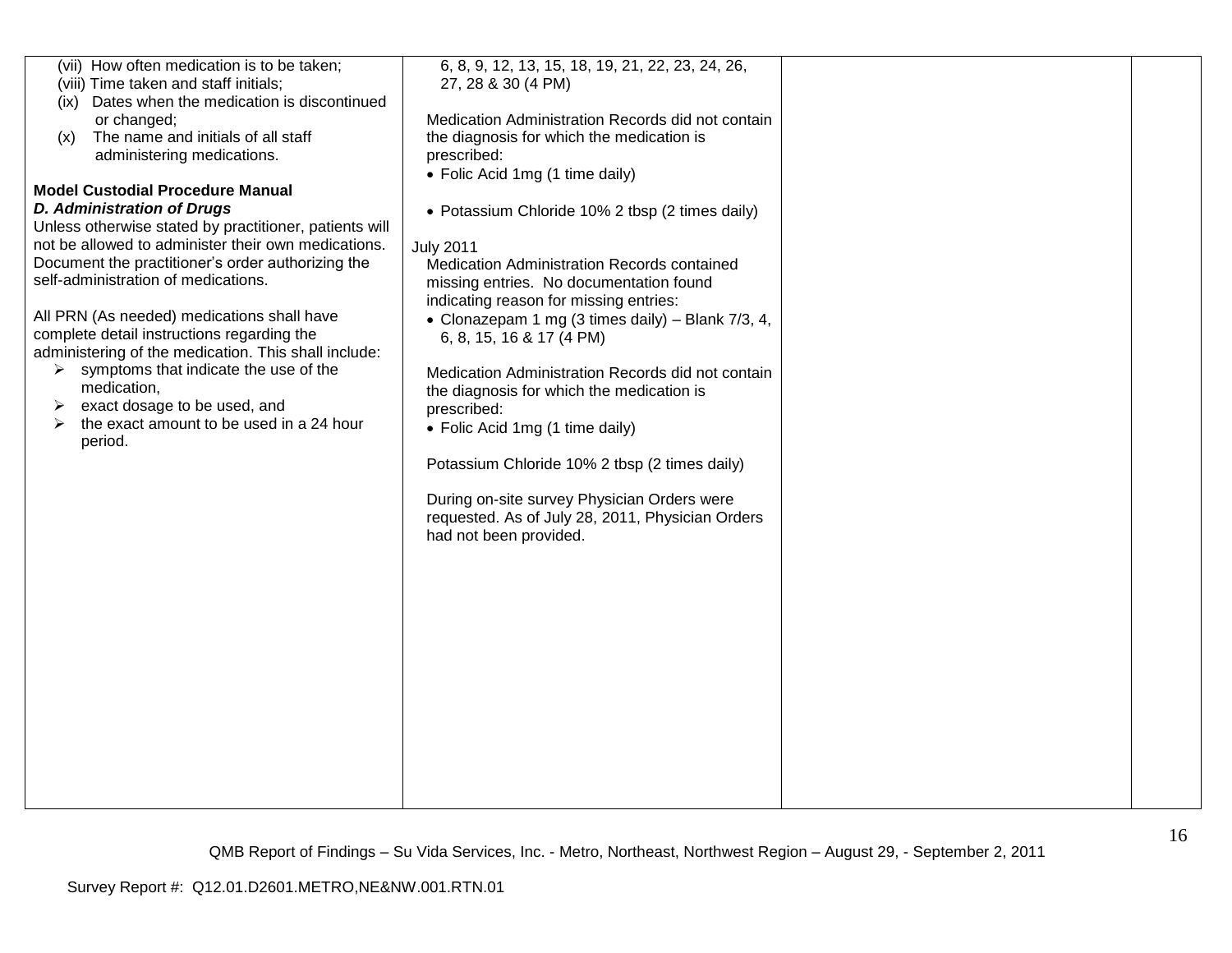| Tag #1A09.1 Medication Delivery - PRN                                                                                                                                                                                                                                                                                                                                                                                                                                                                                                                                                                                                                                                                                                                                                                                                                                                                                                                                                                                                                                                                                                                                                                                                                                                                                                                                                                                                                                                                                                                                                                                                                                                                                                                                                             |                                                                                                                                                                                                                                                                                                                                                                                                                                                                                                                                                                                                                                                                                                                      |                                                                                                                                                                                                                              |  |
|---------------------------------------------------------------------------------------------------------------------------------------------------------------------------------------------------------------------------------------------------------------------------------------------------------------------------------------------------------------------------------------------------------------------------------------------------------------------------------------------------------------------------------------------------------------------------------------------------------------------------------------------------------------------------------------------------------------------------------------------------------------------------------------------------------------------------------------------------------------------------------------------------------------------------------------------------------------------------------------------------------------------------------------------------------------------------------------------------------------------------------------------------------------------------------------------------------------------------------------------------------------------------------------------------------------------------------------------------------------------------------------------------------------------------------------------------------------------------------------------------------------------------------------------------------------------------------------------------------------------------------------------------------------------------------------------------------------------------------------------------------------------------------------------------|----------------------------------------------------------------------------------------------------------------------------------------------------------------------------------------------------------------------------------------------------------------------------------------------------------------------------------------------------------------------------------------------------------------------------------------------------------------------------------------------------------------------------------------------------------------------------------------------------------------------------------------------------------------------------------------------------------------------|------------------------------------------------------------------------------------------------------------------------------------------------------------------------------------------------------------------------------|--|
| <b>Medication</b>                                                                                                                                                                                                                                                                                                                                                                                                                                                                                                                                                                                                                                                                                                                                                                                                                                                                                                                                                                                                                                                                                                                                                                                                                                                                                                                                                                                                                                                                                                                                                                                                                                                                                                                                                                                 |                                                                                                                                                                                                                                                                                                                                                                                                                                                                                                                                                                                                                                                                                                                      |                                                                                                                                                                                                                              |  |
| Developmental Disabilities (DD) Waiver Service<br>Standards effective 4/1/2007<br><b>CHAPTER 1 II. PROVIDER AGENCY</b><br><b>REQUIREMENTS:</b> The objective of these standards<br>is to establish Provider Agency policy, procedure<br>and reporting requirements for DD Medicaid Waiver<br>program. These requirements apply to all such<br>Provider Agency staff, whether directly employed or<br>subcontracting with the Provider Agency. Additional<br>Provider Agency requirements and personnel<br>qualifications may be applicable for specific service<br>standards.<br>E. Medication Delivery: Provider Agencies that<br>provide Community Living, Community Inclusion or<br>Private Duty Nursing services shall have written<br>policies and procedures regarding medication(s)<br>delivery and tracking and reporting of medication<br>errors in accordance with DDSD Medication<br>Assessment and Delivery Policy and Procedures,<br>the Board of Nursing Rules and Board of Pharmacy<br>standards and regulations.<br>(2) When required by the DDSD Medication<br>Assessment and Delivery Policy, Medication<br>Administration Records (MAR) shall be maintained<br>and include:<br>(a) The name of the individual, a transcription of<br>the physician's written or licensed health care<br>provider's prescription including the brand<br>and generic name of the medication,<br>diagnosis for which the medication is<br>prescribed;<br>(b) Prescribed dosage, frequency and<br>method/route of administration, times and<br>dates of administration;<br>(c) Initials of the individual administering or<br>assisting with the medication;<br>(d) Explanation of any medication irregularity;<br>(e) Documentation of any allergic reaction or<br>adverse medication effect; and | Based on record review, the Agency failed to<br>maintain PRN Medication Administration Records<br>which contained all elements required by standard<br>for 1 of 17 Individuals.<br>Individual #9<br><b>June 2011</b><br>Physician's Orders indicated the following<br>medication were to be given. The following<br>Medications were not documented on the<br><b>Medication Administration Records:</b><br>• Claritin 10mg (PRN)<br>• Ibuprofen 600mg (PRN)<br><b>July 2011</b><br>Physician's Orders indicated the following<br>medication were to be given. The following<br>Medications were not documented on the<br><b>Medication Administration Records:</b><br>• Claritin 10mg (PRN)<br>• Benadryl 25mg (PRN) | Provider:<br>In addition to stating the Plan of Correction for<br>these findings above, also please provide your<br>evidence of on-going Quality Assurance /<br>Quality Improvement specific to this tag below<br>this line. |  |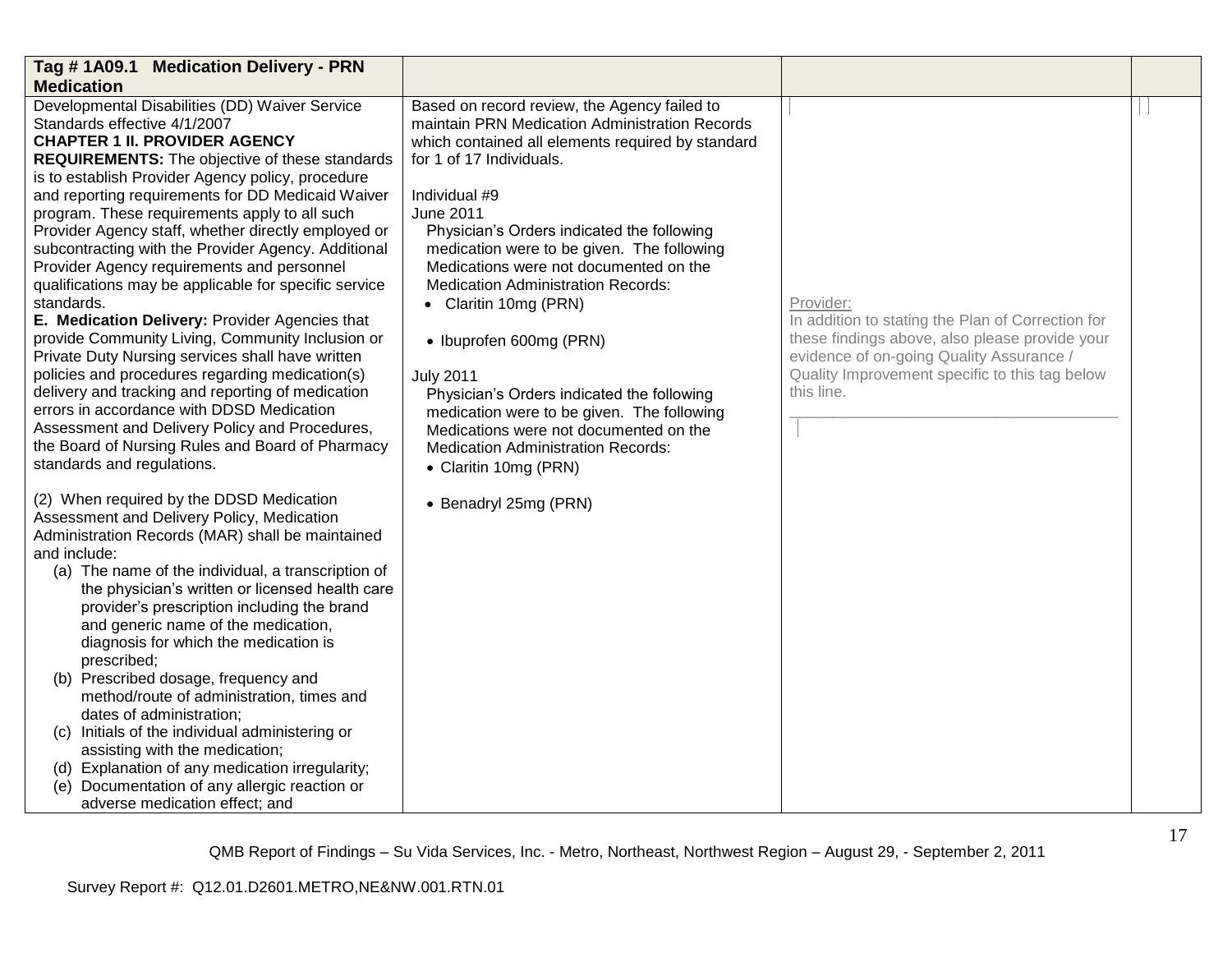| For PRN medication, an explanation for the<br>(f)                       |  |
|-------------------------------------------------------------------------|--|
|                                                                         |  |
| use of the PRN medication shall include<br>observable signs/symptoms or |  |
| circumstances in which the medication is to                             |  |
| be used, and documentation of effectiveness                             |  |
| of PRN medication administered.                                         |  |
|                                                                         |  |
| (3) The Provider Agency shall also maintain a                           |  |
| signature page that designates the full name that                       |  |
| corresponds to each initial used to document                            |  |
| administered or assisted delivery of each dose;                         |  |
|                                                                         |  |
| (4) MARs are not required for individuals                               |  |
| participating in Independent Living who self-                           |  |
| administer their own medications;                                       |  |
| (5) Information from the prescribing pharmacy                           |  |
| regarding medications shall be kept in the home and                     |  |
| community inclusion service locations and shall                         |  |
| include the expected desired outcomes of                                |  |
| administrating the medication, signs and symptoms                       |  |
| of adverse events and interactions with other                           |  |
| medications;                                                            |  |
| NMAC 16.19.11.8 MINIMUM STANDARDS:                                      |  |
| A. MINIMUM STANDARDS FOR THE                                            |  |
| DISTRIBUTION, STORAGE, HANDLING AND                                     |  |
| <b>RECORD KEEPING OF DRUGS:</b>                                         |  |
| (d) The facility shall have a Medication                                |  |
| Administration Record (MAR) documenting                                 |  |
| medication administered to residents, including                         |  |
| over-the-counter medications. This                                      |  |
| documentation shall include:                                            |  |
| Name of resident;<br>(i)                                                |  |
| Date given;<br>(ii)                                                     |  |
| Drug product name;<br>(iii)<br>Dosage and form;                         |  |
| (iv)<br>Strength of drug;<br>(v)                                        |  |
| Route of administration;<br>(vi)                                        |  |
| (vii) How often medication is to be taken;                              |  |
| (viii) Time taken and staff initials;                                   |  |
| Dates when the medication is discontinued<br>(ix)                       |  |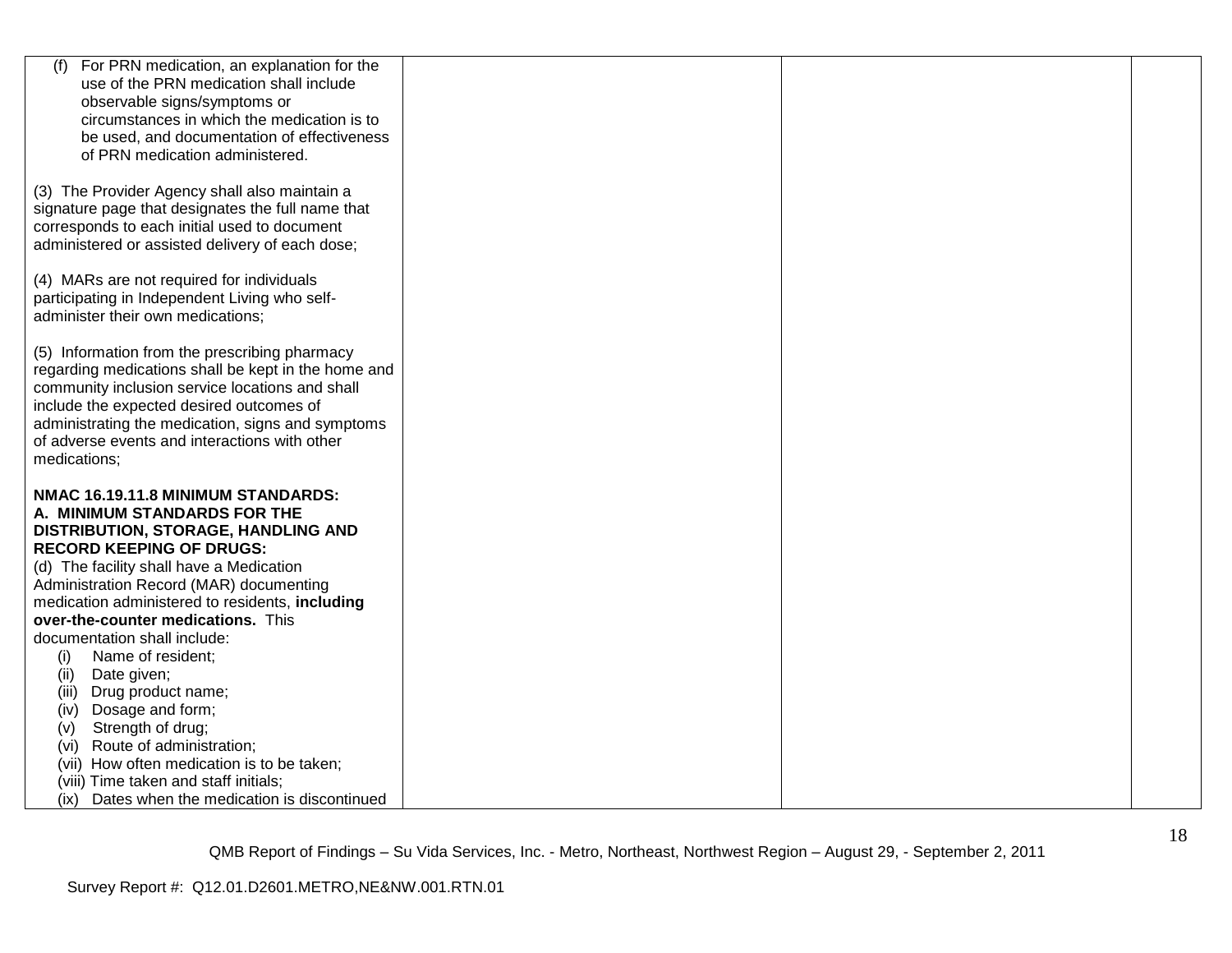| or changed;                                            |  |  |
|--------------------------------------------------------|--|--|
| The name and initials of all staff<br>(x)              |  |  |
| administering medications.                             |  |  |
|                                                        |  |  |
| <b>Model Custodial Procedure Manual</b>                |  |  |
| <b>D. Administration of Drugs</b>                      |  |  |
|                                                        |  |  |
| Unless otherwise stated by practitioner, patients will |  |  |
| not be allowed to administer their own medications.    |  |  |
| Document the practitioner's order authorizing the      |  |  |
| self-administration of medications.                    |  |  |
|                                                        |  |  |
| All PRN (As needed) medications shall have             |  |  |
| complete detail instructions regarding the             |  |  |
| administering of the medication. This shall include:   |  |  |
| symptoms that indicate the use of the<br>➤             |  |  |
|                                                        |  |  |
| medication,                                            |  |  |
| exact dosage to be used, and<br>➤                      |  |  |
| the exact amount to be used in a 24 hour               |  |  |
| period.                                                |  |  |
|                                                        |  |  |
| <b>Department of Health</b>                            |  |  |
| <b>Developmental Disabilities Supports Division</b>    |  |  |
| (DDSD) Medication Assessment and Delivery              |  |  |
| Policy - Eff. November 1, 2006                         |  |  |
| <b>F. PRN Medication</b>                               |  |  |
|                                                        |  |  |
| 3. Prior to self-administration, self-administration   |  |  |
| with physical assist or assisting with delivery of PRN |  |  |
| medications, the direct support staff must contact     |  |  |
| the agency nurse to describe observed symptoms         |  |  |
| and thus assure that the PRN medication is being       |  |  |
| used according to instructions given by the ordering   |  |  |
| PCP. In cases of fever, respiratory distress           |  |  |
| (including coughing), severe pain, vomiting,           |  |  |
| diarrhea, change in responsiveness/level of            |  |  |
| consciousness, the nurse must strongly consider        |  |  |
|                                                        |  |  |
| the need to conduct a face-to-face assessment to       |  |  |
| assure that the PRN does not mask a condition          |  |  |
| better treated by seeking medical attention. This      |  |  |
| does not apply to home based/family living settings    |  |  |
| where the provider is related by affinity or by        |  |  |
| consanguinity to the individual.                       |  |  |
|                                                        |  |  |
|                                                        |  |  |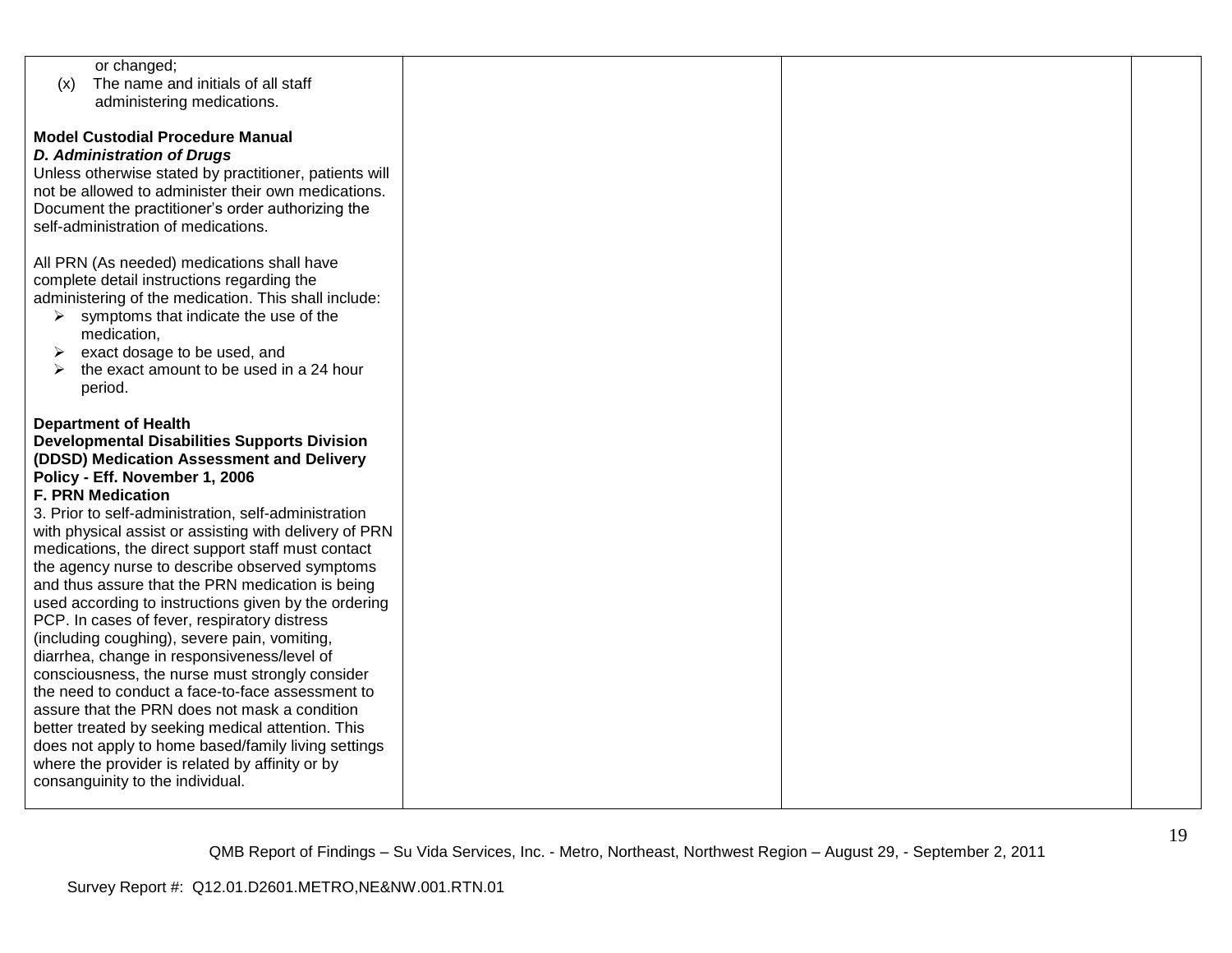| 4. The agency nurse shall review the utilization of    |  |  |
|--------------------------------------------------------|--|--|
| PRN medications routinely. Frequent or escalating      |  |  |
|                                                        |  |  |
| use of PRN medications must be reported to the         |  |  |
| PCP and discussed by the Interdisciplinary for         |  |  |
| changes to the overall support plan (see Section H     |  |  |
| of this policy).                                       |  |  |
|                                                        |  |  |
| H. Agency Nurse Monitoring                             |  |  |
| 1. Regardless of the level of assistance with          |  |  |
| medication delivery that is required by the individual |  |  |
| or the route through which the medication is           |  |  |
| delivered, the agency nurses must monitor the          |  |  |
| individual's response to the effects of their routine  |  |  |
| and PRN medications. The frequency and type of         |  |  |
| monitoring must be based on the nurse's                |  |  |
| assessment of the individual and consideration of      |  |  |
| the individual's diagnoses, health status, stability,  |  |  |
| utilization of PRN medications and level of support    |  |  |
| required by the individual's condition and the skill   |  |  |
| level and needs of the direct care staff. Nursing      |  |  |
| monitoring should be based on prudent nursing          |  |  |
|                                                        |  |  |
| practice and should support the safety and             |  |  |
| independence of the individual in the community        |  |  |
| setting. The health care plan shall reflect the        |  |  |
| planned monitoring of the individual's response to     |  |  |
| medication.                                            |  |  |
|                                                        |  |  |
| <b>Department of Health Developmental Disabilities</b> |  |  |
| <b>Supports Division (DDSD) - Procedure Title:</b>     |  |  |
| <b>Medication Assessment and Delivery Procedure</b>    |  |  |
| Eff Date: November 1, 2006                             |  |  |
| C. 3. Prior to delivery of the PRN, direct support     |  |  |
| staff must contact the agency nurse to describe        |  |  |
| observed symptoms and thus assure that the PRN         |  |  |
| is being used according to instructions given by the   |  |  |
| ordering PCP. In cases of fever, respiratory distress  |  |  |
| (including coughing), severe pain, vomiting,           |  |  |
| diarrhea, change in responsiveness/level of            |  |  |
| consciousness, the nurse must strongly consider        |  |  |
| the need to conduct a face-to-face assessment to       |  |  |
| assure that the PRN does not mask a condition          |  |  |
| better treated by seeking medical attention.           |  |  |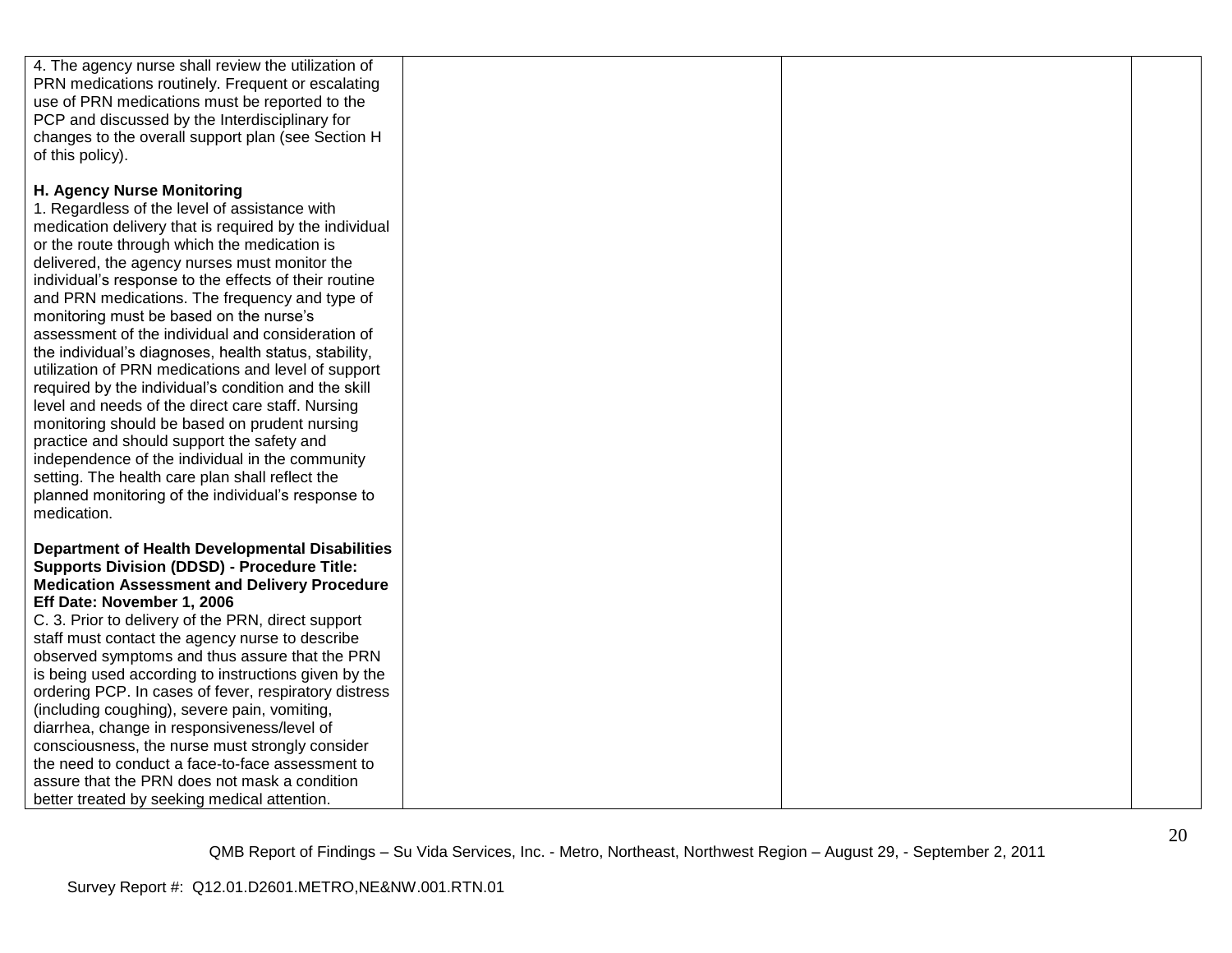| (References: Psychotropic Medication Use Policy,                                            |  |  |
|---------------------------------------------------------------------------------------------|--|--|
| Section D, page 5 Use of PRN Psychotropic                                                   |  |  |
| Medications; and, Human Rights Committee                                                    |  |  |
| Requirements Policy, Section B, page 4<br>Interventions Requiring Review and Approval - Use |  |  |
| of PRN Medications).                                                                        |  |  |
|                                                                                             |  |  |
| a. Document conversation with nurse including all                                           |  |  |
| reported signs and symptoms, advice given and                                               |  |  |
| action taken by staff.                                                                      |  |  |
|                                                                                             |  |  |
| 4. Document on the MAR each time a PRN<br>medication is used and describe its effect on the |  |  |
| individual (e.g., temperature down, vomiting                                                |  |  |
| lessened, anxiety increased, the condition is the                                           |  |  |
| same, improved, or worsened, etc.).                                                         |  |  |
|                                                                                             |  |  |
|                                                                                             |  |  |
|                                                                                             |  |  |
|                                                                                             |  |  |
|                                                                                             |  |  |
|                                                                                             |  |  |
|                                                                                             |  |  |
|                                                                                             |  |  |
|                                                                                             |  |  |
|                                                                                             |  |  |
|                                                                                             |  |  |
|                                                                                             |  |  |
|                                                                                             |  |  |
|                                                                                             |  |  |
|                                                                                             |  |  |
|                                                                                             |  |  |
|                                                                                             |  |  |
|                                                                                             |  |  |
|                                                                                             |  |  |
|                                                                                             |  |  |
|                                                                                             |  |  |
|                                                                                             |  |  |
|                                                                                             |  |  |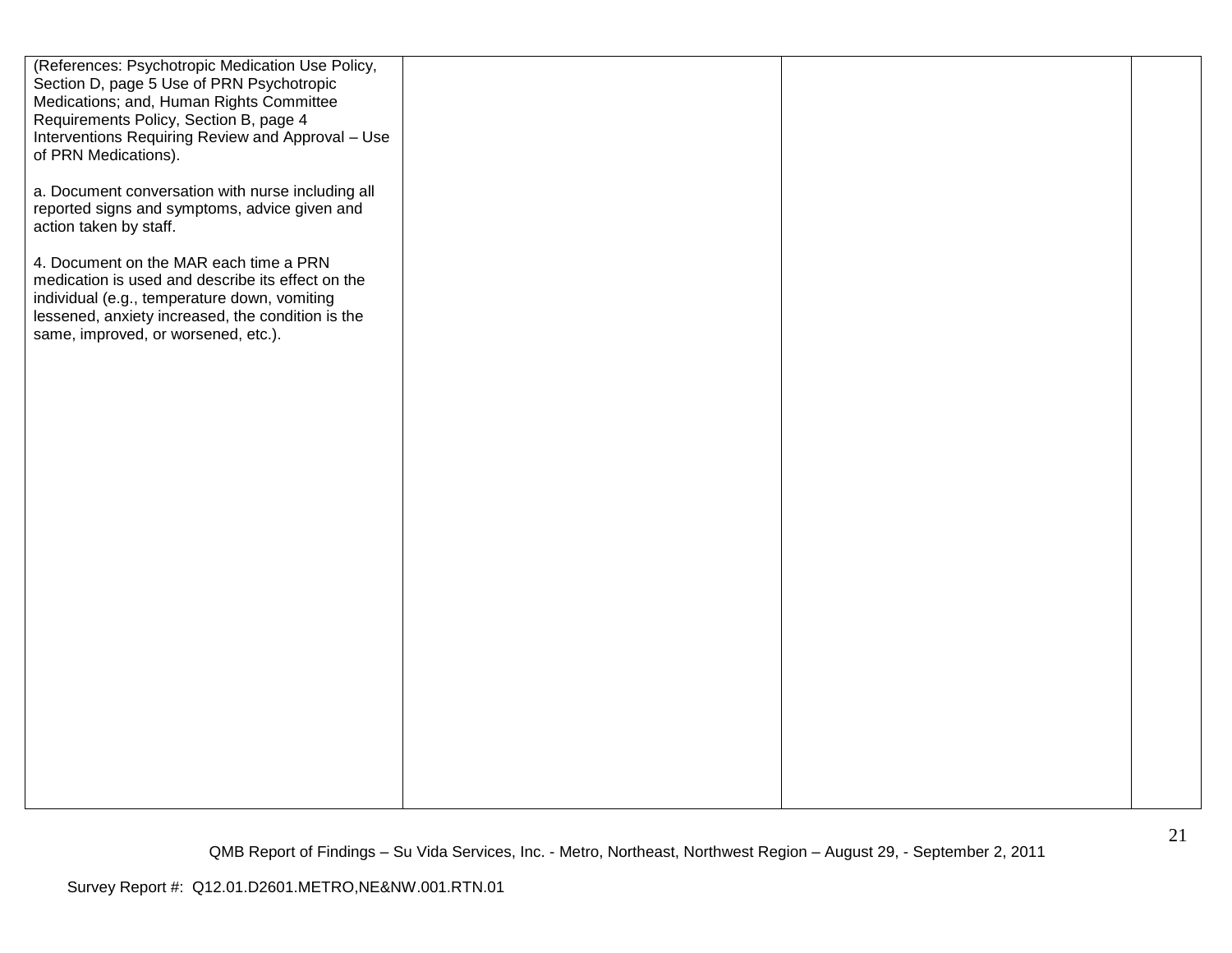| Tag # 1A15.2 & 5109 - Healthcare                                                                      |                                                               |                                                   |  |
|-------------------------------------------------------------------------------------------------------|---------------------------------------------------------------|---------------------------------------------------|--|
| <b>Documentation</b>                                                                                  |                                                               |                                                   |  |
| Developmental Disabilities (DD) Waiver Service                                                        | Based on record review, the Agency failed to                  |                                                   |  |
| Standards effective 4/1/2007                                                                          | maintain the required documentation in the                    |                                                   |  |
| <b>CHAPTER 1. III. PROVIDER AGENCY</b>                                                                | Individuals Agency Record as required per standard            |                                                   |  |
| <b>DOCUMENTATION OF SERVICE DELIVERY AND</b>                                                          | for 3 of 22 individual                                        |                                                   |  |
| <b>LOCATION - Healthcare Documentation by</b>                                                         |                                                               |                                                   |  |
| <b>Nurses For Community Living Services,</b>                                                          | The following were not found, incomplete and/or not           |                                                   |  |
| <b>Community Inclusion Services and Private Duty</b>                                                  | current:                                                      |                                                   |  |
| <b>Nursing Services: Nursing services must be</b>                                                     |                                                               |                                                   |  |
| available as needed and documented for Provider                                                       | • Special Health Care Needs:                                  |                                                   |  |
| Agencies delivering Community Living Services,                                                        | • Nutritional Evaluation                                      |                                                   |  |
| Community Inclusion Services and Private Duty                                                         | <sup>o</sup> Individual #19 - According to IST the individual |                                                   |  |
| Nursing Services.                                                                                     | is required to have an evaluation. No evidence                |                                                   |  |
| Chapter 1. III. E. (1 - 4) (1) Documentation of                                                       | of evaluation found.                                          | Provider:                                         |  |
| nursing assessment activities                                                                         |                                                               | In addition to stating the Plan of Correction for |  |
| (a) The following hierarchy shall be used to                                                          | • Meal Time Plan                                              | these findings above, also please provide your    |  |
| determine which provider agency is responsible for                                                    | ° Individual #3 - As indicated by the IST section             | evidence of on-going Quality Assurance /          |  |
| completion of the HAT and MAAT and related                                                            | of ISP the individual is required to have a plan.             | Quality Improvement specific to this tag below    |  |
| subsequent planning and training:                                                                     | No evidence of a plan found.                                  | this line.                                        |  |
| (i) Community living services provider agency;                                                        |                                                               |                                                   |  |
| (ii) Private duty nursing provider agency;                                                            | • Nutritional Plan                                            |                                                   |  |
| (iii) Adult habilitation provider agency;                                                             | ° Individual #2 - As indicated by the IST section             |                                                   |  |
| (iv) Community access provider agency; and                                                            | of ISP the individual is required to have a plan.             |                                                   |  |
| (v) Supported employment provider agency.                                                             | Collateral documentation indicated follow-up                  |                                                   |  |
| (b) The provider agency must arrange for their                                                        | was to be completed 7/2011. No evidence of                    |                                                   |  |
| nurse to complete the Health Assessment Tool                                                          | follow-up found.                                              |                                                   |  |
| (HAT) and the Medication Administration                                                               |                                                               |                                                   |  |
| Assessment Tool (MAAT) on at least an annual<br>basis for each individual receiving community living, | • Health Care Plans                                           |                                                   |  |
| community inclusion or private duty nursing                                                           | • Seizures                                                    |                                                   |  |
| services, unless the provider agency arranges for                                                     | ° Individual #3 - As indicated by the IST section             |                                                   |  |
| the individual's Primary Care Practitioner (PCP) to                                                   | of ISP the individual is required to have a plan.             |                                                   |  |
| voluntarily complete these assessments in lieu of                                                     |                                                               |                                                   |  |
| the agency nurse. Agency nurses may also                                                              | • Skin Wound                                                  |                                                   |  |
| complete these assessments in collaboration with                                                      | ° Individual #3 - As indicated by the IST section             |                                                   |  |
| the Primary Care Practitioner if they believe such                                                    | of ISP the individual is required to have a plan              |                                                   |  |
| consultation is necessary for an accurate                                                             |                                                               |                                                   |  |
| assessment. Family Living Provider Agencies have                                                      | • Bowel and Bladder                                           |                                                   |  |
| the option of having the subcontracted caregiver                                                      | ° Individual #3 - As indicated by the IST section             |                                                   |  |
| complete the HAT instead of the nurse or PCP, if                                                      | of ISP the individual is required to have a plan              |                                                   |  |
| the caregiver is comfortable doing so. However, the                                                   |                                                               |                                                   |  |
|                                                                                                       |                                                               |                                                   |  |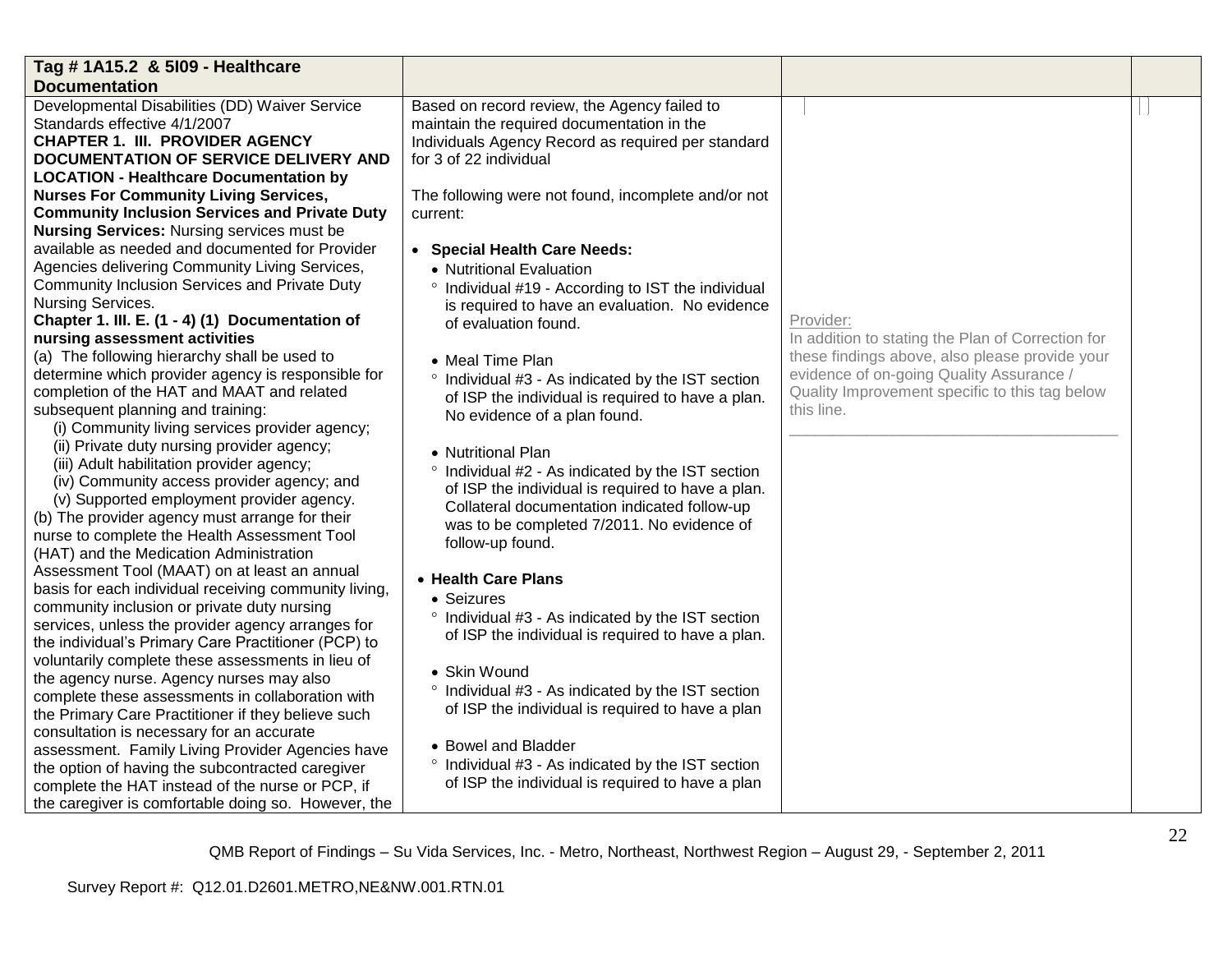agency nurse must be available to assist the caregiver upon request.

(c) For newly allocated individuals, the HAT and the MAAT must be completed within seventy-two (72) hours of admission into direct services or two weeks following the initial ISP, whichever comes first. (d) For individuals already in services, the HAT and the MAAT must be completed at least fourteen (14) days prior to the annual ISP meeting and submitted to all members of the interdisciplinary team. The HAT must also be completed at the time of any significant change in clinical condition and upon return from any hospitalizations. In addition to annually, the MAAT must be completed at the time of any significant change in clinical condition, when a medication regime or route change requires delivery by licensed or certified staff, or when an individual has completed additional training designed to improve their skills to support selfadministration (see DDSD Medication Assessment and Delivery Policy).

(e) Nursing assessments conducted to determine current health status or to evaluate a change in clinical condition must be documented in a signed progress note that includes time and date as well as *subjective* information including the individual complaints, signs and symptoms noted by staff, family members or other team members; *objective*  information including vital signs, physical examination, weight, and other pertinent data for the given situation (e.g., seizure frequency, method in which temperature taken); *assessment* of the clinical status, and *plan* of action addressing relevant aspects of all active health problems and follow up on any recommendations of medical consultants.

## **(2) Health related plans**

(a) For individuals with chronic conditions that have the potential to exacerbate into a life-threatening situation, a medical crisis prevention and intervention plan must be written by the nurse or other appropriately designated healthcare

| ● Crisis Plans/Medical Emergency Response<br><b>Plans</b>                                                                             |  |
|---------------------------------------------------------------------------------------------------------------------------------------|--|
| Seizures                                                                                                                              |  |
| Individual #3 - As indicated by the IST section<br>$\circ$<br>of ISP the individual is required to have a plan                        |  |
| $\bullet$ Skin Wound                                                                                                                  |  |
| Individual #3 - As indicated by the IST section<br>$\circ$<br>of ISP the individual is required to have a plan                        |  |
| • Bowel and Bladder<br>Individual #3 - As indicated by the IST section<br>$\circ$<br>of ISP the individual is required to have a plan |  |
|                                                                                                                                       |  |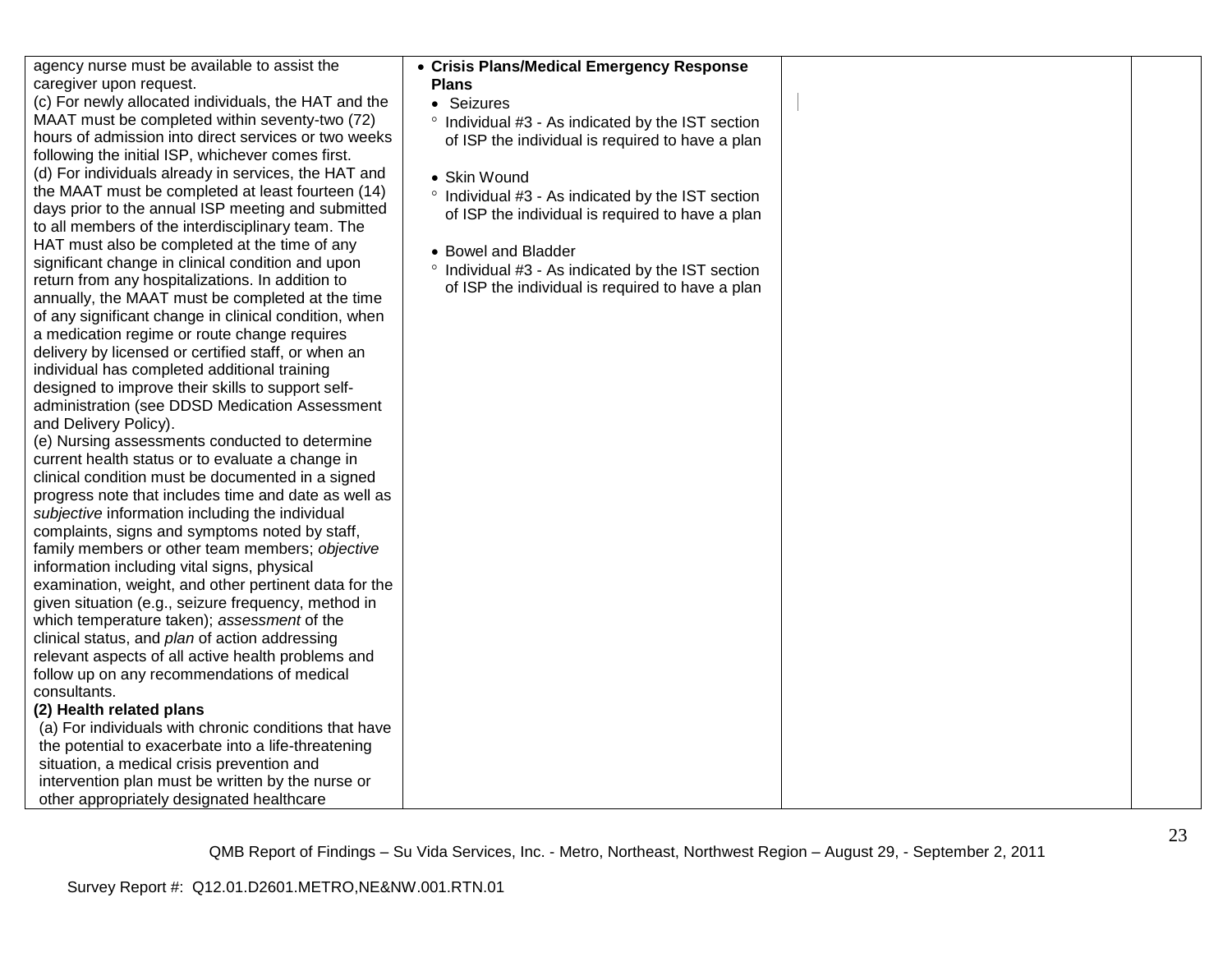| professional.                                          |  |  |
|--------------------------------------------------------|--|--|
| (b) Crisis prevention and intervention plans must be   |  |  |
| written in user-friendly language that is easily       |  |  |
| understood by those implementing the plan.             |  |  |
| (c) The nurse shall also document training             |  |  |
| regarding the crisis prevention and intervention       |  |  |
| plan delivered to agency staff and other team          |  |  |
| members, clearly indicating competency                 |  |  |
| determination for each trainee.                        |  |  |
| (d) If the individual receives services from separate  |  |  |
| agencies for community living and community            |  |  |
| inclusion services, nurses from each agency shall      |  |  |
| collaborate in the development of and training         |  |  |
| delivery for crisis prevention and intervention plans  |  |  |
| to assure maximum consistency across settings.         |  |  |
| (3) For all individuals with a HAT score of 4, 5 or 6, |  |  |
| the nurse shall develop a comprehensive healthcare     |  |  |
| plan that includes health related supports identified  |  |  |
| in the ISP (The healthcare plan is the equivalent of   |  |  |
| a nursing care plan; two separate documents are        |  |  |
| not required nor recommended):                         |  |  |
| (a) Each healthcare plan must include a statement      |  |  |
| of the person's healthcare needs and list              |  |  |
| measurable goals to be achieved through                |  |  |
| implementation of the healthcare plan. Needs           |  |  |
| statements may be based upon supports needed           |  |  |
| for the individual to maintain a current strength,     |  |  |
| ability or skill related to their health, prevention   |  |  |
| measures, and/or supports needed to remediate,         |  |  |
| minimize or manage an existing health condition.       |  |  |
| (b) Goals must be measurable and shall be revised      |  |  |
| when an individual has met the goal and has the        |  |  |
| potential to attain additional goals or no longer      |  |  |
| requires supports in order to maintain the goal.       |  |  |
| (c) Approaches described in the plan shall be          |  |  |
| individualized to reflect the individual's unique      |  |  |
| needs, provide guidance to the caregiver(s) and        |  |  |
| designed to support successful interactions. Some      |  |  |
| interventions may be carried out by staff, family      |  |  |
| members or other team members, and other               |  |  |
| interventions may be carried out directly by the       |  |  |
| nurse - persons responsible for each intervention      |  |  |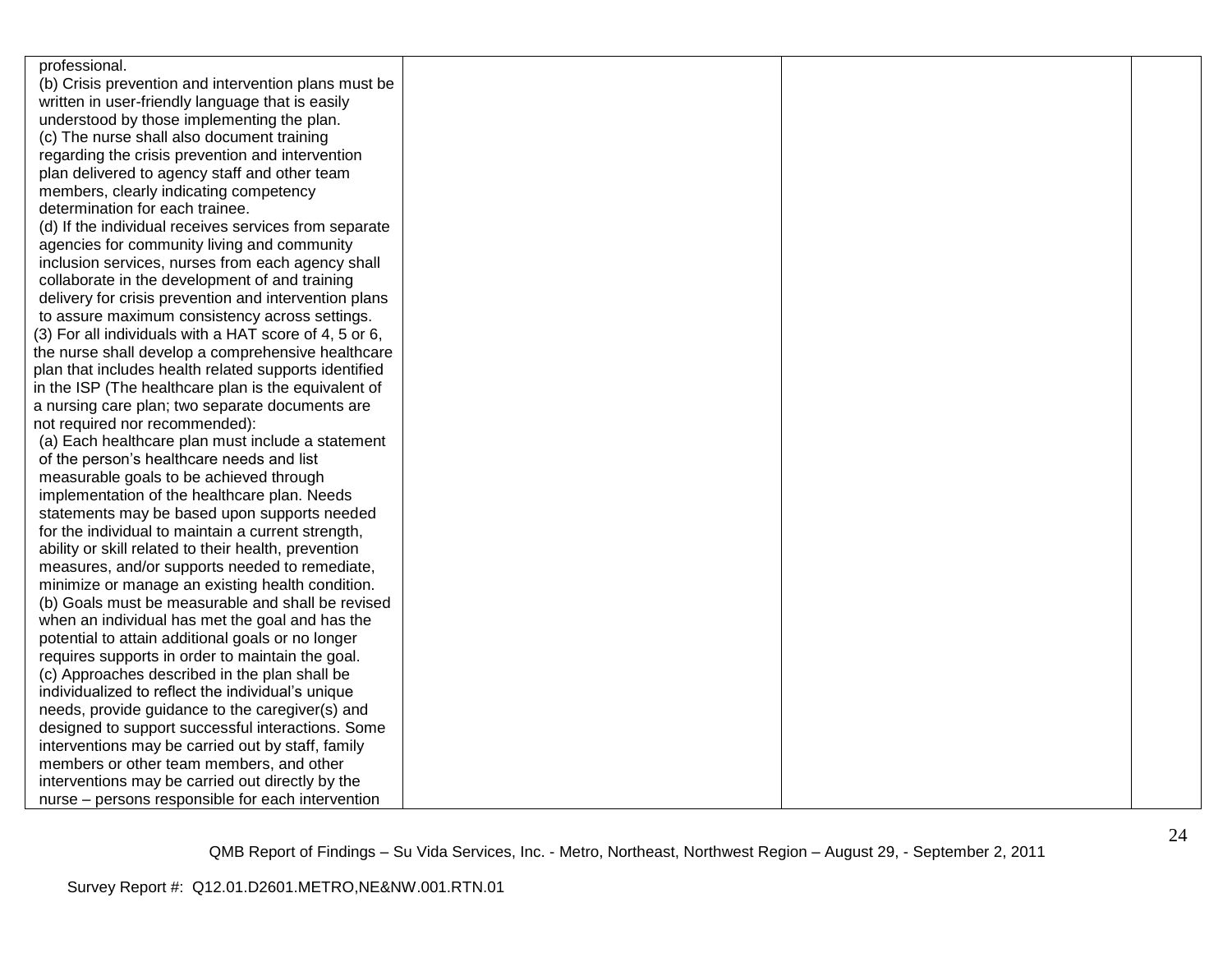shall be specified in the plan. (d) Healthcare plans shall be written in language that will be easily understood by the person(s) identified as implementing the interventions. (e) The nurse shall also document training on the healthcare plan delivered to agency staff and other team members, clearly indicating competency determination for each trainee. If the individual receives services from separate agencies for community living and community inclusion services, nurses from each agency shall collaborate in the development of and training delivery for healthcare plans to assure maximum consistency across settings.

(f) Healthcare plans must be updated to reflect relevant discharge orders whenever an individual returns to services following a hospitalization.

(g) All crisis prevention and intervention plans and healthcare plans shall include the individual's name and date on each page and shall be signed by the author.

(h) Crisis prevention and intervention plans as well as healthcare plans shall be reviewed by the nurse at least quarterly, and updated as needed.

### **(4) General Nursing Documentation**

(a) The nurse shall complete legible and signed progress notes with date and time indicated that describe all interventions or interactions conducted with individuals served as well as all interactions with other healthcare providers serving the individual. All interactions shall be documented whether they occur by phone or in person. (b) For individuals with a HAT score of 4, 5 or 6, or who have identified health concerns in their ISP, the nurse shall provide the interdisciplinary team with a quarterly report that indicates current health status and progress to date on health related ISP desired outcomes and action plans as well as progress toward goals in the healthcare plan.

Developmental Disabilities (DD) Waiver Service Standards effective 4/1/2007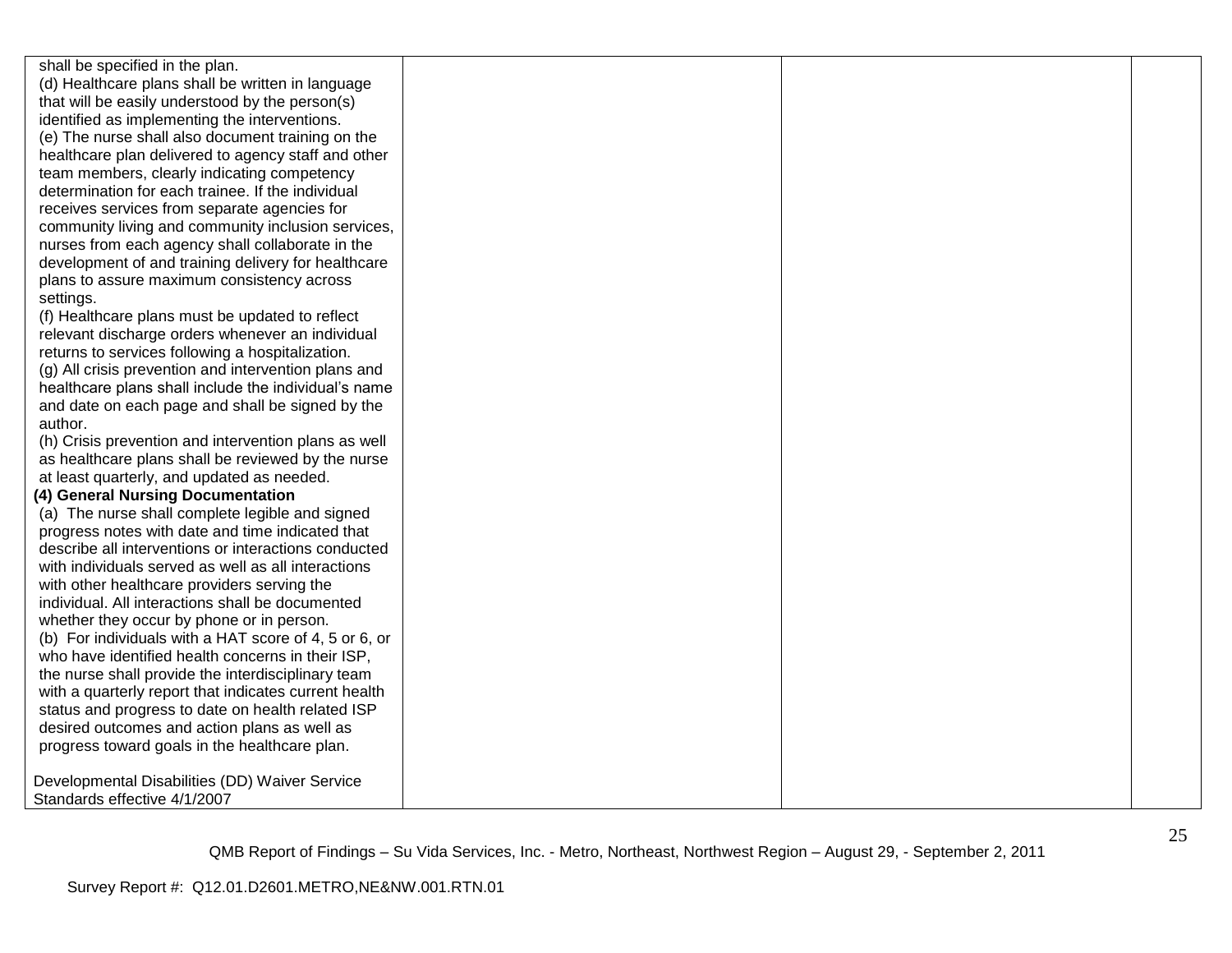| <b>CHAPTER 5 IV. COMMUNITY INCLUSION</b>               |  |  |
|--------------------------------------------------------|--|--|
| <b>SERVICES PROVIDER AGENCY</b>                        |  |  |
| <b>REQUIREMENTS</b>                                    |  |  |
| <b>B. IDT Coordination</b>                             |  |  |
| (1) Community Inclusion Services Provider              |  |  |
| Agencies shall participate on the IDT as specified in  |  |  |
| the ISP Regulations (7.26.5 NMAC), and shall           |  |  |
| ensure direct support staff participation as needed    |  |  |
| to plan effectively for the individual; and            |  |  |
| (2) Coordinate with the IDT to ensure that each        |  |  |
| individual participating in Community Inclusion        |  |  |
| Services who has a score of 4, 5, or 6 on the HAT      |  |  |
| has a Health Care Plan developed by a licensed         |  |  |
| nurse, and if applicable, a Crisis                     |  |  |
| Prevention/Intervention Plan.                          |  |  |
|                                                        |  |  |
| <b>Department of Health Developmental Disabilities</b> |  |  |
| <b>Supports Division Policy. Medical Emergency</b>     |  |  |
| Response Plan Policy MERP-001 eff.8/1/2010             |  |  |
| F. The MERP shall be written in clear, jargon free     |  |  |
| language and include at a minimum the following        |  |  |
| information:                                           |  |  |
| 1. A brief, simple description of the condition or     |  |  |
| illness.                                               |  |  |
| 2. A brief description of the most likely life         |  |  |
| threatening complications that might occur and         |  |  |
| what those complications may look like to an           |  |  |
| observer.                                              |  |  |
| 3. A concise list of the most important measures       |  |  |
| that may prevent the life threatening complication     |  |  |
| from occurring (e.g., avoiding allergens that trigger  |  |  |
| an asthma attack or making sure the person with        |  |  |
| diabetes has snacks with them to avoid                 |  |  |
| hypoglycemia).                                         |  |  |
| 4. Clear, jargon free, step-by-step instructions       |  |  |
| regarding the actions to be taken by direct support    |  |  |
| personnel (DSP) and/or others to intervene in the      |  |  |
| emergency, including criteria for when to call 911.    |  |  |
| 5. Emergency contacts with phone numbers.              |  |  |
| 6. Reference to whether the individual has advance     |  |  |
| directives or not, and if so, where the advance        |  |  |
| directives are located.                                |  |  |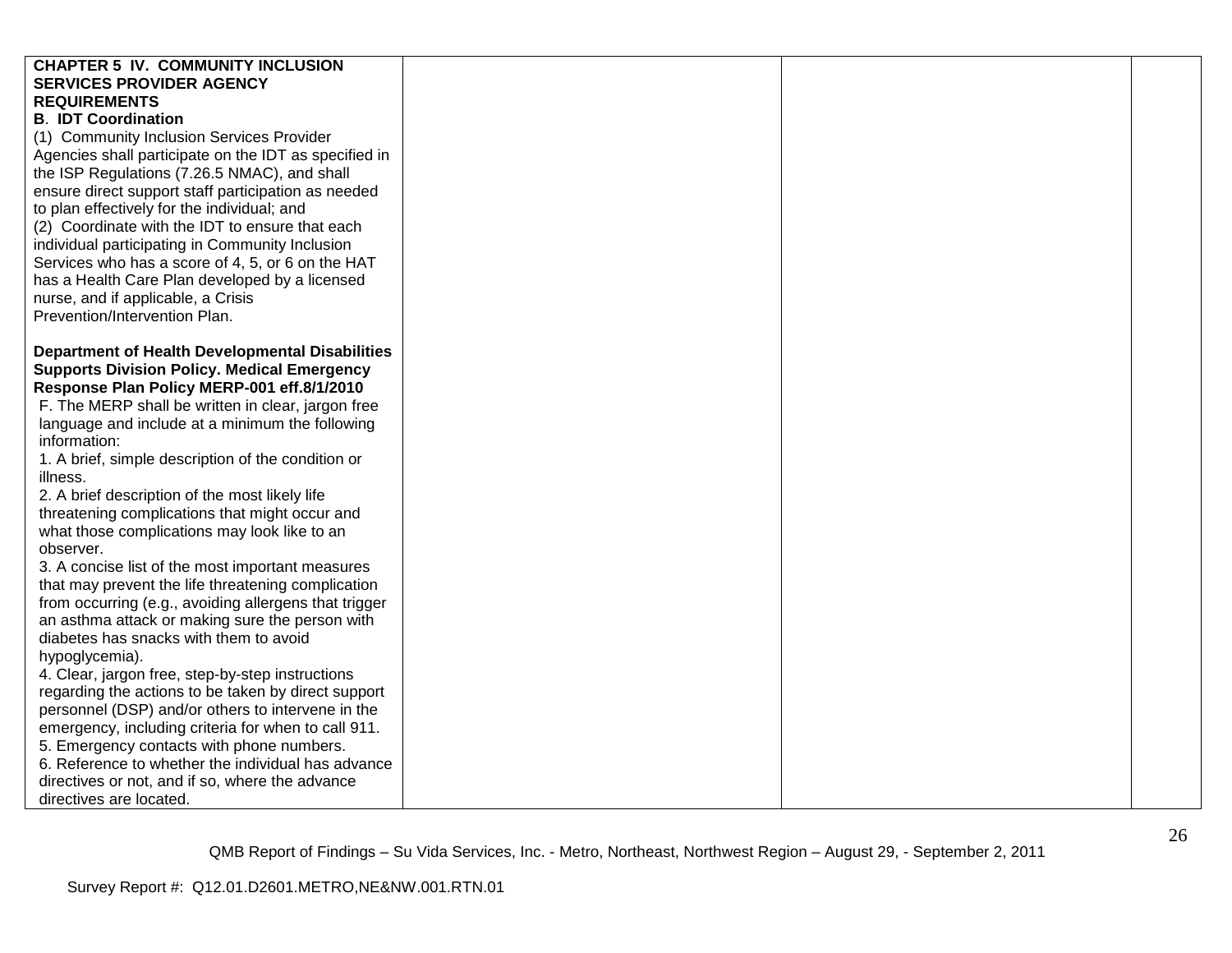| Tag #1A27 Late & Failure to Report                                                      |                                                                                                 |                                                   |  |
|-----------------------------------------------------------------------------------------|-------------------------------------------------------------------------------------------------|---------------------------------------------------|--|
| 7.1.13.9 INCIDENT MANAGEMENT SYSTEM                                                     | Based on the Incident Management Bureau's Late                                                  |                                                   |  |
| <b>REPORTING REQUIREMENTS FOR</b>                                                       | and Failure Reports, the Agency failed to report                                                |                                                   |  |
| <b>COMMUNITY BASED SERVICE PROVIDERS:</b>                                               | suspected abuse, neglect, or misappropriation of                                                |                                                   |  |
| A. Duty To Report:                                                                      | property, unexpected and natural/expected deaths;                                               |                                                   |  |
| (1) All community based service providers shall<br>immediately report abuse, neglect or | or other reportable incidents to the Division of<br>Health Improvement for 1 of 23 individuals. |                                                   |  |
| misappropriation of property to the adult protective                                    |                                                                                                 |                                                   |  |
| services division.                                                                      |                                                                                                 |                                                   |  |
| (2) All community based service providers shall                                         | Individual #23                                                                                  |                                                   |  |
| report to the division within twenty four (24) hours :                                  | • Incident date 9/20/2010. Allegation was Neglect,                                              |                                                   |  |
| abuse, neglect, or misappropriation of property,                                        | Exploitation & Environmental Hazard. Incident                                                   |                                                   |  |
| unexpected and natural/expected deaths; and other                                       | report was received 9/21/2010. Failure to                                                       | Provider:                                         |  |
| reportable incidents                                                                    | Report. IMB Late & Failure Report indicated                                                     | In addition to stating the Plan of Correction for |  |
| to include:                                                                             | incident of Neglect was "Confirmed."                                                            | these findings above, also please provide your    |  |
| (a) an environmental hazardous condition, which                                         |                                                                                                 | evidence of on-going Quality Assurance /          |  |
| creates an immediate threat to life or health; or                                       |                                                                                                 | Quality Improvement specific to this tag below    |  |
| (b) admission to a hospital or psychiatric facility or                                  |                                                                                                 | this line.                                        |  |
| the provision of emergency services that results in                                     |                                                                                                 |                                                   |  |
| medical care which is unanticipated or unscheduled                                      |                                                                                                 |                                                   |  |
| for the consumer and which would not routinely be                                       |                                                                                                 |                                                   |  |
| provided by a community based service provider.                                         |                                                                                                 |                                                   |  |
| (3) All community based service providers shall                                         |                                                                                                 |                                                   |  |
| ensure that the reporter with direct knowledge of an                                    |                                                                                                 |                                                   |  |
| incident has immediate access to the division                                           |                                                                                                 |                                                   |  |
| incident report form to allow the reporter to respond                                   |                                                                                                 |                                                   |  |
| to, report, and document incidents in a timely and                                      |                                                                                                 |                                                   |  |
| accurate manner.<br>B. Notification: (1) Incident Reporting: Any                        |                                                                                                 |                                                   |  |
| consumer, employee, family member or legal                                              |                                                                                                 |                                                   |  |
| guardian may report an incident independently or                                        |                                                                                                 |                                                   |  |
| through the community based service provider to                                         |                                                                                                 |                                                   |  |
| the division by telephone call, written                                                 |                                                                                                 |                                                   |  |
| correspondence or other forms of communication                                          |                                                                                                 |                                                   |  |
| utilizing the division's incident report form. The                                      |                                                                                                 |                                                   |  |
| incident report form and instructions for the                                           |                                                                                                 |                                                   |  |
| completion and filing are available at the division's                                   |                                                                                                 |                                                   |  |
| website,                                                                                |                                                                                                 |                                                   |  |
| http://dhi.health.state.nm.us/elibrary/ironline/ir.php                                  |                                                                                                 |                                                   |  |
| or may be obtained from the department by calling                                       |                                                                                                 |                                                   |  |
| the toll free number.                                                                   |                                                                                                 |                                                   |  |
|                                                                                         |                                                                                                 |                                                   |  |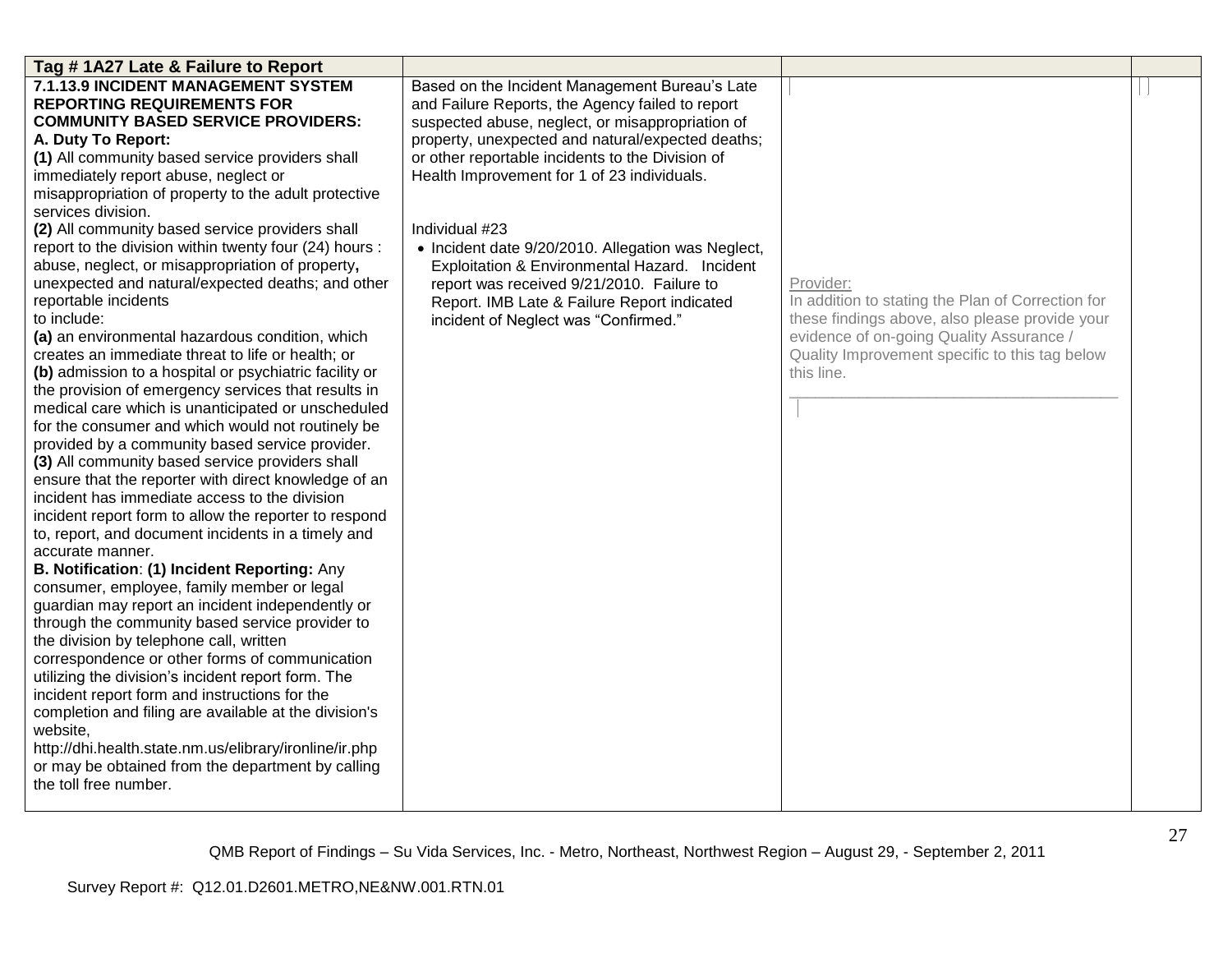| Tag #1A31 Client Rights/Human Rights                                                                                                                                                                                                                                                                                                                                                                                                                                                                                                                                                                                                                   |                                                                                                                                            |                                                                                                                                                            |  |
|--------------------------------------------------------------------------------------------------------------------------------------------------------------------------------------------------------------------------------------------------------------------------------------------------------------------------------------------------------------------------------------------------------------------------------------------------------------------------------------------------------------------------------------------------------------------------------------------------------------------------------------------------------|--------------------------------------------------------------------------------------------------------------------------------------------|------------------------------------------------------------------------------------------------------------------------------------------------------------|--|
| 7.26.3.11 RESTRICTIONS OR LIMITATION OF<br><b>CLIENT'S RIGHTS:</b><br>A. A service provider shall not restrict or limit a<br>client's rights except:                                                                                                                                                                                                                                                                                                                                                                                                                                                                                                   | Based on record review, the Agency failed to ensure<br>the rights of Individuals was not restricted or limited<br>for 1 of 22 Individuals. |                                                                                                                                                            |  |
| (1) where the restriction or limitation is allowed in<br>an emergency and is necessary to prevent<br>imminent risk of physical harm to the client or<br>another person; or                                                                                                                                                                                                                                                                                                                                                                                                                                                                             | A review of Agency Individual files indicated 1 of 22<br>Individuals required Human Rights Committee<br>Approval for restrictions.         |                                                                                                                                                            |  |
| (2) where the interdisciplinary team has determined<br>that the client's limited capacity to exercise the right<br>threatens his or her physical safety; or<br>(3) as provided for in Section 10.1.14 [now<br>Subsection N of 7.26.3.10 NMAC].                                                                                                                                                                                                                                                                                                                                                                                                         | • Psychotropic Medications to control behaviors.<br>No current evidence found of Human Rights<br>Committee approval. (Individual #12)      | Provider:<br>In addition to stating the Plan of Correction for                                                                                             |  |
| B. Any emergency intervention to prevent physical<br>harm shall be reasonable to prevent harm, shall be<br>the least restrictive intervention necessary to meet<br>the emergency, shall be allowed no longer than<br>necessary and shall be subject to interdisciplinary<br>team (IDT) review. The IDT upon completion of its<br>review may refer its findings to the office of quality<br>assurance. The emergency intervention may be<br>subject to review by the service provider's<br>behavioral support committee or human rights<br>committee in accordance with the behavioral<br>support policies or other department regulation or<br>policy. |                                                                                                                                            | these findings above, also please provide your<br>evidence of on-going Quality Assurance /<br>Quality Improvement specific to this tag below<br>this line. |  |
| C. The service provider may adopt reasonable<br>program policies of general applicability to clients<br>served by that service provider that do not violate<br>client rights. [09/12/94; 01/15/97; Recompiled<br>10/31/01]                                                                                                                                                                                                                                                                                                                                                                                                                             |                                                                                                                                            |                                                                                                                                                            |  |
| <b>Long Term Services Division</b><br><b>Policy Title: Human Rights Committee</b><br>Requirements Eff Date: March 1, 2003<br><b>IV. POLICY STATEMENT - Human Rights</b><br>Committees are required for residential service<br>provider agencies. The purpose of these<br>committees with respect to the provision of Behavior                                                                                                                                                                                                                                                                                                                          |                                                                                                                                            |                                                                                                                                                            |  |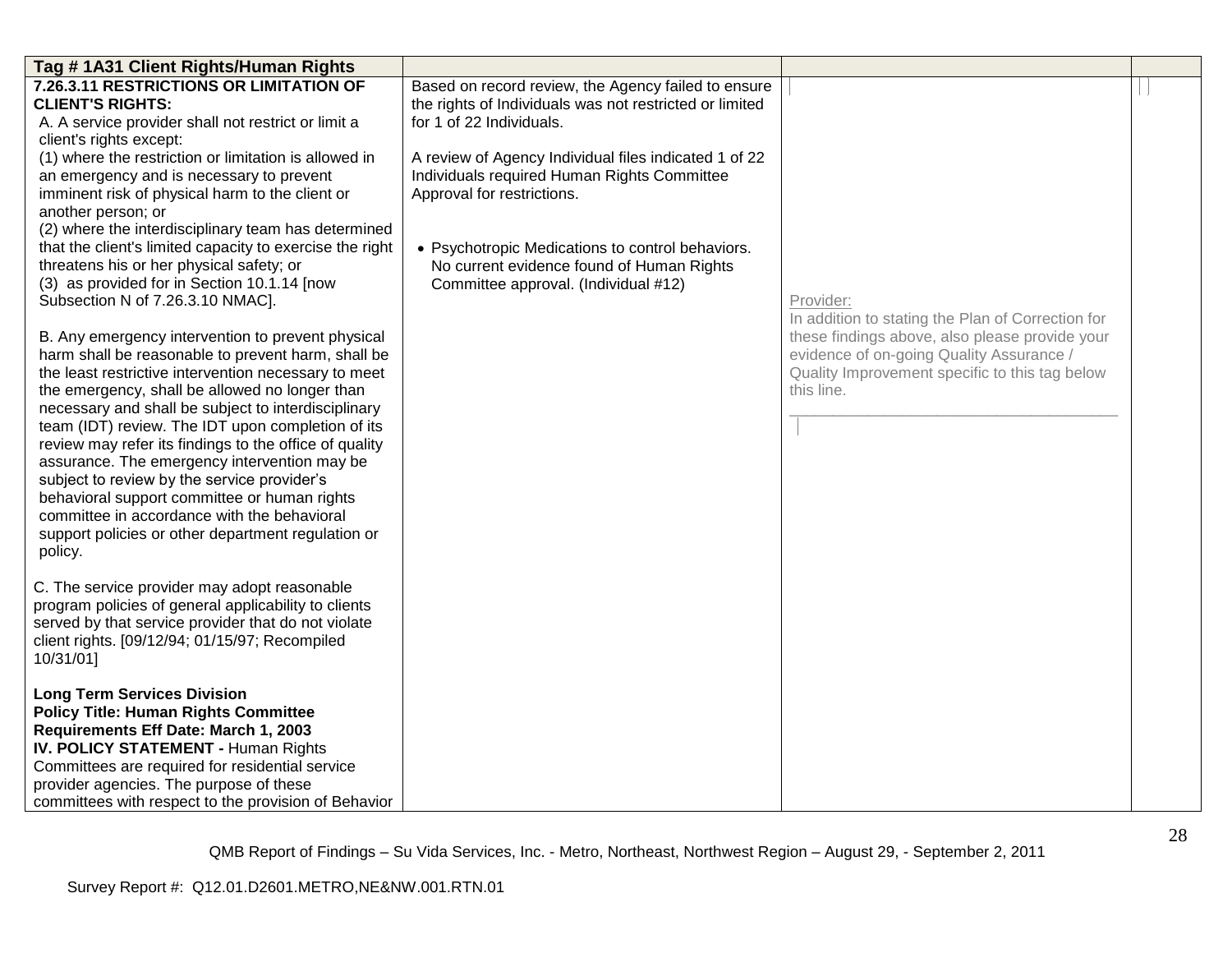| Supports is to review and monitor the                  |  |  |
|--------------------------------------------------------|--|--|
| implementation of certain Behavior Support Plans.      |  |  |
|                                                        |  |  |
| Human Rights Committees may not approve any of         |  |  |
| the interventions specifically prohibited in the       |  |  |
|                                                        |  |  |
| following policies:                                    |  |  |
| • Aversive Intervention Prohibitions                   |  |  |
| • Psychotropic Medications Use                         |  |  |
| • Behavioral Support Service Provision.                |  |  |
|                                                        |  |  |
| A Human Rights Committee may also serve other          |  |  |
| agency functions as appropriate, such as the review    |  |  |
|                                                        |  |  |
| of internal policies on sexuality and incident         |  |  |
| management follow-up.                                  |  |  |
|                                                        |  |  |
| A. HUMAN RIGHTS COMMITTEE ROLE IN                      |  |  |
| <b>BEHAVIOR SUPPORTS</b>                               |  |  |
| Only those Behavior Support Plans with an aversive     |  |  |
| intervention included as part of the plan or           |  |  |
| associated Crisis Intervention Plan need to be         |  |  |
| reviewed prior to implementation. Plans not            |  |  |
|                                                        |  |  |
| containing aversive interventions do not require       |  |  |
| Human Rights Committee review or approval.             |  |  |
|                                                        |  |  |
| 2. The Human Rights Committee will determine and       |  |  |
| adopt a written policy stating the frequency and       |  |  |
| purpose of meetings. Behavior Support Plans            |  |  |
| approved by the Human Rights Committee will be         |  |  |
| reviewed at least quarterly.                           |  |  |
|                                                        |  |  |
| 3. Records, including minutes of all meetings will be  |  |  |
|                                                        |  |  |
| retained at the agency with primary responsibility for |  |  |
| implementation for at least five years from the        |  |  |
| completion of each individual's Individual Service     |  |  |
| Plan.                                                  |  |  |
|                                                        |  |  |
| <b>Department of Health Developmental Disabilities</b> |  |  |
| <b>Supports Division (DDSD) - Procedure Title:</b>     |  |  |
| <b>Medication Assessment and Delivery Procedure</b>    |  |  |
| Eff Date: November 1, 2006                             |  |  |
|                                                        |  |  |
| <b>B. 1. e.</b> If the PRN medication is to be used in |  |  |
| response to psychiatric and/or behavioral symptoms     |  |  |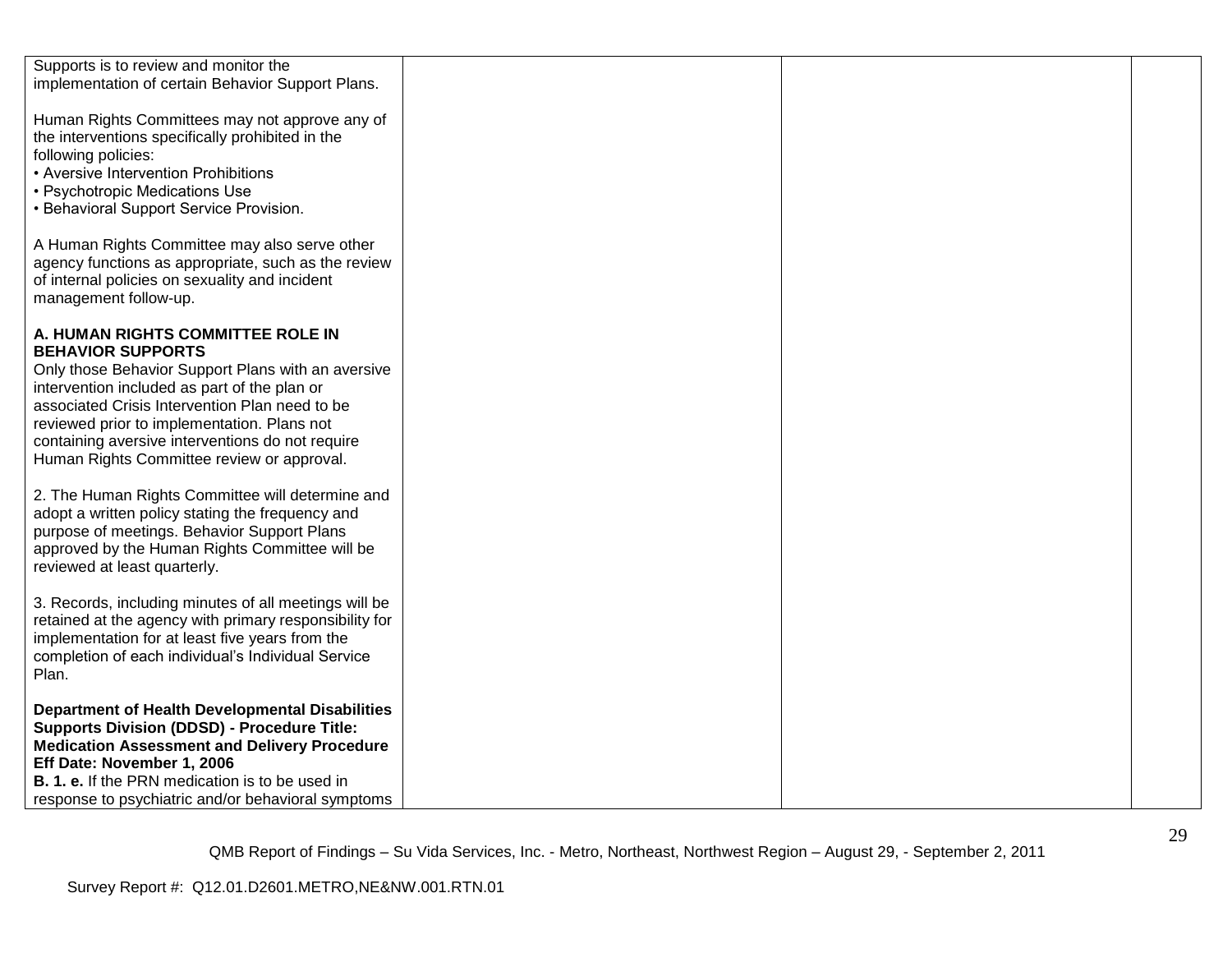| in addition to the above requirements, obtain current<br>written consent from the individual, guardian or<br>surrogate health decision maker and submit for<br>review by the agency's Human Rights Committee<br>(References: Psychotropic Medication Use Policy,<br>Section D, page 5 Use of PRN Psychotropic<br>Medications; and, Human Rights Committee<br>Requirements Policy, Section B, page 4<br>Interventions Requiring Review and Approval - Use |  |
|----------------------------------------------------------------------------------------------------------------------------------------------------------------------------------------------------------------------------------------------------------------------------------------------------------------------------------------------------------------------------------------------------------------------------------------------------------|--|
| of PRN Medications).                                                                                                                                                                                                                                                                                                                                                                                                                                     |  |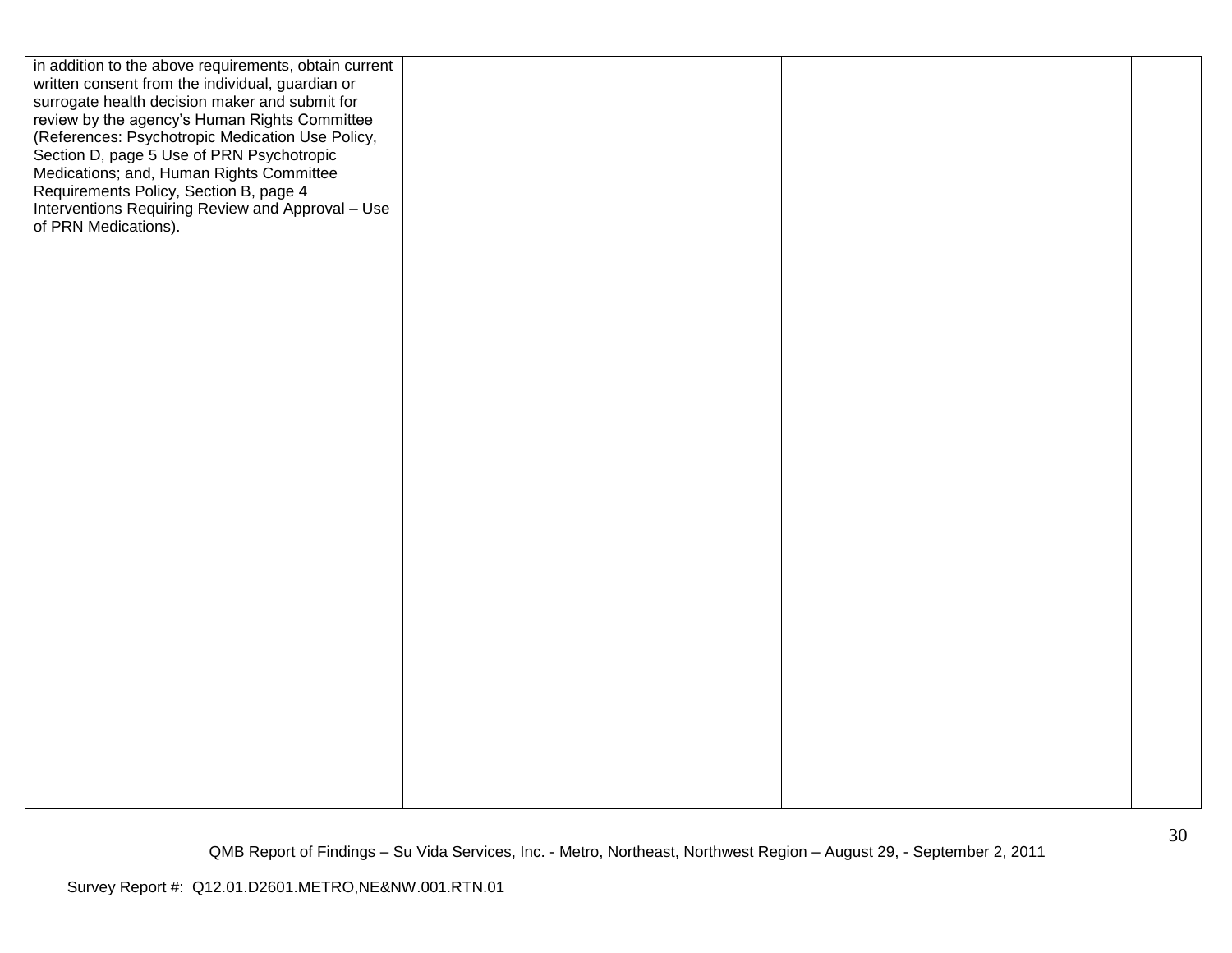| Tag # 6L13 - CL Healthcare Reqts.                                                                                                                                                                                                                                                                                                                                                                                                                                                                                                                                                                                                                                                                                                                                                                                                                                                                                                                                                    |                                                                                                                                                                                                                                                                                                                                                                                                                                                                                                                                                                                                                                                                |                                                                                                                                                                                                                              |  |
|--------------------------------------------------------------------------------------------------------------------------------------------------------------------------------------------------------------------------------------------------------------------------------------------------------------------------------------------------------------------------------------------------------------------------------------------------------------------------------------------------------------------------------------------------------------------------------------------------------------------------------------------------------------------------------------------------------------------------------------------------------------------------------------------------------------------------------------------------------------------------------------------------------------------------------------------------------------------------------------|----------------------------------------------------------------------------------------------------------------------------------------------------------------------------------------------------------------------------------------------------------------------------------------------------------------------------------------------------------------------------------------------------------------------------------------------------------------------------------------------------------------------------------------------------------------------------------------------------------------------------------------------------------------|------------------------------------------------------------------------------------------------------------------------------------------------------------------------------------------------------------------------------|--|
| Developmental Disabilities (DD) Waiver Service<br>Standards effective 4/1/2007<br><b>CHAPTER 6. VI. GENERAL REQUIREMENTS</b><br><b>FOR COMMUNITY LIVING</b><br>G. Health Care Requirements for Community<br><b>Living Services.</b>                                                                                                                                                                                                                                                                                                                                                                                                                                                                                                                                                                                                                                                                                                                                                  | Based on record review, the Agency failed to<br>provide documentation of annual physical<br>examinations and/or other examinations as<br>specified by a licensed physician for 5 of 19<br>individuals receiving Community Living Services.                                                                                                                                                                                                                                                                                                                                                                                                                     |                                                                                                                                                                                                                              |  |
| (1) The Community Living Service providers shall<br>ensure completion of a HAT for each individual<br>receiving this service. The HAT shall be completed<br>2 weeks prior to the annual ISP meeting and<br>submitted to the Case Manager and all other IDT<br>Members. A revised HAT is required to also be<br>submitted whenever the individual's health status<br>changes significantly. For individuals who are newly<br>allocated to the DD Waiver program, the HAT may<br>be completed within 2 weeks following the initial ISP<br>meeting and submitted with any strategies and<br>support plans indicated in the ISP, or within 72<br>hours following admission into direct services, which<br>ever comes first.<br>(2) Each individual will have a Health Care<br>Coordinator, designated by the IDT. When the<br>individual's HAT score is 4, 5 or 6 the Health Care<br>Coordinator shall be an IDT member, other than the<br>individual. The Health Care Coordinator shall | The following were not found, incomplete and/or not<br>current:<br>• Vision Exam<br>Individual #12 - As indicated by collateral<br>$\circ$<br>documentation reviewed, exam was completed<br>on 9/4/09. Follow-up was to be completed in 1<br>year. No evidence of follow-up found.<br>• Auditory Exam<br>° Individual #14 - As indicated by collateral<br>documentation reviewed, exam was completed<br>on 12/9/10. Follow-up was to be completed in 6<br>months. No evidence of follow-up found.<br>• Mammogram Exam<br>$\circ$<br>Individual #8 - As indicated by collateral<br>documentation reviewed, exam was<br>recommended 1/21/11. No evidence of exam | Provider:<br>In addition to stating the Plan of Correction for<br>these findings above, also please provide your<br>evidence of on-going Quality Assurance /<br>Quality Improvement specific to this tag below<br>this line. |  |
| oversee and monitor health care services for the<br>individual in accordance with these standards. In<br>circumstances where no IDT member voluntarily<br>accepts designation as the health care coordinator,<br>the community living provider shall assign a staff<br>member to this role.<br>(3) For each individual receiving Community Living<br>Services, the provider agency shall ensure and<br>document the following:<br>(a) Provision of health care oversight consistent<br>with these Standards as detailed in Chapter<br>One section III E: Healthcare Documentation<br>by Nurses For Community Living Services,<br><b>Community Inclusion Services and Private</b><br>Duty Nursing Services.<br>b) That each individual with a score of 4, 5, or 6                                                                                                                                                                                                                     | results was found.<br>• Cholesterol & Blood Glucose<br>° Individual #6 - As indicated by collateral<br>documentation reviewed, lab work was ordered<br>on 11/9/10. No evidence of lab results was<br>found.<br>• Abnormal Involuntary Movement Screening<br>• None found $7/2010 - 7/2011$ for Reglan (#19)                                                                                                                                                                                                                                                                                                                                                    |                                                                                                                                                                                                                              |  |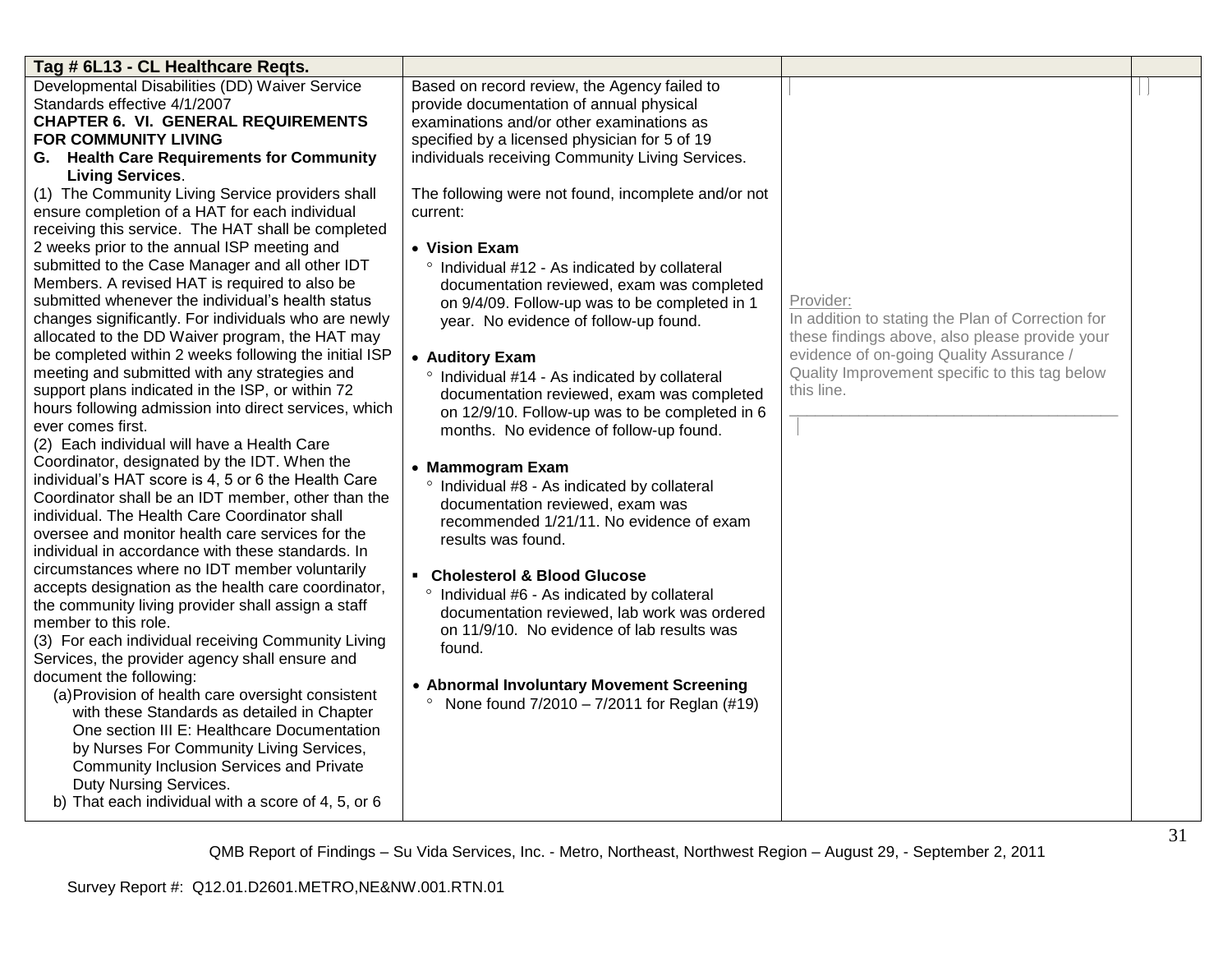| on the HAT, has a Health Care Plan<br>developed by a licensed nurse.<br>(c) That an individual with chronic condition(s)<br>with the potential to exacerbate into a life<br>threatening condition, has Crisis Prevention/<br>Intervention Plan(s) developed by a licensed<br>nurse or other appropriate professional for<br>each such condition.<br>(4) That an average of 3 hours of documented<br>nutritional counseling is available annually, if<br>recommended by the IDT.<br>(5) That the physical property and grounds are free<br>of hazards to the individual's health and safety.<br>(6) In addition, for each individual receiving<br>Supported Living or Family Living Services, the<br>provider shall verify and document the following:<br>(a) The individual has a primary licensed<br>physician;<br>(b) The individual receives an annual physical<br>examination and other examinations as<br>specified by a licensed physician;<br>(c) The individual receives annual dental check-<br>ups and other check-ups as specified by a |  |  |
|----------------------------------------------------------------------------------------------------------------------------------------------------------------------------------------------------------------------------------------------------------------------------------------------------------------------------------------------------------------------------------------------------------------------------------------------------------------------------------------------------------------------------------------------------------------------------------------------------------------------------------------------------------------------------------------------------------------------------------------------------------------------------------------------------------------------------------------------------------------------------------------------------------------------------------------------------------------------------------------------------------------------------------------------------|--|--|
| ophthalmologist; and<br>(e) Agency activities that occur as follow-up to<br>medical appointments (e.g. treatment, visits to<br>specialists, changes in medication or daily<br>routine).                                                                                                                                                                                                                                                                                                                                                                                                                                                                                                                                                                                                                                                                                                                                                                                                                                                            |  |  |
| NMAC 8.302.1.17 RECORD KEEPING AND<br><b>DOCUMENTATION REQUIREMENTS: A provider</b><br>must maintain all the records necessary to fully<br>disclose the nature, quality, amount and medical<br>necessity of services furnished to an eligible<br>recipient who is currently receiving or who has<br>received services in the past.                                                                                                                                                                                                                                                                                                                                                                                                                                                                                                                                                                                                                                                                                                                 |  |  |
| B. Documentation of test results: Results of tests                                                                                                                                                                                                                                                                                                                                                                                                                                                                                                                                                                                                                                                                                                                                                                                                                                                                                                                                                                                                 |  |  |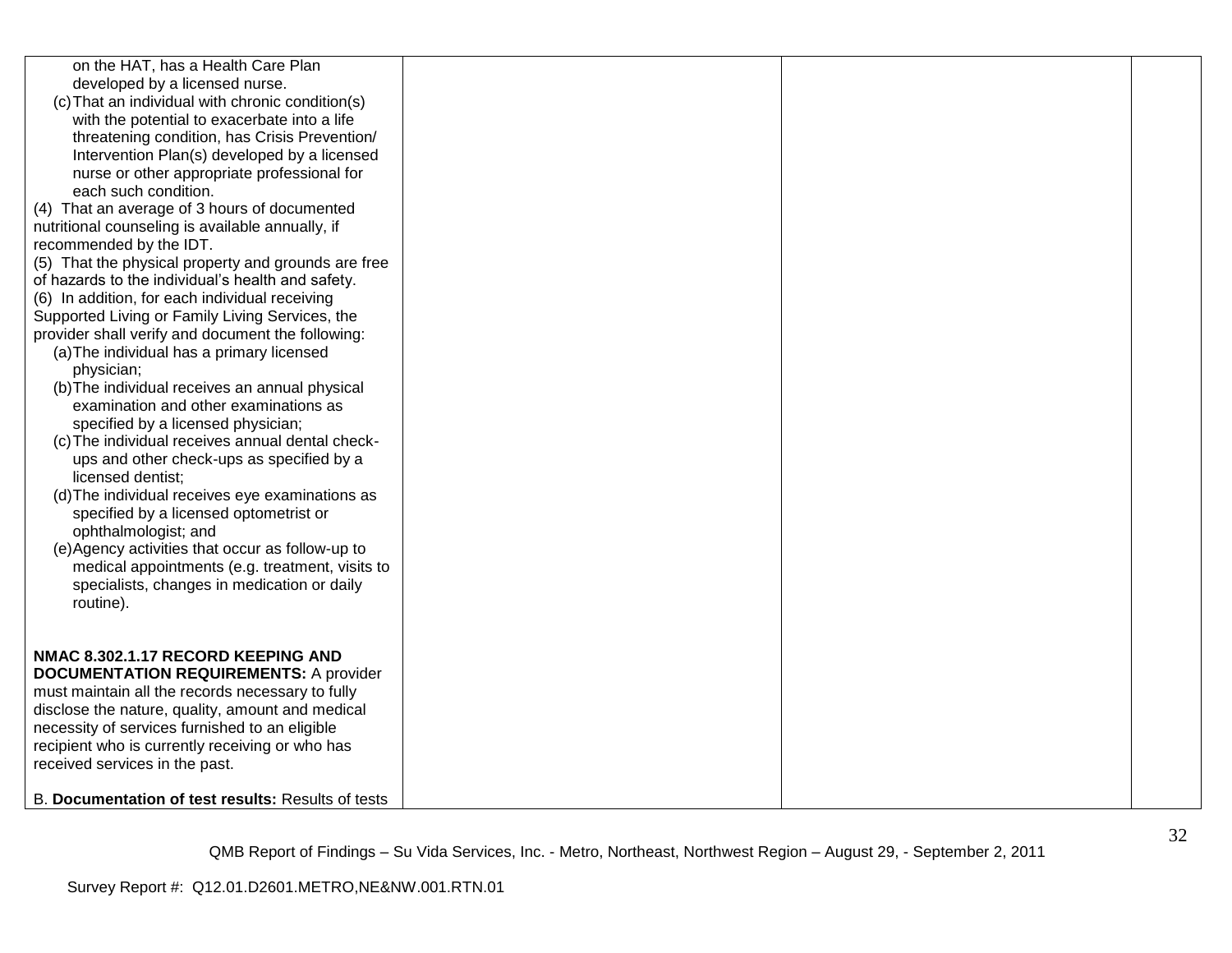| and services must be documented, which includes<br>results of laboratory and radiology procedures or<br>progress following therapy or treatment. |  |  |
|--------------------------------------------------------------------------------------------------------------------------------------------------|--|--|
|                                                                                                                                                  |  |  |
|                                                                                                                                                  |  |  |
|                                                                                                                                                  |  |  |
|                                                                                                                                                  |  |  |
|                                                                                                                                                  |  |  |
|                                                                                                                                                  |  |  |
|                                                                                                                                                  |  |  |
|                                                                                                                                                  |  |  |
|                                                                                                                                                  |  |  |
|                                                                                                                                                  |  |  |
|                                                                                                                                                  |  |  |
|                                                                                                                                                  |  |  |
|                                                                                                                                                  |  |  |
|                                                                                                                                                  |  |  |
|                                                                                                                                                  |  |  |
|                                                                                                                                                  |  |  |
|                                                                                                                                                  |  |  |
|                                                                                                                                                  |  |  |
|                                                                                                                                                  |  |  |
|                                                                                                                                                  |  |  |
|                                                                                                                                                  |  |  |
|                                                                                                                                                  |  |  |
|                                                                                                                                                  |  |  |
|                                                                                                                                                  |  |  |
|                                                                                                                                                  |  |  |
|                                                                                                                                                  |  |  |
|                                                                                                                                                  |  |  |
|                                                                                                                                                  |  |  |
|                                                                                                                                                  |  |  |
|                                                                                                                                                  |  |  |
|                                                                                                                                                  |  |  |
|                                                                                                                                                  |  |  |
|                                                                                                                                                  |  |  |
|                                                                                                                                                  |  |  |
|                                                                                                                                                  |  |  |
|                                                                                                                                                  |  |  |
|                                                                                                                                                  |  |  |
|                                                                                                                                                  |  |  |
|                                                                                                                                                  |  |  |
|                                                                                                                                                  |  |  |
|                                                                                                                                                  |  |  |
|                                                                                                                                                  |  |  |
|                                                                                                                                                  |  |  |
|                                                                                                                                                  |  |  |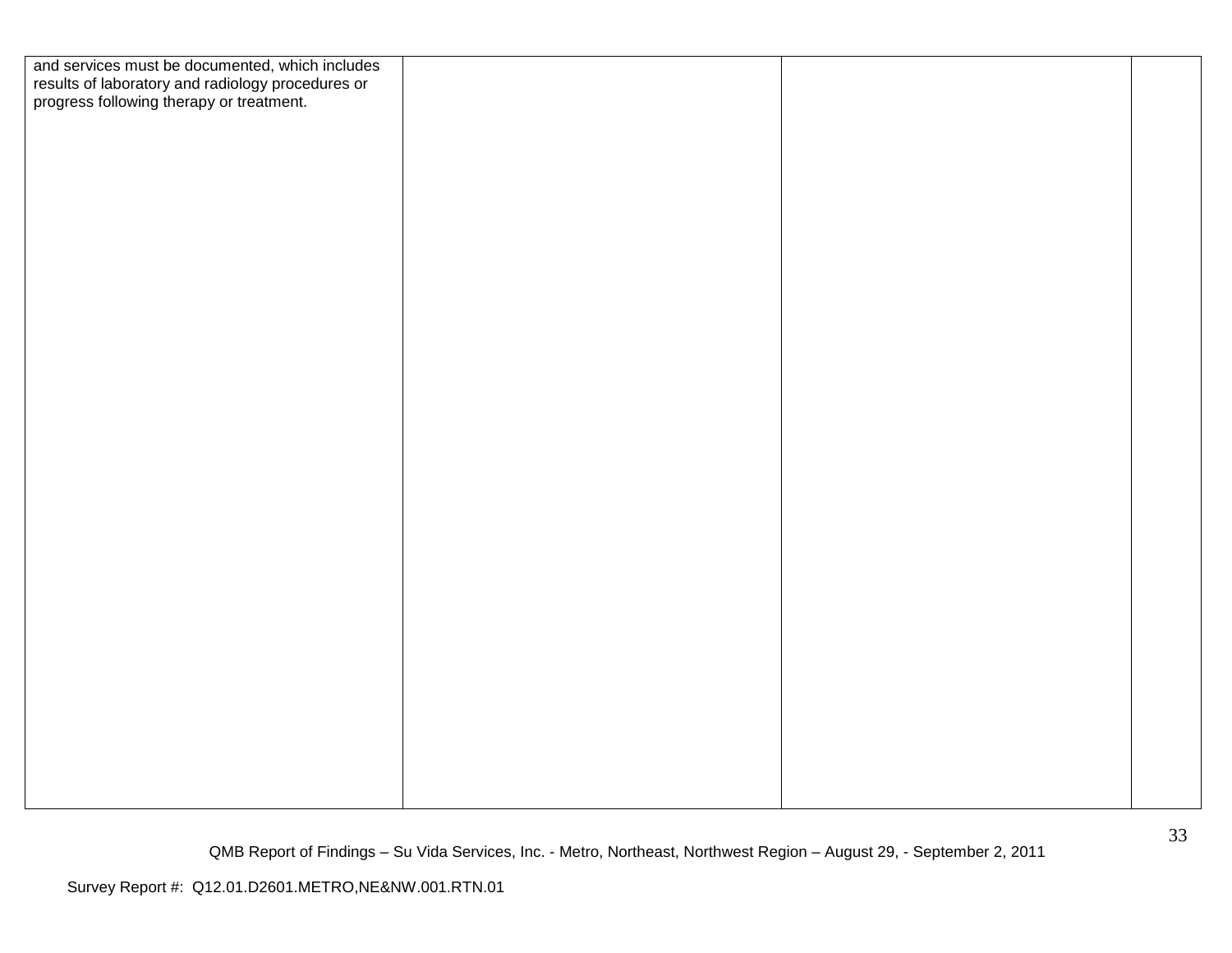| <b>Standard of Care</b>                                                                                                                                                                                                                                                                                                                                                                                                                                                                                                                                                                                                                                                                                                                                                                                                                                                                                                                                                                                                                                                                                                                                                                                                                                                                                                                                                                                                                                                                                                                                                                                                                                                                                                  | <b>Deficiencies</b>                                                                                                                                                                                                                                                                                                                                                                                                                                                                                                                                                                                                                                                                                                                                                                                                                     | <b>Agency Plan of Correction, On-going</b><br><b>QA/QI &amp; Responsible Party</b>                                                                                                                                           | <b>Date</b><br><b>Due</b> |
|--------------------------------------------------------------------------------------------------------------------------------------------------------------------------------------------------------------------------------------------------------------------------------------------------------------------------------------------------------------------------------------------------------------------------------------------------------------------------------------------------------------------------------------------------------------------------------------------------------------------------------------------------------------------------------------------------------------------------------------------------------------------------------------------------------------------------------------------------------------------------------------------------------------------------------------------------------------------------------------------------------------------------------------------------------------------------------------------------------------------------------------------------------------------------------------------------------------------------------------------------------------------------------------------------------------------------------------------------------------------------------------------------------------------------------------------------------------------------------------------------------------------------------------------------------------------------------------------------------------------------------------------------------------------------------------------------------------------------|-----------------------------------------------------------------------------------------------------------------------------------------------------------------------------------------------------------------------------------------------------------------------------------------------------------------------------------------------------------------------------------------------------------------------------------------------------------------------------------------------------------------------------------------------------------------------------------------------------------------------------------------------------------------------------------------------------------------------------------------------------------------------------------------------------------------------------------------|------------------------------------------------------------------------------------------------------------------------------------------------------------------------------------------------------------------------------|---------------------------|
|                                                                                                                                                                                                                                                                                                                                                                                                                                                                                                                                                                                                                                                                                                                                                                                                                                                                                                                                                                                                                                                                                                                                                                                                                                                                                                                                                                                                                                                                                                                                                                                                                                                                                                                          | <b>CMS Assurance - ISP Implementation -</b> Services are delivered in accordance with the service plan, including type, scope, amount,                                                                                                                                                                                                                                                                                                                                                                                                                                                                                                                                                                                                                                                                                                  |                                                                                                                                                                                                                              |                           |
| duration and frequency specified in the service plan.                                                                                                                                                                                                                                                                                                                                                                                                                                                                                                                                                                                                                                                                                                                                                                                                                                                                                                                                                                                                                                                                                                                                                                                                                                                                                                                                                                                                                                                                                                                                                                                                                                                                    |                                                                                                                                                                                                                                                                                                                                                                                                                                                                                                                                                                                                                                                                                                                                                                                                                                         |                                                                                                                                                                                                                              |                           |
| Tag #1A08 Agency Case File                                                                                                                                                                                                                                                                                                                                                                                                                                                                                                                                                                                                                                                                                                                                                                                                                                                                                                                                                                                                                                                                                                                                                                                                                                                                                                                                                                                                                                                                                                                                                                                                                                                                                               |                                                                                                                                                                                                                                                                                                                                                                                                                                                                                                                                                                                                                                                                                                                                                                                                                                         |                                                                                                                                                                                                                              |                           |
| Developmental Disabilities (DD) Waiver Service<br>Standards effective 4/1/2007<br><b>CHAPTER 1 II. PROVIDER AGENCY</b><br><b>REQUIREMENTS:</b> The objective of these standards<br>is to establish Provider Agency policy, procedure<br>and reporting requirements for DD Medicaid Waiver<br>program. These requirements apply to all such<br>Provider Agency staff, whether directly employed or<br>subcontracting with the Provider Agency. Additional<br>Provider Agency requirements and personnel<br>qualifications may be applicable for specific service<br>standards.<br>D. Provider Agency Case File for the Individual:<br>All Provider Agencies shall maintain at the<br>administrative office a confidential case file for each<br>individual. Case records belong to the individual<br>receiving services and copies shall be provided to<br>the receiving agency whenever an individual<br>changes providers. The record must also be made<br>available for review when requested by DOH, HSD<br>or federal government representatives for oversight<br>purposes. The individual's case file shall include<br>the following requirements:<br>(1) Emergency contact information, including the<br>individual's address, telephone number, names<br>and telephone numbers of relatives, or guardian<br>or conservator, physician's name(s) and<br>telephone number(s), pharmacy name, address<br>and telephone number, and health plan if<br>appropriate;<br>(2) The individual's complete and current ISP, with<br>all supplemental plans specific to the individual,<br>and the most current completed Health<br>Assessment Tool (HAT);<br>(3) Progress notes and other service delivery<br>documentation; | Based on record review, the Agency failed to<br>maintain at the administrative office a confidential<br>case file for 3 of 22 individuals.<br>Review of the Agency individual case files found the<br>following items were not found, incomplete, and/or<br>not current:<br>• Positive Behavior Plan (#3)<br>• Positive Behavior Crisis Plan (#11)<br>• Vision Exam<br>° Individual #2 - As indicated by collateral<br>documentation reviewed, the exam was<br>completed on 9/4/09. As indicated by the DDSD<br>file matrix Vision Exams are to be conducted<br>every other year. No evidence of current exam<br>was found.<br>• Neurology<br>° Individual #11 - As indicated by collateral<br>documentation reviewed, exam was completed<br>on 11/23/10. Follow-up was to be completed in<br>6 months. No evidence of follow-up found. | Provider:<br>In addition to stating the Plan of Correction for<br>these findings above, also please provide your<br>evidence of on-going Quality Assurance /<br>Quality Improvement specific to this tag below<br>this line. |                           |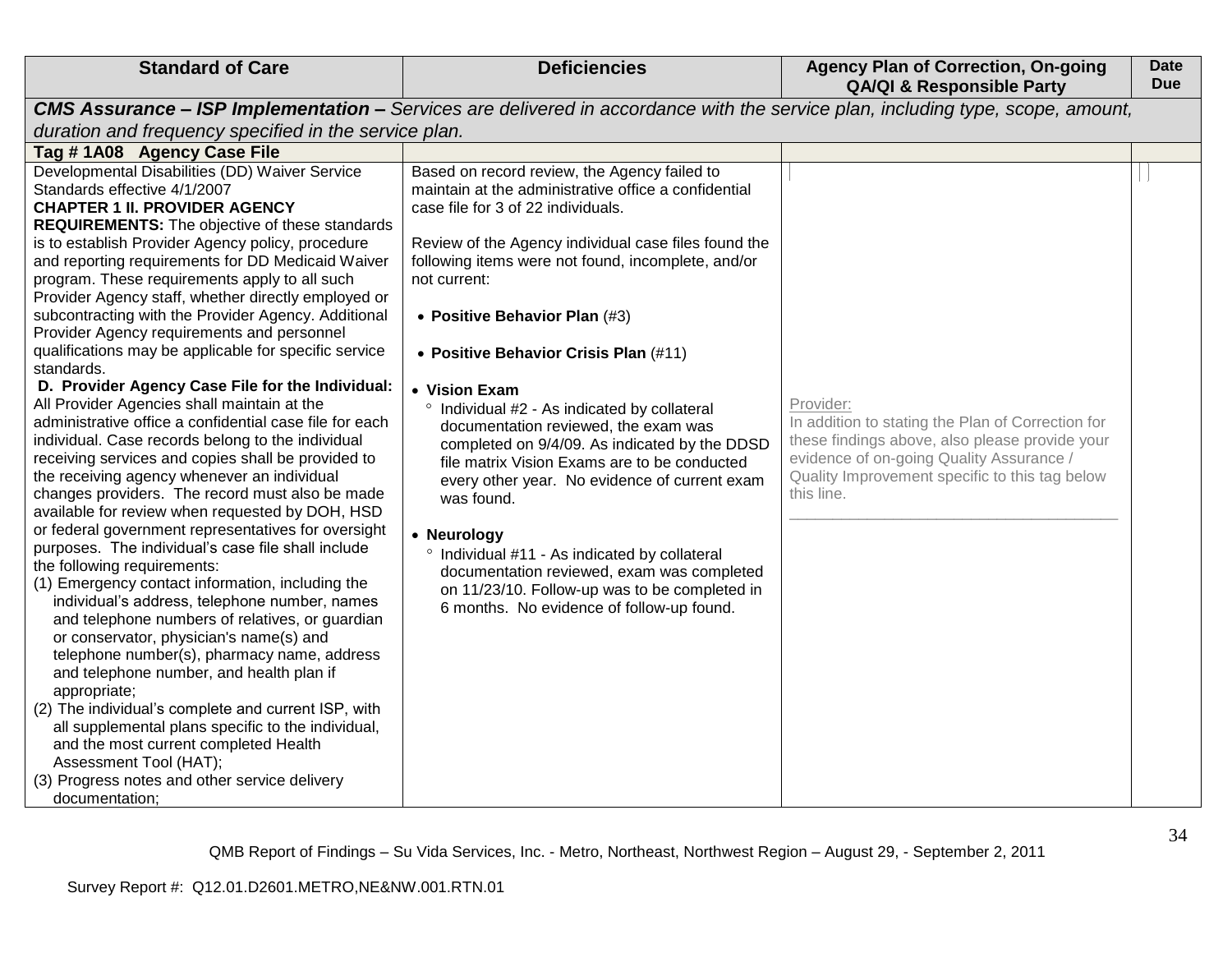| (4) Crisis Prevention/Intervention Plans, if there are |  |  |
|--------------------------------------------------------|--|--|
| any for the individual;                                |  |  |
| (5) A medical history, which shall include at least    |  |  |
| demographic data, current and past medical             |  |  |
| diagnoses including the cause (if known) of the        |  |  |
| developmental disability, psychiatric diagnoses,       |  |  |
| allergies (food, environmental, medications),          |  |  |
| immunizations, and most recent physical exam;          |  |  |
| (6) When applicable, transition plans completed for    |  |  |
| individuals at the time of discharge from Fort         |  |  |
| Stanton Hospital or Los Lunas Hospital and             |  |  |
| Training School; and                                   |  |  |
| (7) Case records belong to the individual receiving    |  |  |
| services and copies shall be provided to the           |  |  |
| individual upon request.                               |  |  |
| (8) The receiving Provider Agency shall be provided    |  |  |
| at a minimum the following records whenever an         |  |  |
| individual changes provider agencies:                  |  |  |
| (a) Complete file for the past 12 months;              |  |  |
| (b) ISP and quarterly reports from the current         |  |  |
| and prior ISP year;                                    |  |  |
| (c) Intake information from original admission to      |  |  |
| services; and                                          |  |  |
| (d) When applicable, the Individual Transition         |  |  |
| Plan at the time of discharge from Los Lunas           |  |  |
| Hospital and Training School or Ft. Stanton            |  |  |
| Hospital.                                              |  |  |
|                                                        |  |  |
| NMAC 8.302.1.17 RECORD KEEPING AND                     |  |  |
| <b>DOCUMENTATION REQUIREMENTS: A provider</b>          |  |  |
| must maintain all the records necessary to fully       |  |  |
| disclose the nature, quality, amount and medical       |  |  |
| necessity of services furnished to an eligible         |  |  |
| recipient who is currently receiving or who has        |  |  |
| received services in the past.                         |  |  |
|                                                        |  |  |
| B. Documentation of test results: Results of tests     |  |  |
| and services must be documented, which includes        |  |  |
| results of laboratory and radiology procedures or      |  |  |
| progress following therapy or treatment.               |  |  |
|                                                        |  |  |
|                                                        |  |  |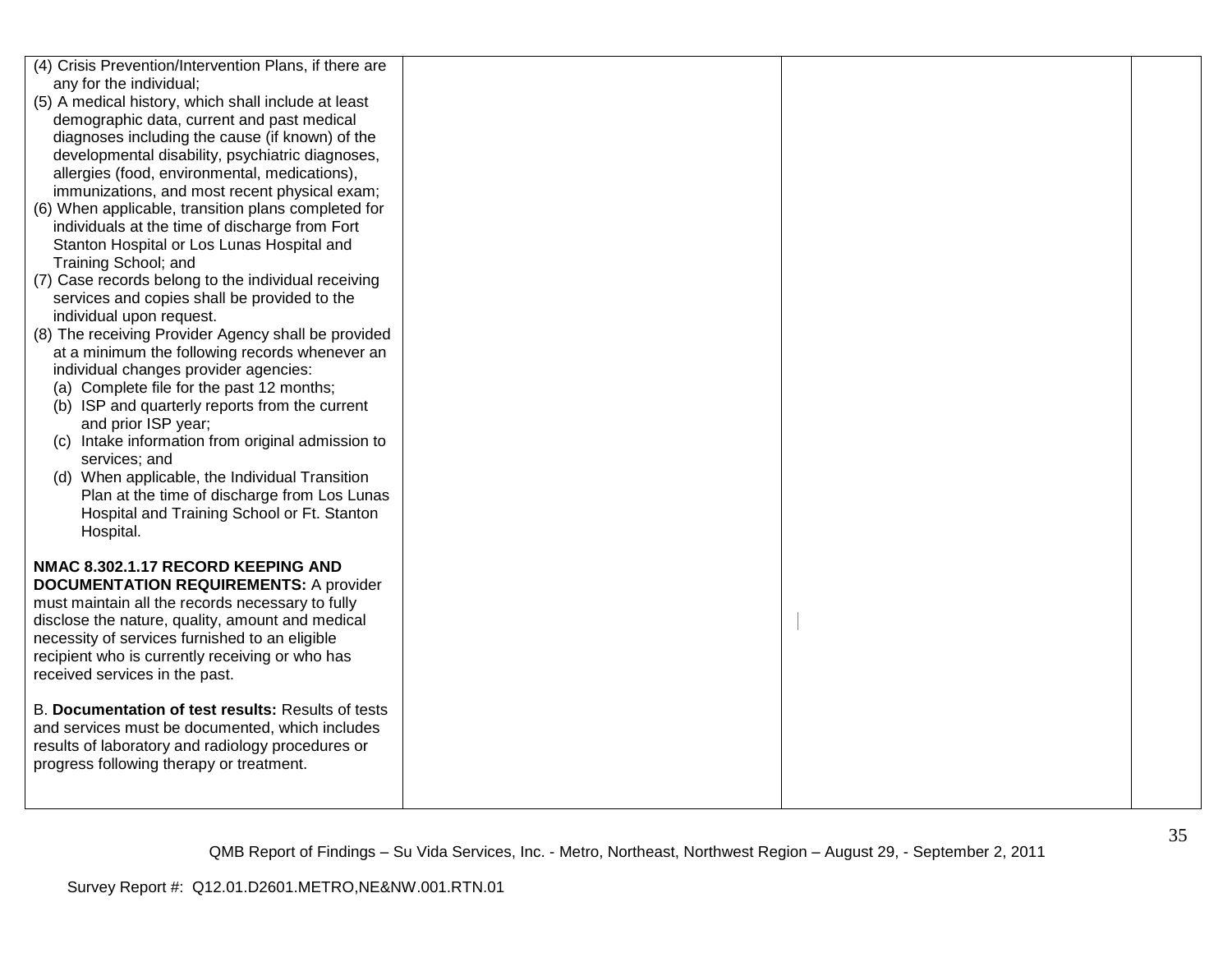| Tag # 6L14 Residential Case File                        |                                                       |                                                   |  |
|---------------------------------------------------------|-------------------------------------------------------|---------------------------------------------------|--|
| Developmental Disabilities (DD) Waiver Service          | Based on record review, the Agency failed to          |                                                   |  |
| Standards effective 4/1/2007                            | maintain a complete and confidential case file in the |                                                   |  |
| <b>CHAPTER 6. VIII. COMMUNITY LIVING</b>                | residence for 7 of 17 Individuals receiving Family    |                                                   |  |
| <b>SERVICE PROVIDER AGENCY REQUIREMENTS</b>             | Living and Supported Living Services                  |                                                   |  |
| A. Residence Case File: For individuals receiving       |                                                       |                                                   |  |
| Supported Living or Family Living, the Agency shall     | The following was not found, incomplete and/or not    |                                                   |  |
| maintain in the individual's home a complete and        | current:                                              |                                                   |  |
| current confidential case file for each individual. For |                                                       |                                                   |  |
| individuals receiving Independent Living Services,      | • Current Emergency & Personal Identification         |                                                   |  |
| rather than maintaining this file at the individual's   | <b>Information</b>                                    |                                                   |  |
| home, the complete and current confidential case        | Did not contain Pharmacy Information<br>$\circ$       |                                                   |  |
| file for each individual shall be maintained at the     | Telephone number (#1)                                 |                                                   |  |
| agency's administrative site. Each file shall include   |                                                       | Provider:                                         |  |
| the following:                                          | • Positive Behavioral Plan (#11)                      | In addition to stating the Plan of Correction for |  |
| (1) Complete and current ISP and all supplemental       |                                                       | these findings above, also please provide your    |  |
| plans specific to the individual;                       | • Positive Behavioral Crisis Plan (#11)               | evidence of on-going Quality Assurance /          |  |
| (2) Complete and current Health Assessment Tool;        |                                                       | Quality Improvement specific to this tag below    |  |
| (3) Current emergency contact information, which        | • Speech Therapy Plan (#13)                           | this line.                                        |  |
| includes the individual's address, telephone            |                                                       |                                                   |  |
| number, names and telephone numbers of                  | • Health Care Plans                                   |                                                   |  |
| residential Community Living Support providers,         | $\circ$<br>Oral Hygiene (#9)                          |                                                   |  |
| relatives, or guardian or conservator, primary care     | BMI (#9)<br>$\circ$                                   |                                                   |  |
| physician's name(s) and telephone number(s),            | $\degree$ Falls (#20)                                 |                                                   |  |
| pharmacy name, address and telephone number             | $\degree$ Skin Integrity (#1)                         |                                                   |  |
| and dentist name, address and telephone number,         |                                                       |                                                   |  |
| and health plan;                                        | • Medical Emergency Response Plans/Crisis             |                                                   |  |
| (4) Up-to-date progress notes, signed and dated by      | <b>Plans</b>                                          |                                                   |  |
| the person making the note for at least the past        | <sup>o</sup> Cardiac Condition (#6)                   |                                                   |  |
| month (older notes may be transferred to the            | <sup>o</sup> Aspiration (#6 & 13)                     |                                                   |  |
| agency office);                                         | $\degree$ Falls (#20)                                 |                                                   |  |
| (5) Data collected to document ISP Action Plan          |                                                       |                                                   |  |
| implementation                                          | • Progress Notes/Daily Contacts Logs:                 |                                                   |  |
|                                                         | $\degree$ Individual #19 - None found for 8/1/2011 -  |                                                   |  |
| (6) Progress notes written by direct care staff and     | 8/31/2011                                             |                                                   |  |
| by nurses regarding individual health status and        |                                                       |                                                   |  |
| physical conditions including action taken in           |                                                       |                                                   |  |
| response to identified changes in condition for at      |                                                       |                                                   |  |
| least the past month;                                   |                                                       |                                                   |  |
| (7) Physician's or qualified health care providers      |                                                       |                                                   |  |
| written orders;                                         |                                                       |                                                   |  |
| (8) Progress notes documenting implementation of        |                                                       |                                                   |  |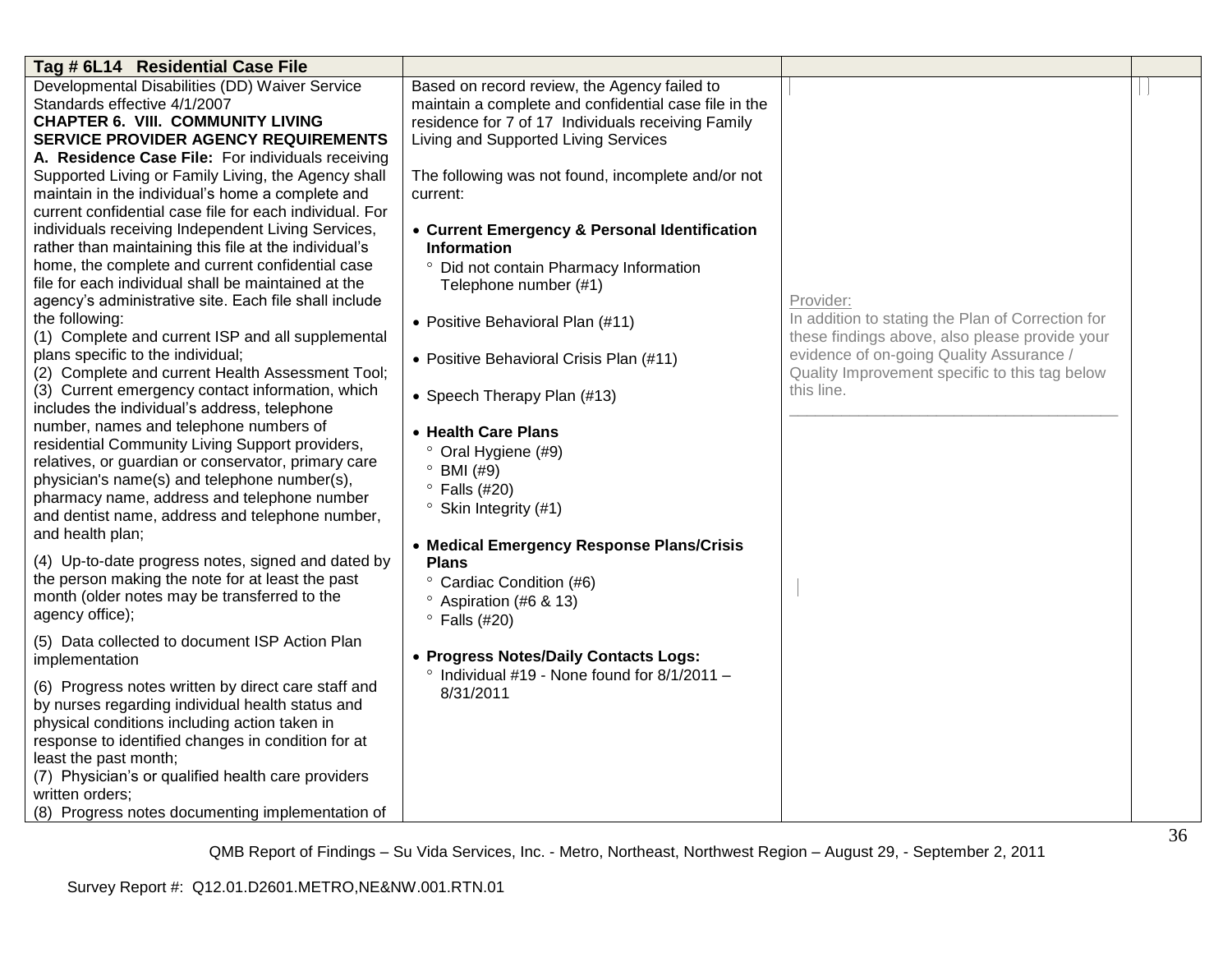| a physician's or qualified health care provider's    |  |  |
|------------------------------------------------------|--|--|
| order(s);                                            |  |  |
| (9) Medication Administration Record (MAR) for the   |  |  |
| past three (3) months which includes:                |  |  |
| (a) The name of the individual;                      |  |  |
| (b) A transcription of the healthcare practitioners  |  |  |
| prescription including the brand and generic         |  |  |
| name of the medication;                              |  |  |
| Diagnosis for which the medication is<br>(c)         |  |  |
| prescribed;                                          |  |  |
| (d) Dosage, frequency and method/route of            |  |  |
| delivery;                                            |  |  |
| (e) Times and dates of delivery;                     |  |  |
| Initials of person administering or assisting with   |  |  |
| medication; and                                      |  |  |
| (g) An explanation of any medication irregularity,   |  |  |
| allergic reaction or adverse effect.                 |  |  |
| (h) For PRN medication an explanation for the use    |  |  |
| of the PRN must include:                             |  |  |
| (i) Observable signs/symptoms or                     |  |  |
| circumstances in which the medication is to          |  |  |
| be used, and                                         |  |  |
| (ii) Documentation of the effectiveness/result       |  |  |
| of the PRN delivered.                                |  |  |
| A MAR is not required for individuals<br>(i)         |  |  |
| participating in Independent Living Services         |  |  |
| who self-administer their own medication.            |  |  |
| However, when medication administration is           |  |  |
| provided as part of the Independent Living           |  |  |
| Service a MAR must be maintained at the              |  |  |
| individual's home and an updated copy must           |  |  |
| be placed in the agency file on a weekly basis.      |  |  |
| (10) Record of visits to healthcare practitioners    |  |  |
| including any treatment provided at the visit and a  |  |  |
| record of all diagnostic testing for the current ISP |  |  |
| year; and                                            |  |  |
| (11) Medical History to include: demographic data,   |  |  |
| current and past medical diagnoses including the     |  |  |
| cause (if known) of the developmental disability and |  |  |
| any psychiatric diagnosis, allergies (food,          |  |  |
| environmental, medications), status of routine adult |  |  |
| health care screenings, immunizations, hospital      |  |  |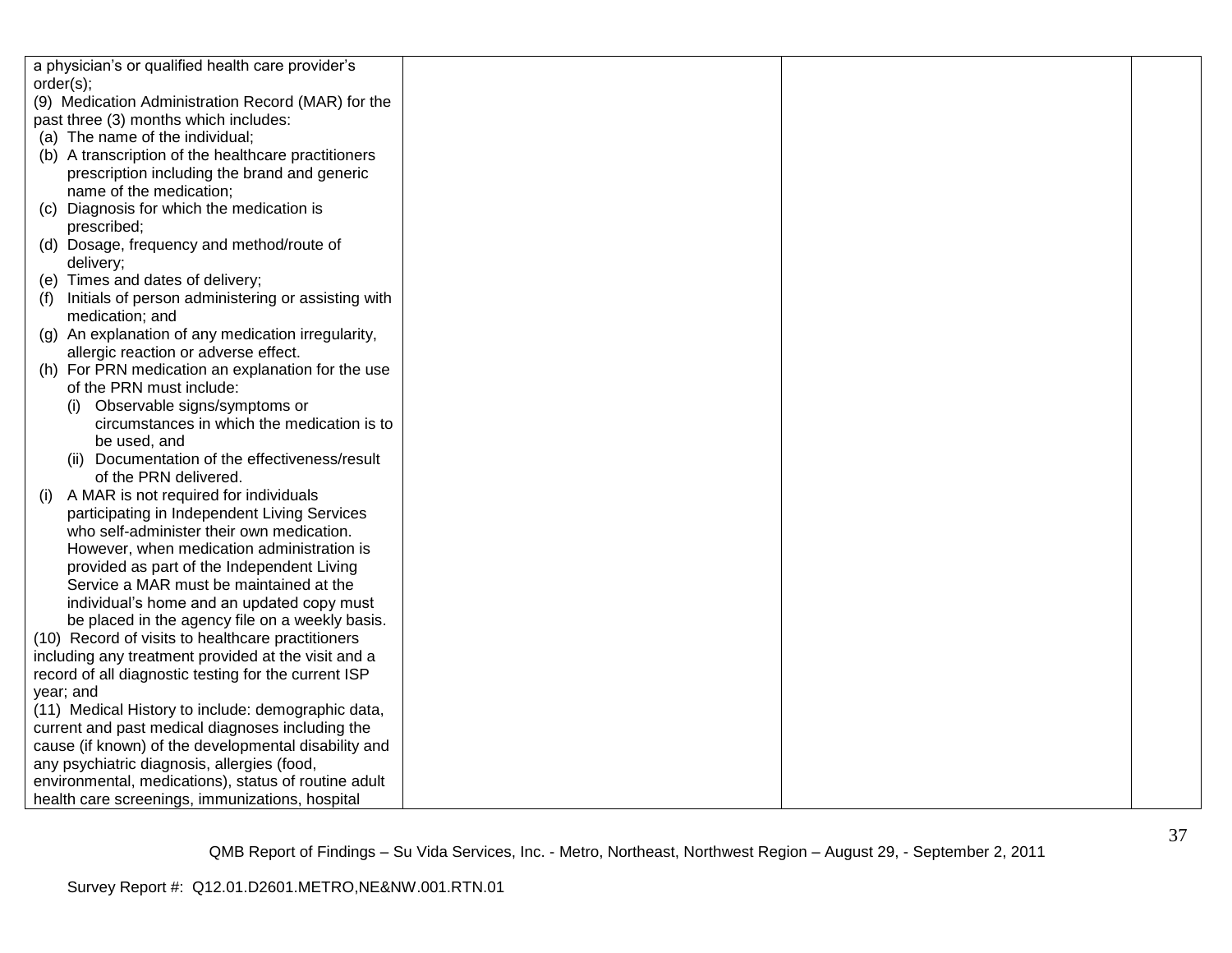| discharge summaries for past twelve (12) months,<br>past medical history including hospitalizations,<br>surgeries, injuries, family history and current<br>physical exam. |  |  |
|---------------------------------------------------------------------------------------------------------------------------------------------------------------------------|--|--|
|                                                                                                                                                                           |  |  |
|                                                                                                                                                                           |  |  |
|                                                                                                                                                                           |  |  |
|                                                                                                                                                                           |  |  |
|                                                                                                                                                                           |  |  |
|                                                                                                                                                                           |  |  |
|                                                                                                                                                                           |  |  |
|                                                                                                                                                                           |  |  |
|                                                                                                                                                                           |  |  |
|                                                                                                                                                                           |  |  |
|                                                                                                                                                                           |  |  |
|                                                                                                                                                                           |  |  |
|                                                                                                                                                                           |  |  |
|                                                                                                                                                                           |  |  |
|                                                                                                                                                                           |  |  |
|                                                                                                                                                                           |  |  |
|                                                                                                                                                                           |  |  |
|                                                                                                                                                                           |  |  |
|                                                                                                                                                                           |  |  |
|                                                                                                                                                                           |  |  |
|                                                                                                                                                                           |  |  |
|                                                                                                                                                                           |  |  |
|                                                                                                                                                                           |  |  |
|                                                                                                                                                                           |  |  |
|                                                                                                                                                                           |  |  |
|                                                                                                                                                                           |  |  |
|                                                                                                                                                                           |  |  |
|                                                                                                                                                                           |  |  |
|                                                                                                                                                                           |  |  |
|                                                                                                                                                                           |  |  |
|                                                                                                                                                                           |  |  |
|                                                                                                                                                                           |  |  |
|                                                                                                                                                                           |  |  |
|                                                                                                                                                                           |  |  |
|                                                                                                                                                                           |  |  |
|                                                                                                                                                                           |  |  |
|                                                                                                                                                                           |  |  |
|                                                                                                                                                                           |  |  |
|                                                                                                                                                                           |  |  |
|                                                                                                                                                                           |  |  |
|                                                                                                                                                                           |  |  |
|                                                                                                                                                                           |  |  |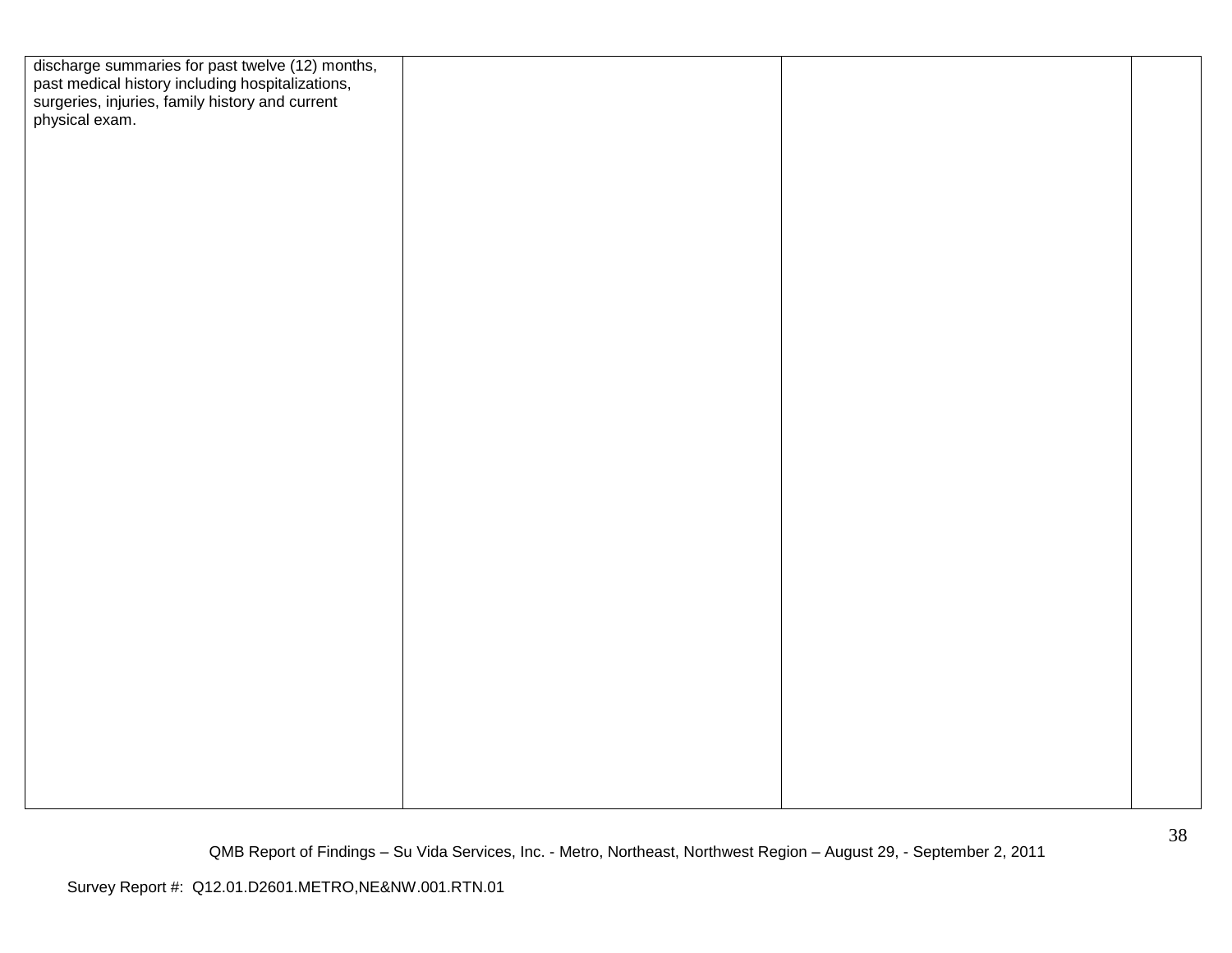| <b>Standard of Care</b>                                                                                                                                                                                                                                                                                                                                                                                                                                                                                                                                                                                                                                                                                                                                                                                                                                                                                                                                                                                                                                                                                                                                                                                                                                                                                                                                                                                                                                                                                                                                                                                              | <b>Deficiencies</b>                                                                                                                                                                                                                                                                                                                                                                                                                                                                                                                                                                                                                                                                                                                            | <b>Agency Plan of Correction, On-going</b><br><b>QA/QI &amp; Responsible Party</b>                                                                                                                                           | <b>Date</b><br><b>Due</b> |
|----------------------------------------------------------------------------------------------------------------------------------------------------------------------------------------------------------------------------------------------------------------------------------------------------------------------------------------------------------------------------------------------------------------------------------------------------------------------------------------------------------------------------------------------------------------------------------------------------------------------------------------------------------------------------------------------------------------------------------------------------------------------------------------------------------------------------------------------------------------------------------------------------------------------------------------------------------------------------------------------------------------------------------------------------------------------------------------------------------------------------------------------------------------------------------------------------------------------------------------------------------------------------------------------------------------------------------------------------------------------------------------------------------------------------------------------------------------------------------------------------------------------------------------------------------------------------------------------------------------------|------------------------------------------------------------------------------------------------------------------------------------------------------------------------------------------------------------------------------------------------------------------------------------------------------------------------------------------------------------------------------------------------------------------------------------------------------------------------------------------------------------------------------------------------------------------------------------------------------------------------------------------------------------------------------------------------------------------------------------------------|------------------------------------------------------------------------------------------------------------------------------------------------------------------------------------------------------------------------------|---------------------------|
|                                                                                                                                                                                                                                                                                                                                                                                                                                                                                                                                                                                                                                                                                                                                                                                                                                                                                                                                                                                                                                                                                                                                                                                                                                                                                                                                                                                                                                                                                                                                                                                                                      | CMS Assurance - Financial Accountability - State financial oversight exists to assure that claims are coded and paid for in accordance                                                                                                                                                                                                                                                                                                                                                                                                                                                                                                                                                                                                         |                                                                                                                                                                                                                              |                           |
| with the reimbursement methodology specified in the approved waiver.                                                                                                                                                                                                                                                                                                                                                                                                                                                                                                                                                                                                                                                                                                                                                                                                                                                                                                                                                                                                                                                                                                                                                                                                                                                                                                                                                                                                                                                                                                                                                 |                                                                                                                                                                                                                                                                                                                                                                                                                                                                                                                                                                                                                                                                                                                                                |                                                                                                                                                                                                                              |                           |
| Tag # 5136 CA Reimbursement                                                                                                                                                                                                                                                                                                                                                                                                                                                                                                                                                                                                                                                                                                                                                                                                                                                                                                                                                                                                                                                                                                                                                                                                                                                                                                                                                                                                                                                                                                                                                                                          |                                                                                                                                                                                                                                                                                                                                                                                                                                                                                                                                                                                                                                                                                                                                                |                                                                                                                                                                                                                              |                           |
| Developmental Disabilities (DD) Waiver Service<br>Standards effective 4/1/2007<br><b>CHAPTER 1 III. PROVIDER AGENCY</b><br><b>DOCUMENTATION OF SERVICE DELIVERY AND</b><br><b>LOCATION</b><br><b>General: All Provider Agencies shall maintain</b><br>А.<br>all records necessary to fully disclose the<br>service, quality, quantity and clinical necessity<br>furnished to individuals who are currently<br>receiving services. The Provider Agency<br>records shall be sufficiently detailed to<br>substantiate the date, time, individual name,<br>servicing Provider Agency, level of services,<br>and length of a session of service billed.<br><b>B.</b><br><b>Billable Units: The documentation of the</b><br>billable time spent with an individual shall be<br>kept on the written or electronic record that is<br>prepared prior to a request for reimbursement<br>from the HSD. For each unit billed, the record<br>shall contain the following:<br>Date, start and end time of each service<br>(1)<br>encounter or other billable service interval;<br>(2) A description of what occurred during the<br>encounter or service interval; and<br>The signature or authenticated name of staff<br>(3)<br>providing the service.<br>MAD-MR: 03-59 Eff 1/1/2004<br>8.314.1 BI RECORD KEEPING AND<br><b>DOCUMENTATION REQUIREMENTS:</b><br>Providers must maintain all records necessary to<br>fully disclose the extent of the services provided to<br>the Medicaid recipient. Services that have been<br>billed to Medicaid, but are not substantiated in a<br>treatment plan and/or patient records for the | Based on record review, the Agency failed to<br>provide written or electronic documentation as<br>evidence for each unit billed for Community Access<br>Services for 2 of 12 individuals.<br>Individual #15<br>May 2011<br>• The Agency billed 60 units of Community<br>Access (H2021) from 5/1/2011 through<br>5/31/2011. Documentation received accounted<br>for 47 units.<br>June 2011<br>• The Agency billed 49 units of Community<br>Access (H2021) from 6/21/2011 through<br>6/24/2011 on Documentation received<br>accounted for 25 units.<br>Individual #16<br><b>July 2011</b><br>• The Agency billed 264 units of Community<br>Access (H2021) from 7/1/2011 through<br>7/31/2011. Documentation received accounted<br>for 256 units. | Provider:<br>In addition to stating the Plan of Correction for<br>these findings above, also please provide your<br>evidence of on-going Quality Assurance /<br>Quality Improvement specific to this tag below<br>this line. |                           |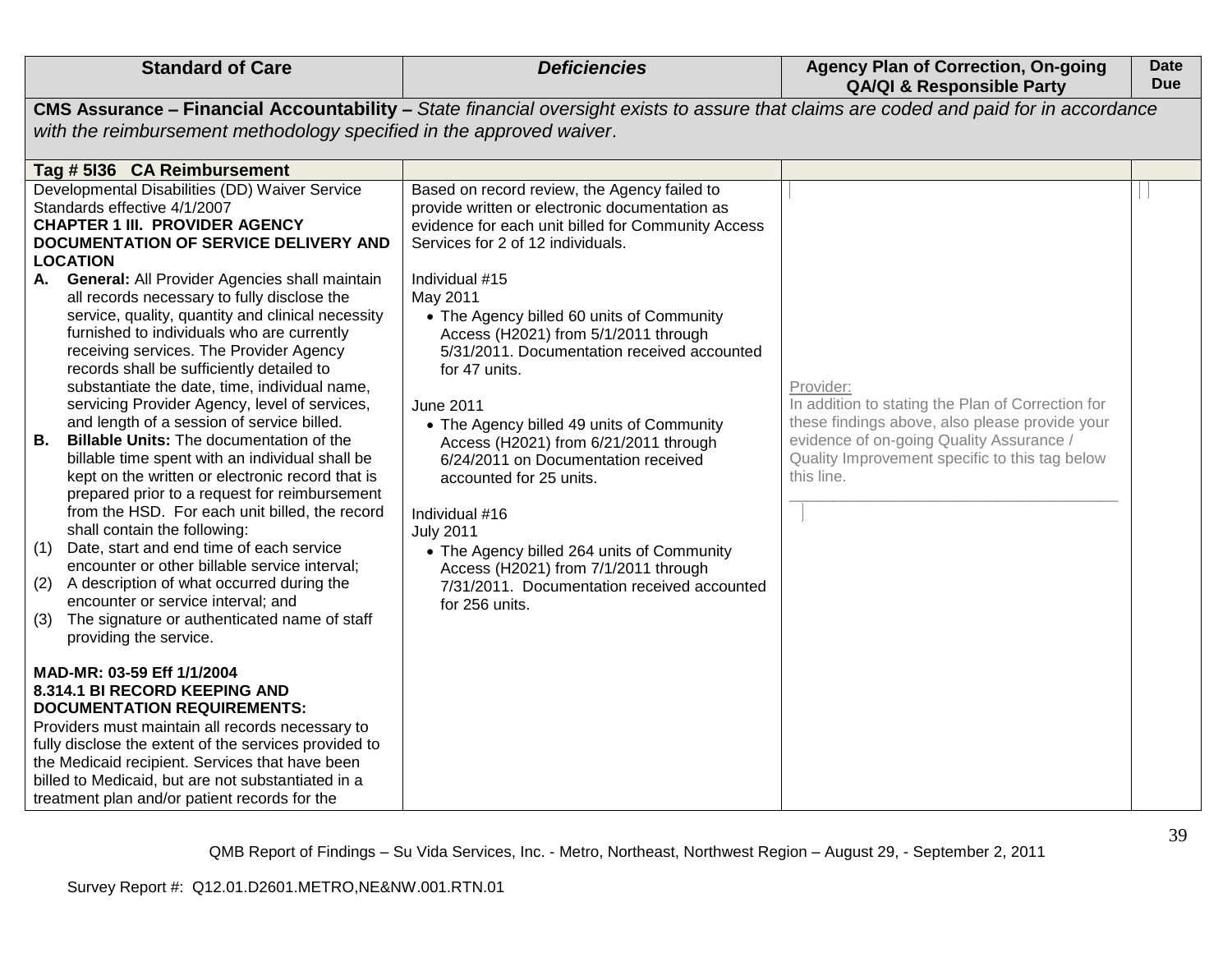| recipient are subject to recoupment.                                                                                                                                                                                                                                                                                                                                                                                            |  |  |
|---------------------------------------------------------------------------------------------------------------------------------------------------------------------------------------------------------------------------------------------------------------------------------------------------------------------------------------------------------------------------------------------------------------------------------|--|--|
| Developmental Disabilities (DD) Waiver Service<br>Standards effective 4/1/2007<br><b>CHAPTER 5 XI. COMMUNITY ACCESS</b><br><b>SERVICES REQUIREMENTS</b><br><b>G. Reimbursement</b><br>(1) Billable Unit: A billable unit is defined as one-<br>quarter hour of service.                                                                                                                                                         |  |  |
| (2) Billable Activities: The Community Access<br>Provider Agency can bill for those activities listed in<br>the Community Access Scope of Service. Billable<br>units are typically provided face-to-face but time<br>spent in non face-to-face activity may be claimed<br>under the following conditions:                                                                                                                       |  |  |
| (a) Time that is non face-to-face is documented<br>separately and clearly identified as to the<br>nature of the activity, and is tied directly to<br>the individual's ISP, Action Plan;<br>(b) Time that is non face-to-face involves<br>outreach and identification and training of<br>community connections and natural supports;<br>and<br>Non face-to-face hours do not exceed 10% of<br>(C)<br>the monthly billable hours. |  |  |
| (3) Non-Billable Activities: Activities that the service<br>Provider Agency may need to conduct, but which<br>are not separately billable activities, may include:                                                                                                                                                                                                                                                              |  |  |
| (a) Time and expense for training service<br>personnel;<br>(b) Supervision of agency staff;<br>(c) Service documentation and billing activities; or<br>(d) Time the individual spends in segregated<br>facility-based settings activities.                                                                                                                                                                                      |  |  |
|                                                                                                                                                                                                                                                                                                                                                                                                                                 |  |  |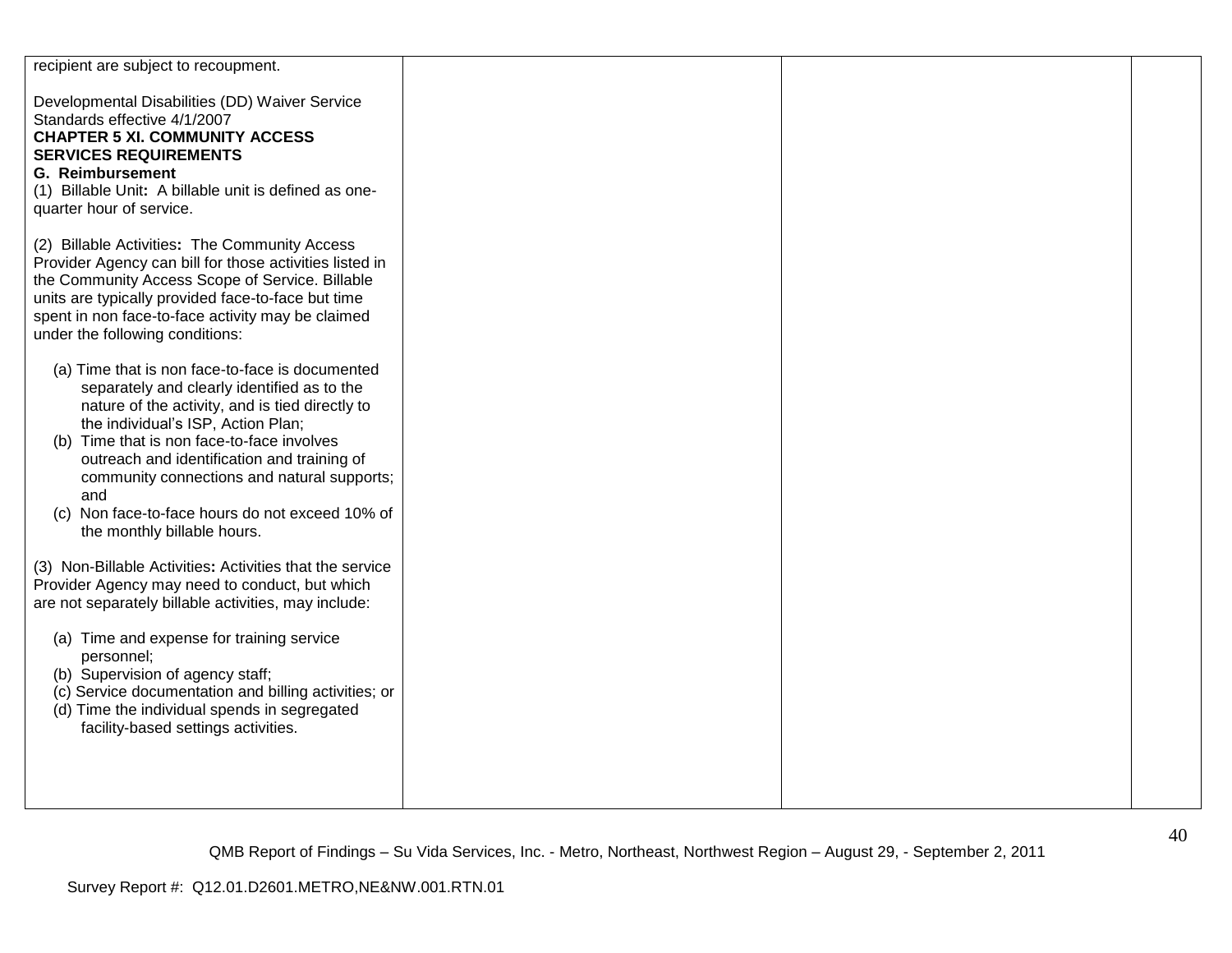| Tag # 5144 AH Reimbursement                                                                     |                                                                                            |                                                   |  |
|-------------------------------------------------------------------------------------------------|--------------------------------------------------------------------------------------------|---------------------------------------------------|--|
| Developmental Disabilities (DD) Waiver Service                                                  | Based on record review, the Agency failed to                                               |                                                   |  |
| Standards effective 4/1/2007                                                                    | provide written or electronic documentation as                                             |                                                   |  |
| <b>CHAPTER 1 III. PROVIDER AGENCY</b>                                                           | evidence for each unit billed for Adult Habilitation                                       |                                                   |  |
| DOCUMENTATION OF SERVICE DELIVERY AND                                                           | Services for 5 of 10 individuals.                                                          |                                                   |  |
| <b>LOCATION</b>                                                                                 |                                                                                            |                                                   |  |
| <b>General: All Provider Agencies shall maintain</b><br>А.                                      | Individual #1                                                                              |                                                   |  |
| all records necessary to fully disclose the                                                     | <b>July 2011</b>                                                                           |                                                   |  |
| service, quality, quantity and clinical necessity<br>furnished to individuals who are currently | • The Agency billed 548 units of Adult Habilitation                                        |                                                   |  |
| receiving services. The Provider Agency                                                         | (T2021) from 7/1/2011 through 7/31/2011.<br>Documentation received accounted for 524       |                                                   |  |
| records shall be sufficiently detailed to                                                       | units.                                                                                     |                                                   |  |
| substantiate the date, time, individual name,                                                   |                                                                                            |                                                   |  |
| servicing Provider Agency, level of services,                                                   | Individual #4                                                                              |                                                   |  |
| and length of a session of service billed.                                                      | <b>July 2011</b>                                                                           |                                                   |  |
| В.<br><b>Billable Units:</b> The documentation of the                                           | • The Agency billed 192 units of Adult Habilitation                                        |                                                   |  |
| billable time spent with an individual shall be                                                 | (T2021) from 7/1/2011 through 7/31/2011.                                                   | Provider:                                         |  |
| kept on the written or electronic record that is                                                | Documentation received accounted for 182                                                   | In addition to stating the Plan of Correction for |  |
| prepared prior to a request for reimbursement                                                   | units.                                                                                     | these findings above, also please provide your    |  |
| from the HSD. For each unit billed, the record                                                  |                                                                                            | evidence of on-going Quality Assurance /          |  |
| shall contain the following:                                                                    | Individual #12                                                                             | Quality Improvement specific to this tag below    |  |
| Date, start and end time of each service<br>(1)                                                 | May 2011                                                                                   | this line.                                        |  |
| encounter or other billable service interval;                                                   | • The Agency billed 212 units of Adult Habilitation                                        |                                                   |  |
| A description of what occurred during the<br>(2)                                                | (T2021) from 5/1/2011 through 5/31/2011.                                                   |                                                   |  |
| encounter or service interval; and                                                              | Documentation received accounted for 196                                                   |                                                   |  |
| The signature or authenticated name of staff<br>(3)                                             | units.                                                                                     |                                                   |  |
| providing the service.                                                                          |                                                                                            |                                                   |  |
| MAD-MR: 03-59 Eff 1/1/2004                                                                      | Individual #13                                                                             |                                                   |  |
| 8.314.1 BI RECORD KEEPING AND                                                                   | <b>July 2011</b>                                                                           |                                                   |  |
| <b>DOCUMENTATION REQUIREMENTS:</b>                                                              | • The Agency billed 74 units of Adult Habilitation                                         |                                                   |  |
| Providers must maintain all records necessary to                                                | (T2021) from 7/1/2011 through 7/31/2011.<br>Documentation received accounted for 37 units. |                                                   |  |
| fully disclose the extent of the services provided to                                           |                                                                                            |                                                   |  |
| the Medicaid recipient. Services that have been                                                 | Individual #17                                                                             |                                                   |  |
| billed to Medicaid, but are not substantiated in a                                              | <b>July 2011</b>                                                                           |                                                   |  |
| treatment plan and/or patient records for the                                                   | • The Agency billed 304 units of Adult Habilitation                                        |                                                   |  |
| recipient are subject to recoupment.                                                            | (T2021) from 7/1/2011 through 7/31/2011.                                                   |                                                   |  |
|                                                                                                 | Documentation received accounted for 286                                                   |                                                   |  |
| Developmental Disabilities (DD) Waiver Service                                                  | units.                                                                                     |                                                   |  |
| Standards effective 4/1/2007                                                                    |                                                                                            |                                                   |  |
| <b>CHAPTER 5 XVI. REIMBURSEMENT</b>                                                             |                                                                                            |                                                   |  |
| A. Billable Unit. A billable unit for Adult Habilitation                                        |                                                                                            |                                                   |  |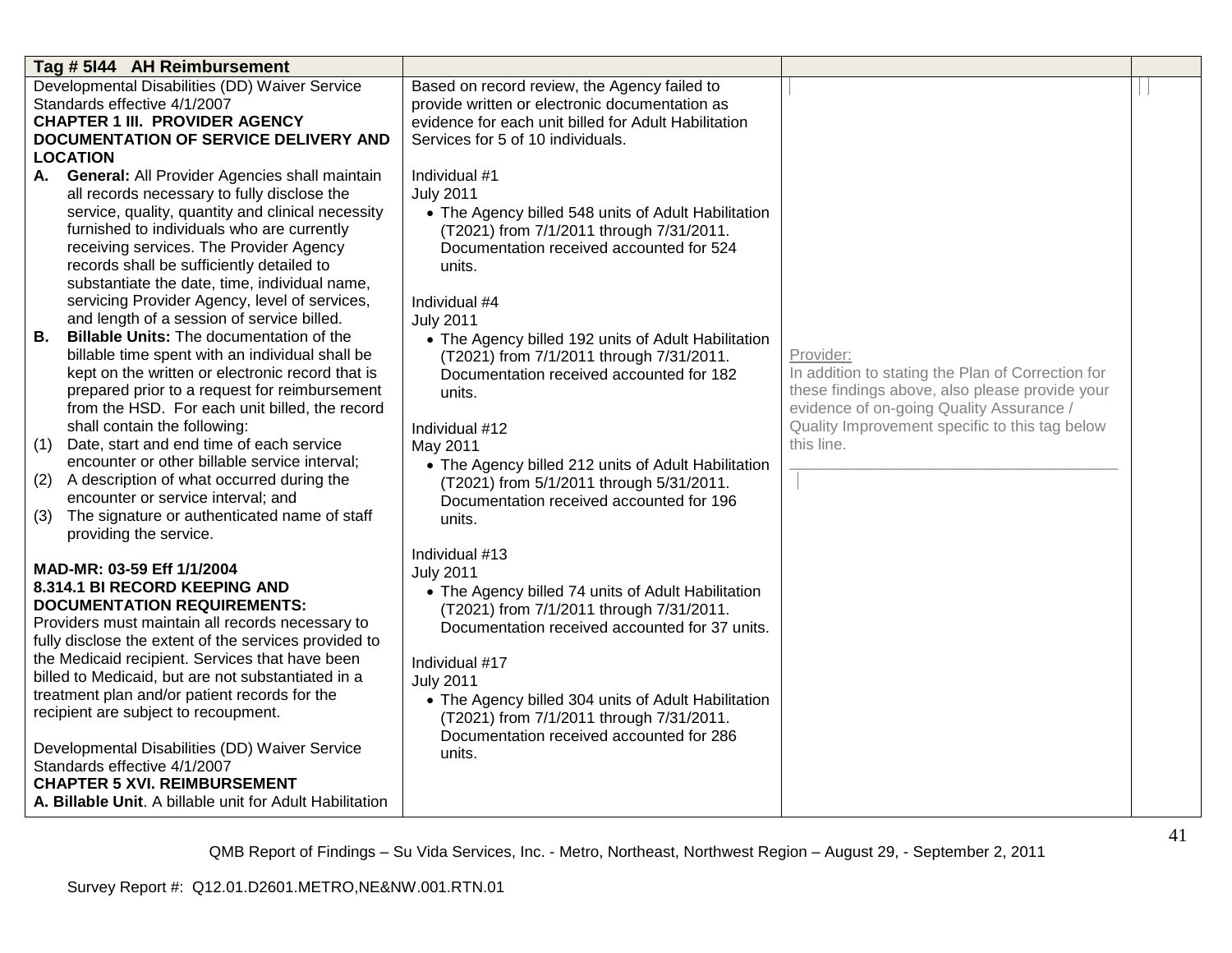| Services is in 15-minute increments hour. The rate<br>is based on the individual's level of care.                                                                                                                                                                                                                                                                                                                                                                                                                                                                       |  |  |
|-------------------------------------------------------------------------------------------------------------------------------------------------------------------------------------------------------------------------------------------------------------------------------------------------------------------------------------------------------------------------------------------------------------------------------------------------------------------------------------------------------------------------------------------------------------------------|--|--|
| <b>B. Billable Activities</b><br>(1) The Community Inclusion Provider Agency can<br>bill for those activities listed and described on the<br>ISP and within the Scope of Service. Partial units<br>are allowable. Billable units are face-to-face, except<br>that Adult Habilitation services may be non-face-to-<br>face under the following conditions: (a) Time that is<br>non face-to-face is documented separately and<br>clearly identified as to the nature of the activity;<br>and(b) Non face-to-face hours do not exceed 5% of<br>the monthly billable hours. |  |  |
| (2) Adult Habilitation Services can be provided with<br>any other services, insofar as the services are not<br>reported for the same hours on the same day,<br>except that Therapy Services and Case<br>Management may be provided and billed for the<br>same hours                                                                                                                                                                                                                                                                                                     |  |  |
|                                                                                                                                                                                                                                                                                                                                                                                                                                                                                                                                                                         |  |  |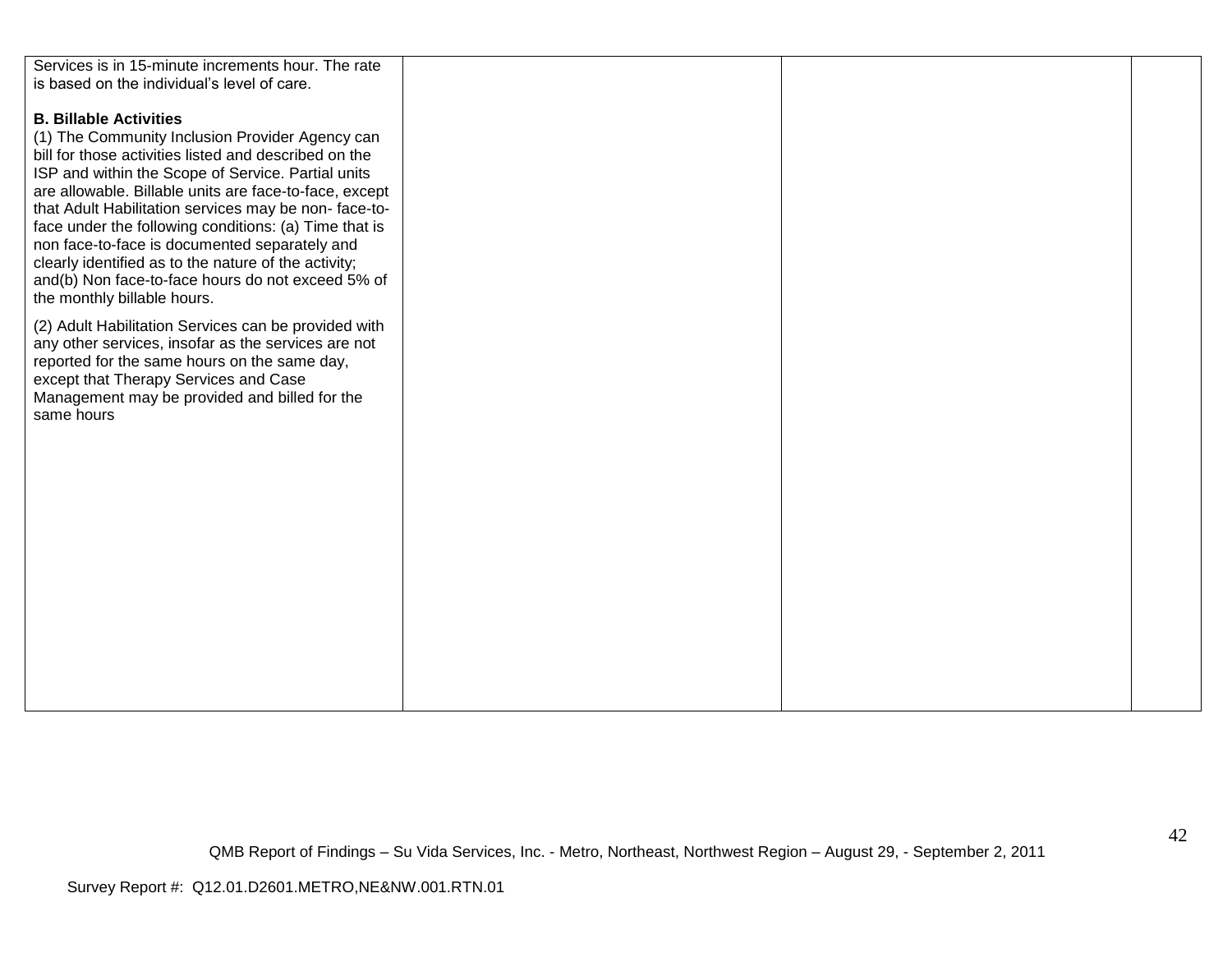Date: November 21, 2011 To: Michael Binkley, President Provider: Su Vida Services, Inc. Address: 8501 Candelaria NE Building A State/Zip: Albuquerque, New Mexico 87112 E-mail Address: [mikebinkley@suvidaservices.com](mailto:mikebinkley@suvidaservices.com) Region: Metro, Northeast & Northwest Survey Date: Aug. 29-Sept. 2, 2011 Program Surveyed: Developmental Disabilities Waiver<br>Service Surveyed: Community Living & Community In Community Living & Community Inclusion

RE: Request for an Informal Reconsideration of Findings

Dear Mr. Binkley,

Survey Type: Routine

Your request for a Reconsideration of Findings was received on November 17, 2011. Your request and the supporting evidence provided have been reviewed. Based on the review of applicable standards and regulations, review of the survey process and the evidence you provided, the following determinations have been made:

#### **Regarding Tag # 5I44**

Determination: The IRF committee is removing the original finding in the report. Based on documentation supplied, all deficiencies will be removed.

#### **Regarding Tag # 5I36**

Determination: The IRF committee is removing the original finding in the report. Based on documentation supplied, all deficiencies will be removed.

This concludes the Informal Reconsideration of Finding process. The IRF process is separate and apart from the Informal Dispute Resolution process or the Medicaid Fair Hearing process when DOH sanctions are imposed on a provider.

Thank you. Respectfully,

Scott Good, MRC, CRC Deputy Bureau Chief/QMB Informal Reconsideration of Finding Committee Chair

CC: File, DHI, DDSD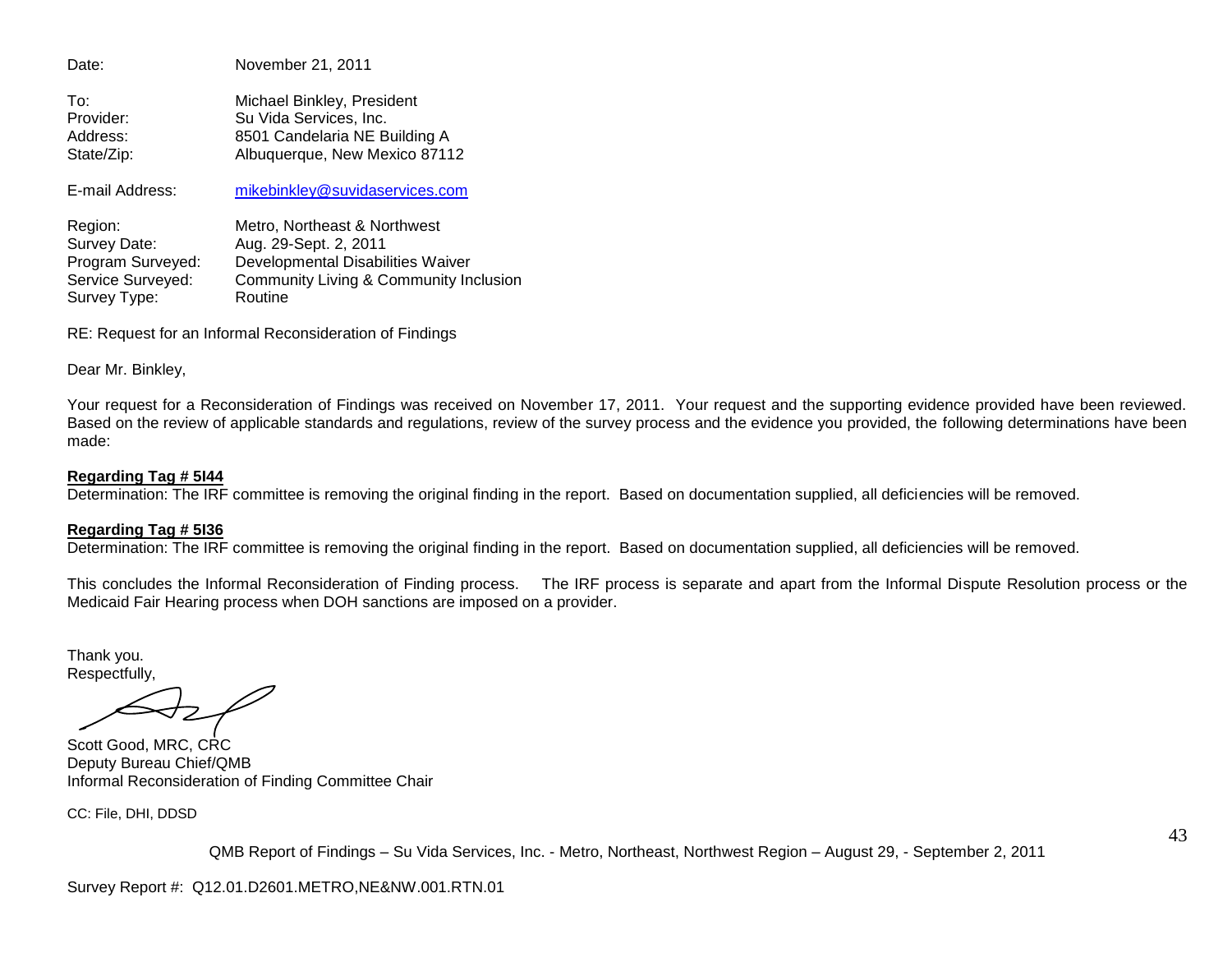| Date:                                                              | December 30, 2011                                                                                                                                                                                                                            |
|--------------------------------------------------------------------|----------------------------------------------------------------------------------------------------------------------------------------------------------------------------------------------------------------------------------------------|
| To:                                                                | Mr. Michael Binkley, President                                                                                                                                                                                                               |
| Provider:<br>Address:<br>State/Zip:                                | Su Vida Services, Inc.<br>8501 Candelaria, Building A<br>Albuquerque, New Mexico 87112                                                                                                                                                       |
| Cc (email):                                                        | Ms. Patsy Rios, Su Vida Services, Inc.                                                                                                                                                                                                       |
| Region:<br>Survey Date:<br>Program Surveyed:<br>Services Surveyed: | Metro, Northeast & Northwest<br>August 29 - September 2, 2011<br>Developmental Disabilities Waiver<br>Living Supports (Supported Living, Family Living & Independent<br>Living) & Inclusion Supports (Adult Habilitation & Community Access) |
| Survey Type:                                                       | Routine - Pilot                                                                                                                                                                                                                              |

Dear Mr. Binkley:

The Division of Health Improvement Quality Management Bureau received, reviewed and approved the documents you submitted for your Plan of Correction.

# **The Plan of Correction process is now complete.**

To maintain ongoing compliance with Standards and regulations, continue to implement the Quality Assurance/Quality Improvement processes described in your Plan of Correction, including:

- Direct Service Personnel tested annually on Individual-specific training requirements, achieving a 90% competency
- Presence of IST training documents to be verified as part of annual contractor/personnel file review
- Evidence of COR/EAR and CCHS clearances to be verified annually as part of annual contractor/personnel file review
- Internal Service Coordinators to review MARs for thoroughness and accuracy during monthly visits, and again at the end of each month
- Agency Nurse will review MARs monthly
- CQI sub-committee will review ISPs to determine the need for Healthcare and Crisis Plans
- CQI Committee to review all Significant Events and ANE Incident Reports weekly
- CQI Committee to review need for Human Rights Committee approvals
- Management to maintain a tracking matrix for all routine medical exams